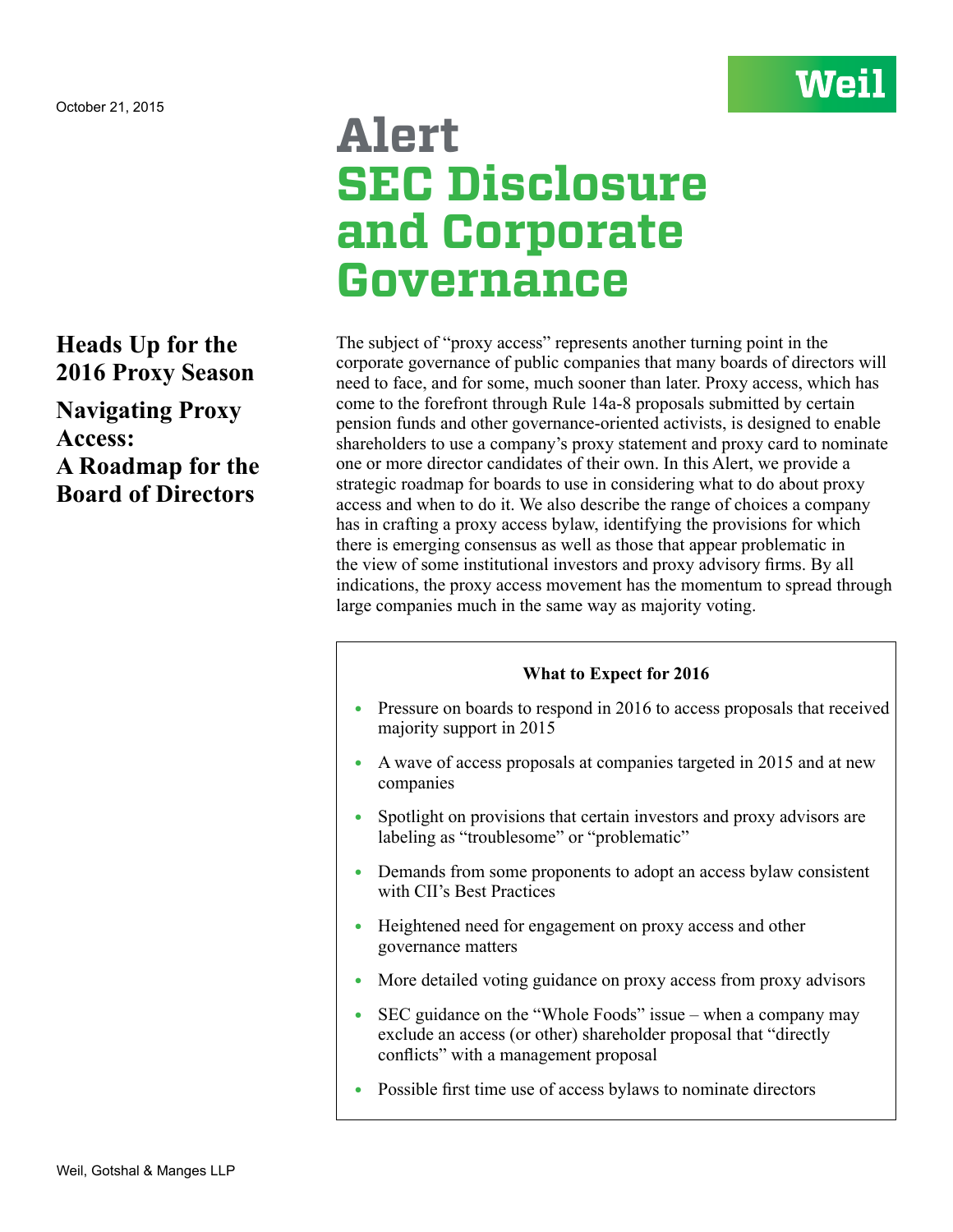#### **Contents of this Alert**

|                                                                                            | Page |  |  |  |  |  |
|--------------------------------------------------------------------------------------------|------|--|--|--|--|--|
| Overview                                                                                   | 2    |  |  |  |  |  |
| Strategies for 2016: A Roadmap of Alternatives for Proxy Access<br>П.                      | 2    |  |  |  |  |  |
| Investor Focus for the 2016 Proxy Season: "Troublesome" and "Problematic" Provisions<br>Ш. | 6    |  |  |  |  |  |
| Institutional Investor and Proxy Advisory Firm Positions on Proxy Access<br>IV.            | 8    |  |  |  |  |  |
| V. Learning from 2015: A Watershed for Proxy Access                                        | 9    |  |  |  |  |  |
| Implications of Proxy Access for the Future<br>VI.                                         | 13   |  |  |  |  |  |
| Appendix I: Review of Proxy Access Bylaws Adopted in 2015                                  |      |  |  |  |  |  |
| Appendix II: Results of Proxy Access Proposals in 2015                                     |      |  |  |  |  |  |
|                                                                                            |      |  |  |  |  |  |

#### **I. Overview**

During the 2015 proxy season, 113 companies of various sizes and industries received a shareholder proposal demanding that the company amend its bylaws to establish "proxy-access."1 As of the writing of this Alert, these proposals have gone to a vote at 95 companies. At over half, the proposals won the support of holders of a majority of shares voted ("majority support"), with votes cast in favor averaging 58.9%.2 In 2015 to date, 47 companies have adopted proxy access bylaws. These bylaws generally require 3% ownership for 3 years by the nominating shareholder, a cap at 20 on the number of shareholders that may aggregate their holdings, and a cap on the number of "access nominees" at 20% to 25% of the board.

We expect the 2016 proxy season to be dominated by access proposals. We also expect a more intense focus on provisions in proxy access bylaws that certain investors and proxy advisors are labeling as "troublesome" or "problematic." As the deadlines for shareholder proposals at calendar year companies rapidly approach, every board, regardless of company size or industry, should be prepared for the possibility of a proxy access proposal.

We have provided  $\Delta$ ppendix I and II to help companies learn from the experiences of others and analyze the posture of peer companies.

#### **II. Strategies for 2016: A Roadmap of Alternatives for Proxy Access**

Companies should thoughtfully consider their approach to proxy access for the 2016 proxy season. Whether to adopt proxy access preemptively, by way of either a company-adopted bylaw or a management proposal at the next annual meeting, or to take a wait-and-see approach, depends upon whether the company received a proxy access proposal during the 2015 season and the results of the vote, as well as the company's shareholder base, performance, governance profile and risk tolerance.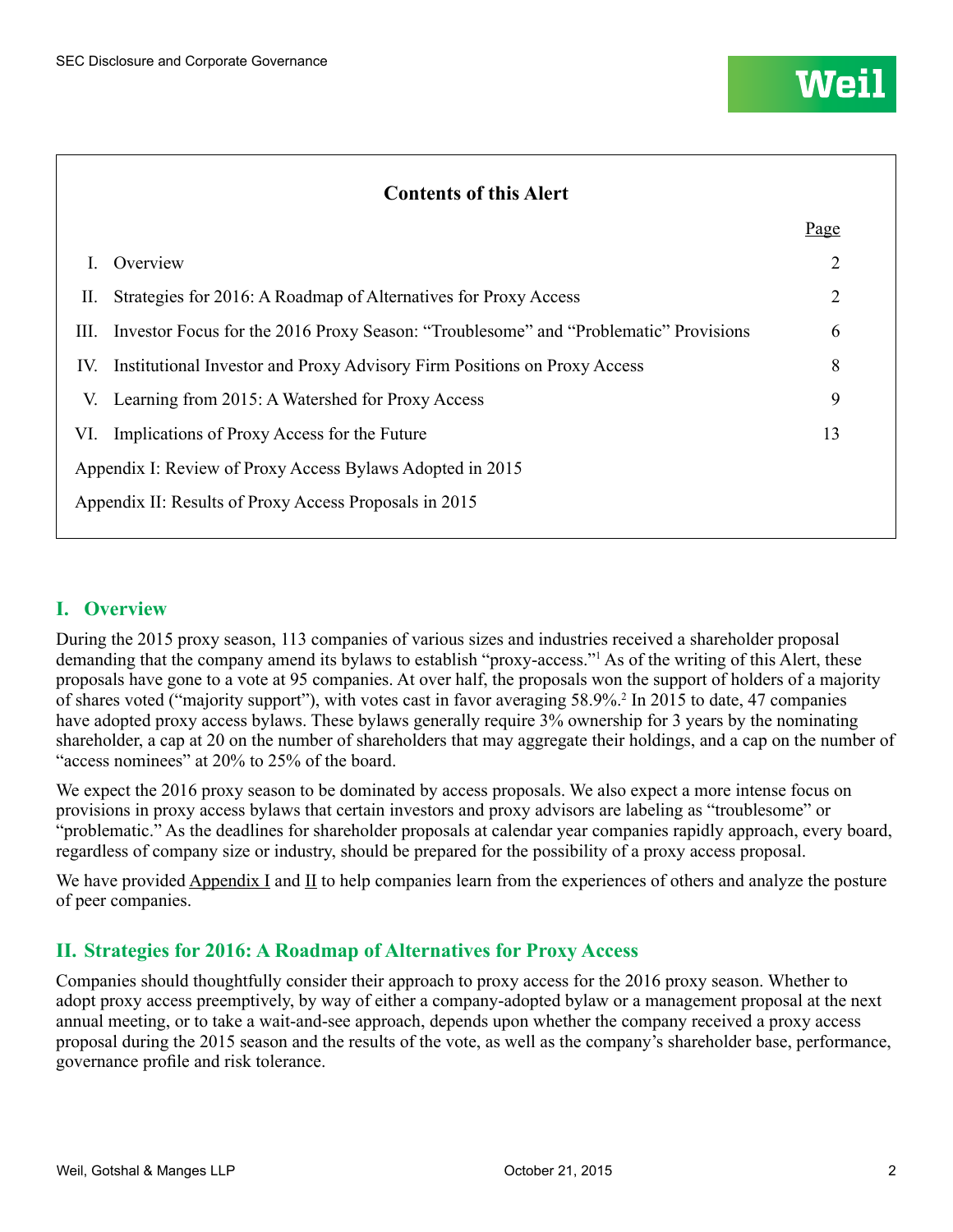Set forth below is a roadmap of alternatives for proxy access based on a company's experience to date.



#### **Alternative 1: Wait-and-See, Prepare and Engage**

Taking a watchful "wait-and-see" approach is a particularly viable alternative for companies that have not yet raking a watchful wan-and-see approach is a particularly viable attendance for companies that have not yet<br>received a proxy access proposal or at which a 2015 shareholder-sponsored access proposal failed to garner majority support. Companies that take this approach should use the time wisely to stay fully informed as to available alternatives and to seek shareholder views on proxy access in connection with their pre-annual meeting engagement efforts. The board should also consider the merits of developing a proxy access bylaw to put "on the shelf." This would enable the board to respond promptly to a shareholder proposal by either (i) negotiating with the proponent to withdraw its proposal in light of the company's commitment to adopt a proxy access bylaw or agreeing to present a management proposal at the annual meeting on mutually acceptable terms or (ii) quickly adopting a proxy access bylaw that had already been carefully considered and, if timely, seeking SEC no-action relief to exclude the shareholder proposal on the grounds of "substantial implementation" pursuant to SEC Rule 14a-8(i)(10).<sup>3</sup>

#### **Alternative 2: Adopt a Proxy Access Bylaw Prior to the 2016 Annual Meeting**

Companies at which a shareholder-sponsored access proposal received majority support in 2015 should recognize that, although the proposal was advisory in nature, shareholders and proxy advisory firms will consider in the upcoming season whether the board has adequately addressed it. One increasingly prevalent manner of addressing a majority-supported proposal is for the company to adopt a proxy access bylaw. Thus far in 2015, a proxy access bylaw has been adopted by 10 of the 51 companies where a shareholder proposal for proxy access received majority support.<sup>4</sup> In formulating the bylaw, companies should carefully consider how they respond to the standards in the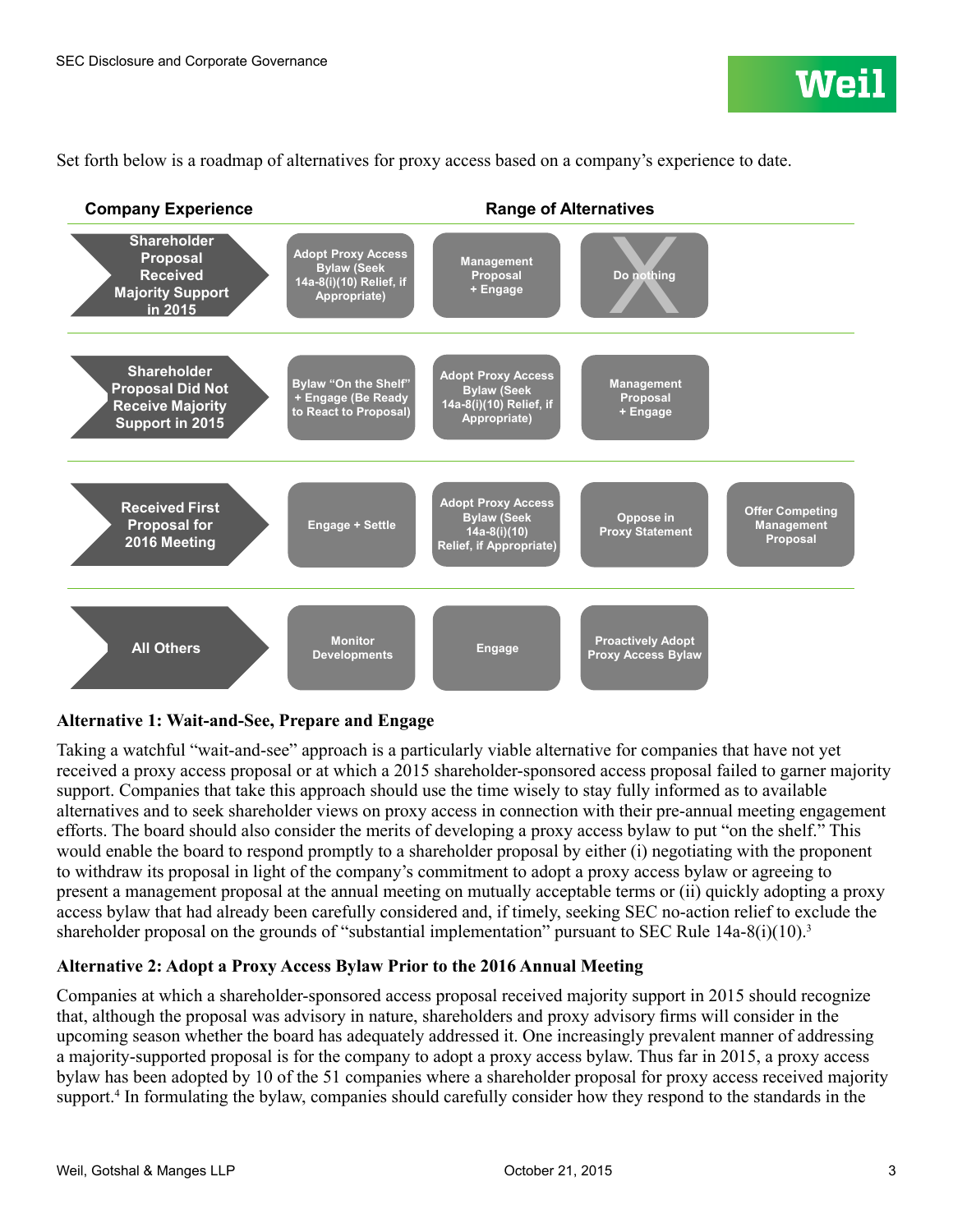shareholder-approved proposal and any subsequent feedback received from shareholders. If ISS believes a company did not adequately respond to a shareholder-supported proposal, it may recommend against the election of directors or nominating/governance committee members.

Companies that have not a received an access proposal or at which a shareholder proposal did not receive majority support have a greater degree of flexibility in determining whether, and if so on what terms, to preemptively adopt a proxy access bylaw.

Companies that adopt a proxy access bylaw should understand that doing so will not insulate the company from future proposals on different terms. Preemptive adoption will, however, better position a company to negotiate with a proponent or seek no-action relief to exclude a shareholder proposal pursuant to SEC Rule 14a-8(i)(10). In considering whether to grant relief, the SEC Staff will closely compare a company-adopted bylaw to a shareholder proposal to evaluate whether the proposal has been "substantially implemented."

#### **Alternative 3: Submit a Management Proposal to Shareholder Vote at the 2016 Annual Meeting**

There are several reasons why a company may wish to submit a management-sponsored proxy access proposal for shareholder vote: (i) a shareholder access proposal received majority support at the prior annual meeting; (ii) the company wishes to preempt a shareholder proposal for the forthcoming annual meeting; (iii) the company has received a proposal and wishes to offer a competing management proposal on its own terms; or (iv) the company wishes to demonstrate its general commitment to corporate governance.

In order to effectively preempt a shareholder proposal, the company must convey its intention to submit a management proposal either by engagement with shareholders or by making a public announcement;<sup>5</sup> otherwise, shareholders will have no visibility into the company's intention during the period for making a proposal.

In light of the uncertainty about the ability of companies to seek relief from the SEC on the grounds that the shareholder proposal "directly conflicts" with the management proposal, shareholder engagement will be critical for a company that wishes to garner support for its own management proposal. Prior to the 2015 proxy season, directly conflicting or competing proposals were commonly excluded pursuant to Rule 14a-8(i)(9). On January 16, 2015, the SEC's Division of Corporation Finance announced a reversal of the relief it granted to Whole Foods Market, Inc. to exclude a shareholder proposal on proxy access that "directly conflicted" with Whole Foods' management proposal.<sup>6</sup> The Division indicated that, at the direction of SEC Chair Mary Jo White, it would not express a view on the application of Rule 14a-8(i)(9) during the 2015 proxy season to any proposal, whether relating to proxy access or any other matter.7 The Director of the Division of Corporation Finance, Keith F. Higgins, stated at a recent ABA meeting that guidance on Rule  $14a-8(i)(9)$  would be issued by the end of October or early November.<sup>8</sup>

#### **Alternative 4: Do Nothing – Not Really an Option**

A "do-nothing" approach in response to a proposal that passed or nearly passed at the prior annual meeting will delay the adoption of proxy access. However, it is also likely to generate a negative voting recommendation from proxy advisory firms,<sup>9</sup> continued pressure from institutional investors, negative publicity and, inevitably, management distraction.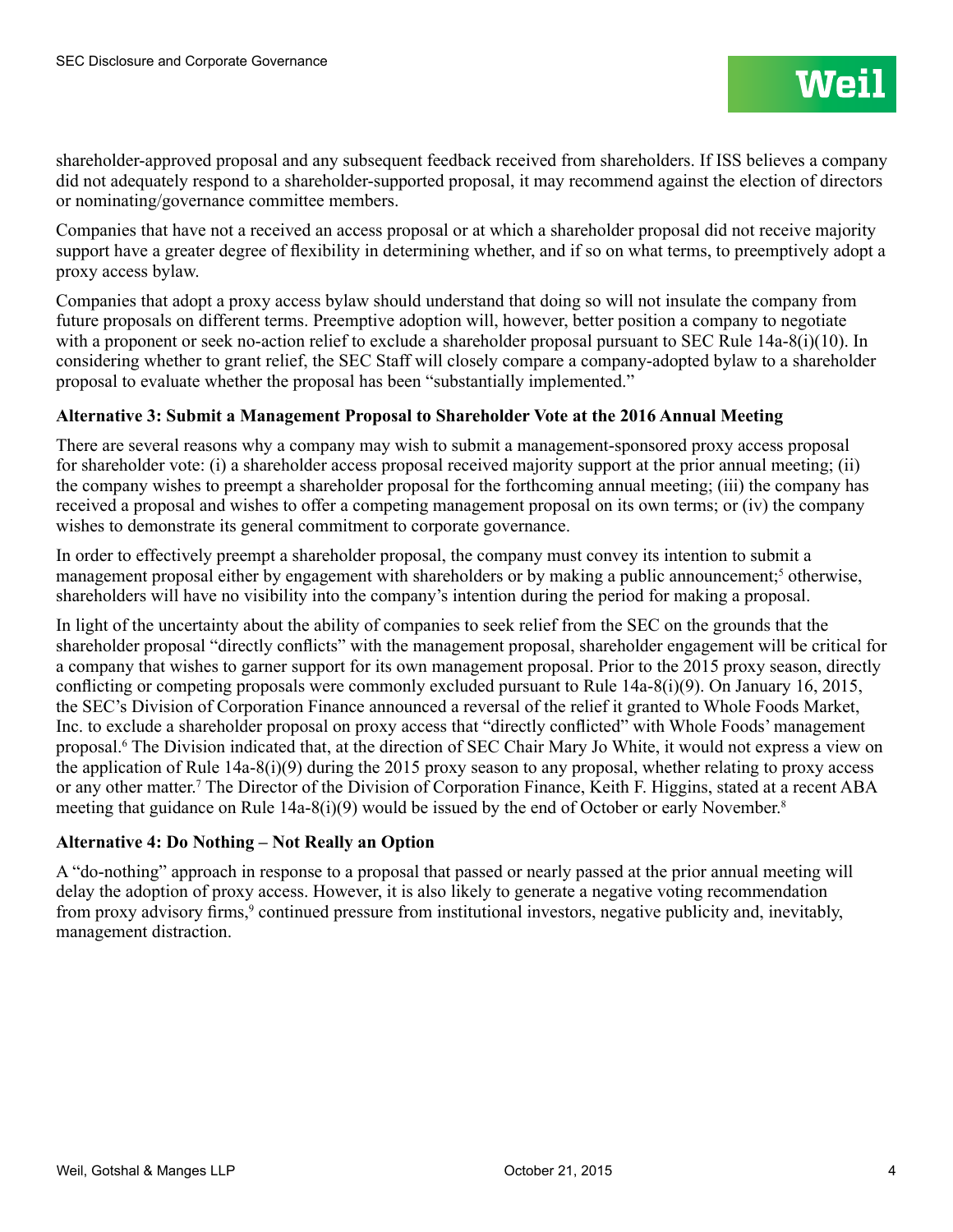#### **Weighing the Options: Snapshot of Considerations**

In formulating their approach, boards and management should consider the following:

| <b>Wait-and-See</b>                                                                                                                                                                                                                                                                                                                                               | <b>Preemptively a Adopt Proxy</b><br><b>Access Bylaw</b>                                                                                                                                                                                                                                                                                                                                                                                                                          | <b>Submit a Management Proposal to</b><br>a Shareholder Vote                                                                                                                                                                                                                                                                                                                                                     |  |  |  |
|-------------------------------------------------------------------------------------------------------------------------------------------------------------------------------------------------------------------------------------------------------------------------------------------------------------------------------------------------------------------|-----------------------------------------------------------------------------------------------------------------------------------------------------------------------------------------------------------------------------------------------------------------------------------------------------------------------------------------------------------------------------------------------------------------------------------------------------------------------------------|------------------------------------------------------------------------------------------------------------------------------------------------------------------------------------------------------------------------------------------------------------------------------------------------------------------------------------------------------------------------------------------------------------------|--|--|--|
| Pros:                                                                                                                                                                                                                                                                                                                                                             | Pros:                                                                                                                                                                                                                                                                                                                                                                                                                                                                             | Pros:                                                                                                                                                                                                                                                                                                                                                                                                            |  |  |  |
| Provides additional time to<br>engage with shareholders and<br>build consensus<br>Provides additional time to<br>$\bullet$<br>assess institutional shareholder<br>positions, proxy advisory firm<br>policies, and market practices<br>Leaves open multiple avenues for<br>the company                                                                             | Decreases vulnerability to a<br>shareholder proposal that may<br>include terms the company does<br>not favor<br>Demonstrates responsiveness to<br>$\bullet$<br>shareholders (if prior proposal<br>passed or nearly passed) and<br>establishes ground for negotiation<br>with shareholder proponents<br>Provides grounds for exclusion<br>$\bullet$<br>under Rule $14a-8(i)(10)$ if<br>"substantially implemented"<br>Could result in adoption of a<br>more company-friendly bylaw | Provides additional time to<br>engage with shareholders and<br>build consensus<br>Provides additional time to<br>$\bullet$<br>assess institutional shareholder<br>positions, proxy advisory firm<br>policies, and market practices<br>Demonstrates responsiveness to<br>shareholders (if prior proposal<br>passed or nearly passed)<br>Could result in adoption of a<br>$\bullet$<br>more company-friendly bylaw |  |  |  |
| Cons:                                                                                                                                                                                                                                                                                                                                                             | Cons:                                                                                                                                                                                                                                                                                                                                                                                                                                                                             | Cons:                                                                                                                                                                                                                                                                                                                                                                                                            |  |  |  |
| Puts the company on the<br>$\bullet$<br>defensive by allowing a<br>shareholder to act first through<br>public announcement of a<br>campaign or a proposal<br>Could forestall the opportunity to<br>$\bullet$<br>adopt a more company-friendly<br>bylaw<br>May expose company to a<br>proposal with new and more<br>onerous provisions than in 2015<br>formulation | Does not insulate the company<br>from a future proposal with<br>different or more onerous<br>provisions<br>SEC will closely review whether<br>a company has "substantially<br>implemented" the shareholder<br>proposal for purposes of Rule<br>$14a-8(i)(10)$                                                                                                                                                                                                                     | Does not insulate the company<br>from a future proposal with<br>different or more onerous<br>provisions<br>Inability to use Rule $14a-8(i)(9)$<br>$\bullet$<br>to exclude shareholder proposal<br>that "directly conflicts," subject<br>to the SEC's anticipated guidance                                                                                                                                        |  |  |  |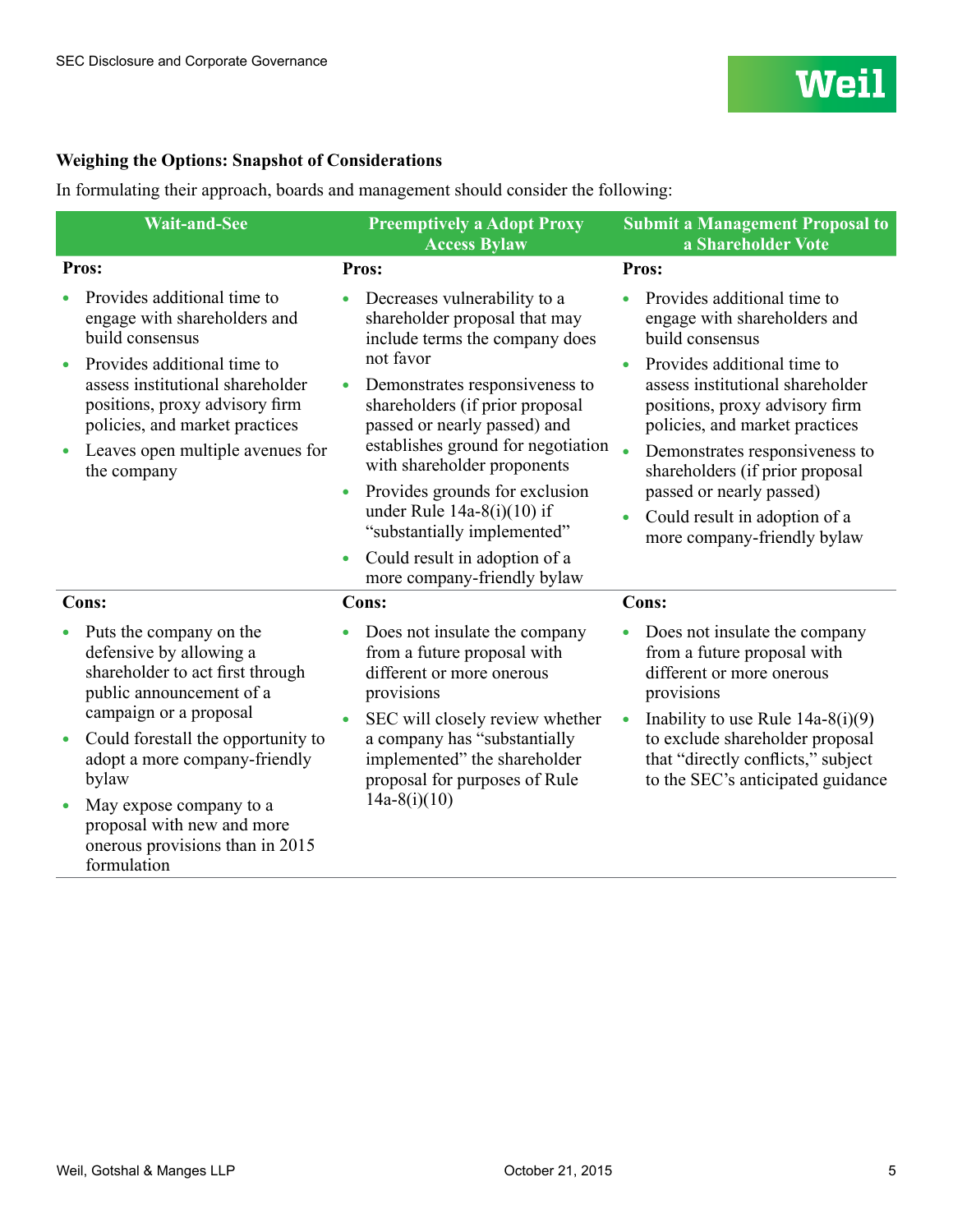#### **III. Investor Focus for the 2016 Proxy Season: "Troublesome" and "Problematic" Provisions**

#### **The 2015 Consensus**

Shareholder proposals on proxy access submitted to a shareholder vote during the 2015 proxy season were largely modeled after former SEC Rule 14a-11. The overwhelmingly prevalent formulation for companies that adopted a proxy access bylaw was as follows:

- <sup>l</sup> *Ownership at 3%.* The nominating shareholder(s) must have beneficially owned (in a net long position) 3% or more of the company's outstanding common stock, although several companies adopted a 5% threshold.
- <sup>l</sup> *3-Year Ownership.* The nominating shareholder(s) must have held such shares continuously for at least three years before submitting the nomination.
- *Shares May be Aggregated.* The number of shareholders permitted to aggregate their holdings to form an eligible nominating group was generally capped at 20.
- <sup>l</sup> *Cap on Number of Proxy Access Nominees.* Shareholder-nominated candidates appearing in company proxy materials could represent 25% of the directors then serving.

See Appendix I for details the proxy access bylaws adopted by 47 companies in 2015.

#### **Beyond the Consensus: Provisions Expected for 2016**

The results of all shareholder proposals voted on and settled in 2015 largely favored the adoption of proxy access with a 3% / 3 year / 20 shareholders / 20% formulation. Investor attention is now turning to more granular issues.

In August 2015, the Council on Institutional Investors (CII), an industry group for large institutional investors, published "Best Practices" highlighting the seven provisions it deemed "troublesome" in the proxy access bylaws adopted in 2015, noting that every proxy access bylaw adopted to that date included at least one of the seven "troublesome" provisions.10 Following in the footsteps of CII, James McRitchie, a frequent shareholder proponent, published in his blog a new template for proxy access proposals in 2016, which seeks to avoid what he terms "proxy access lite" and incorporates some of CII's Best Practices.<sup>11</sup>

The Comptroller of the City of New York (NYC Comptroller), who was the primary proponent of proxy access in 2015,12 has not yet announced the focus of his 2016 Boardroom Accountability Project. We expect, at minimum, that he will expand the list of companies receiving a proxy access proposal. In August 2015, the NYC Comptroller and the California Public Employees' Retirement System (CalPERS) distributed a joint letter to companies at which shareholder proposals for proxy access had received majority support, inquiring as to the steps these companies are or will be taking in order to adopt a proxy access bylaw. The letter also encouraged these companies to adopt a bylaw that is consistent with CII's Best Practices.

In October 2015, the United Brotherhood of Carpenters Pension Funds (the Carpenters) sent letters to approximately 50 companies that had received a proxy access shareholder proposal in 2015 and also have a majority voting standard and a director resignation policy in place. While the Carpenters' historical position has been to oppose proxy access, the letter supports proxy access in the limited circumstances where an incumbent director fails to receive majority support and the board does not accept the failed nominee's resignation, a so called "zombie director."

The results of ISS' policy survey for 2015-2016 published on September 28, 2015 also suggest that ISS may revise its voting policy on proxy access to reflect a position on certain "problematic" provisions.13 See "Proxy Advisory Firm Positions" below.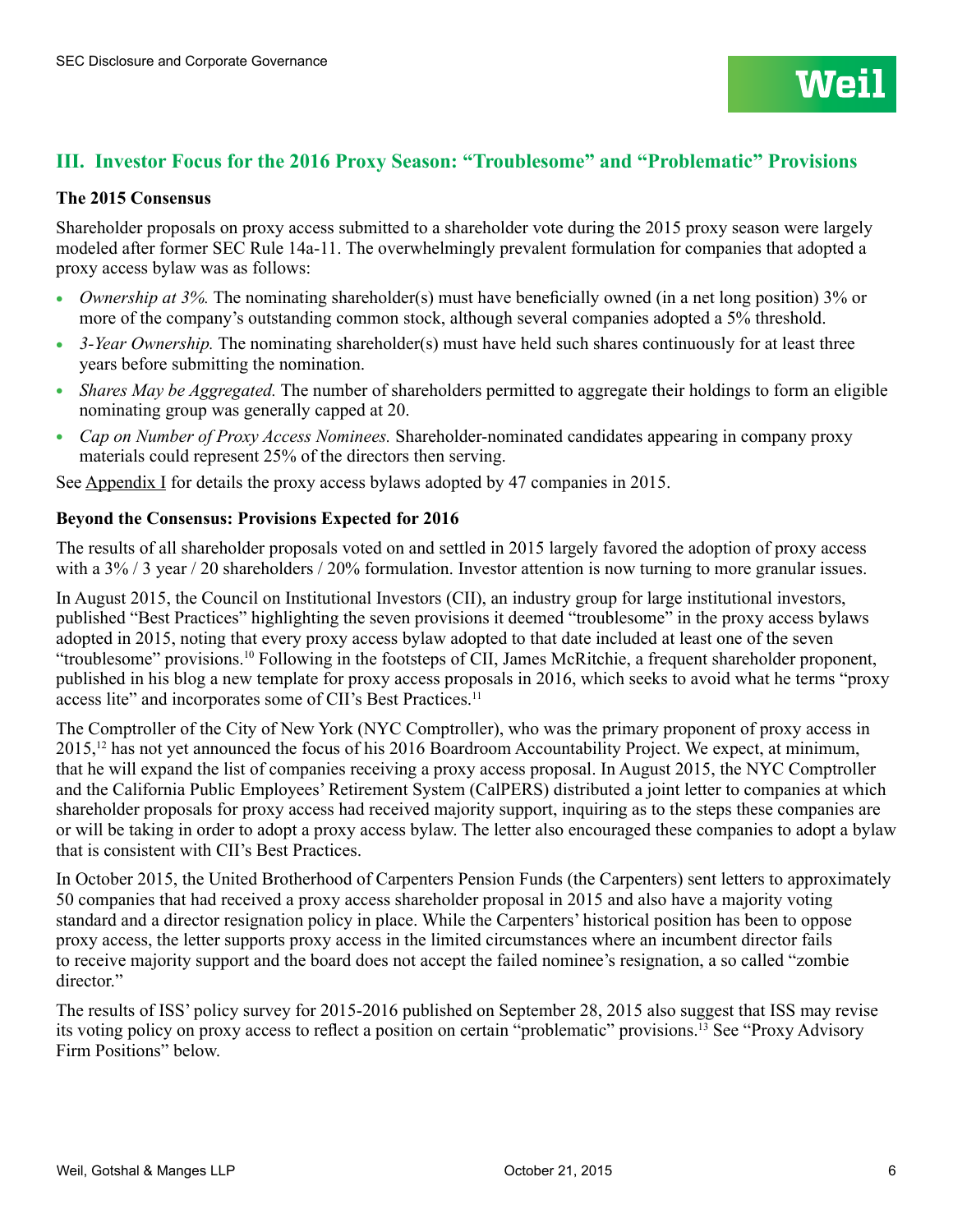#### **"Troublesome" or "Problematic" Provisions at a Glance**

The table below sets forth the "troublesome" provisions identified by CII, which are marked with a "+," and the "problematic" provisions identified by ISS, which are marked with an "\*" and indicates the extent to which they appear in the 47 proxy access bylaws adopted in 2015.

| <b>Provision</b>                                                                                       | <b>Adopted in 2015</b><br>(# of Companies)                                                                                       | <b>Expected Proponent Focus</b><br>for 2016                                                              |
|--------------------------------------------------------------------------------------------------------|----------------------------------------------------------------------------------------------------------------------------------|----------------------------------------------------------------------------------------------------------|
| Ownership threshold *+                                                                                 | $3\%$ (42)<br>$5\%$ (5)                                                                                                          | 3%                                                                                                       |
| Ownership duration *+                                                                                  | $3$ years $(47)$                                                                                                                 | 3 years                                                                                                  |
| <b>Maximum number of shareholders</b><br>that may aggregate holdings to meet<br>ownership threashold*+ | No limit $(6)$<br>20(34)<br>15(1)<br>10(4)<br>5(1)<br>1(1)                                                                       | Unlimited ability to aggregate or no<br>less than 20 shareholders (preference<br>depends on proponent)   |
| Cap on number of nominees*+                                                                            | Greater of 2 or $25\%$ (1)<br>Greater of 2 or $20\%$ (8)<br>Greater of 1 or $20\%$ (3)<br>$25\%$ cap $(10)$<br>$20\%$ cap $(25)$ | At least 2 nominees (irrespective of<br>board size)                                                      |
| Bar on re-nomination based on failure to<br>receive stipulated level of support $(\%)^*+$              | Not addressed (6)<br>$10\%$ support $(2)$<br>$20\%$ support $(2)$<br>25% support (37)                                            | No restrictions                                                                                          |
| Disqualification based on nominee's<br>receipt of third party compensation*+                           | Yes $(14)$<br>No $(33)$                                                                                                          | Disclosure of third-party compensation<br>arrangements is acceptable,<br>disqualification is problematic |
| More restrictive advance notice<br>requirements for access nominees*                                   | **                                                                                                                               | ISS has called this out but has not yet<br>detailed its view                                             |
| More extensive information disclosures<br>from access nominee*                                         | **                                                                                                                               | ISS has called this out but has not yet<br>detailed its view                                             |
| <b>Securities loaned by shareholder</b><br>expressly included as "owned"+                              | Yes $(32)$<br>No $(15)$                                                                                                          | Expect express requirement that loaned<br>stock that is recallable counts as<br>"owned"                  |
| Required statement of intent to hold<br>shares after annual meeting+                                   | Yes $(21)$<br>No $(26)$                                                                                                          | No requirement to hold shares after<br>meeting                                                           |

See Appendix I for details on these "troublesome" or "problematic" provisions contained in the 47 proxy access bylaws adopted in 2015 to date.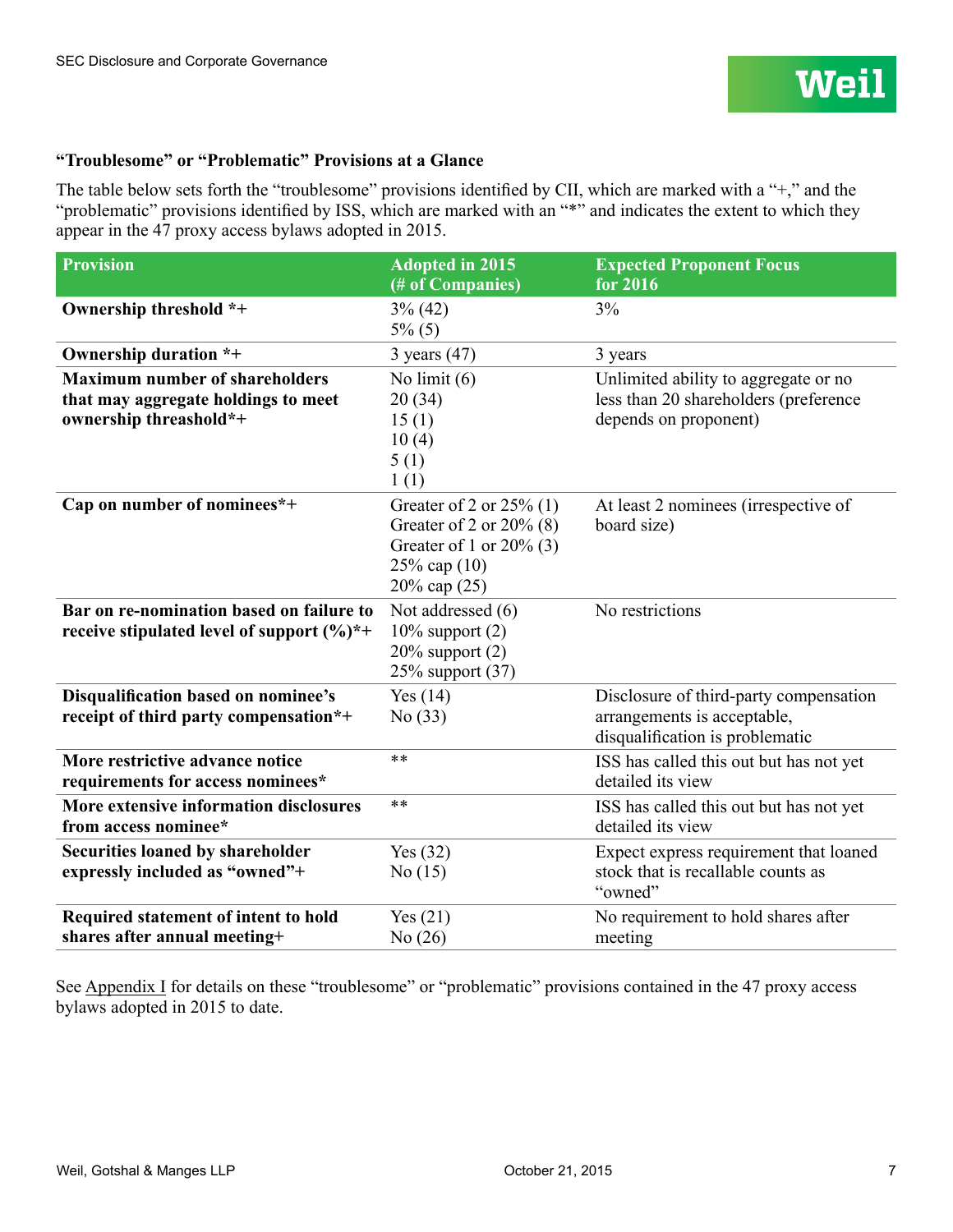#### **IV. Institutional Investor and Proxy Advisory Firm Positions on Proxy Access**

#### **Know Your Shareholders: Institutional Shareholder Positions**

CalPERS, the California State Teachers Retirement System (CalSTRS) and the NYC Comptroller support proxy access as a strategic priority and have been the most vocal leaders of the proxy access movement.14 Other institutional investors have taken a more measured approach by evaluating proxy access proposals on a case-by-case basis, and still others have not supported proxy access.

As with many corporate governance matters, companies should be familiar with the perspectives of different constituencies within their shareholder base – including, most importantly, their largest institutional shareholders – as part of their planning for shareholder engagement on this and other major governance topics.

| <b>Institution</b>                                  | <b>Public Position</b><br>(if known)                                 | <b>How They Voted in</b><br>2015 <sup>15</sup> |
|-----------------------------------------------------|----------------------------------------------------------------------|------------------------------------------------|
| <b>BlackRock</b>                                    | Case-by-case review, but generally supportive                        | For                                            |
| <b>The Vanguard Group</b>                           | Generally supports proposals with 5% / 3 year<br>holding $/20\%$ cap | Against                                        |
| <b>State Street Global</b><br><b>Advisors</b>       | Case-by-case review                                                  | For                                            |
| <b>Fidelity Management &amp;</b><br><b>Research</b> | Generally against                                                    | <b>Generally Against</b>                       |
| <b>BNY Mellon</b>                                   | No public position                                                   | For                                            |
| <b>Capital World Investors</b>                      | No public position                                                   | For                                            |
| <b>Capital Research Global</b><br><b>Investors</b>  | Case-by-case review                                                  | Generally For                                  |
| <b>Northern Trust</b><br><b>Investments</b>         | No public position                                                   | Against                                        |
| <b>Wellington Management</b>                        | No public position                                                   | Against                                        |
| <b>T. Rowe Price</b>                                | Supports $3\%$ / 2-3 year holding period                             | For                                            |

The table below reflects the positions of certain key institutional investors in 2015.

Engagement on proxy access is particularly critical for companies that have a large institutional investor base. A survey by Broadridge and PricewaterhouseCoopers of companies that held annual meetings between January 1 and June 30, 2015 and had votes on proxy access proposals found that 61% of the votes cast by institutional investors were in favor of proxy access.<sup>16</sup> In contrast, only 15% of the votes cast by retail investors were in favor of proxy access, which was generally in line with management's recommendations. According to the survey, retail investors voted only 28% of the shares they owned during the 2015 proxy season, which meant that over 97 billion retail shares were not voted.

#### **Proxy Advisory Firm Positions**

As discussed below, ISS and Glass Lewis both generally support proxy access. ISS and Glass Lewis will look to a company's proxy disclosure to evaluate what efforts the company has made to engage with its shareholders and the consistency of any proxy access bylaw adopted or management proposal with the feedback acquired through engagement.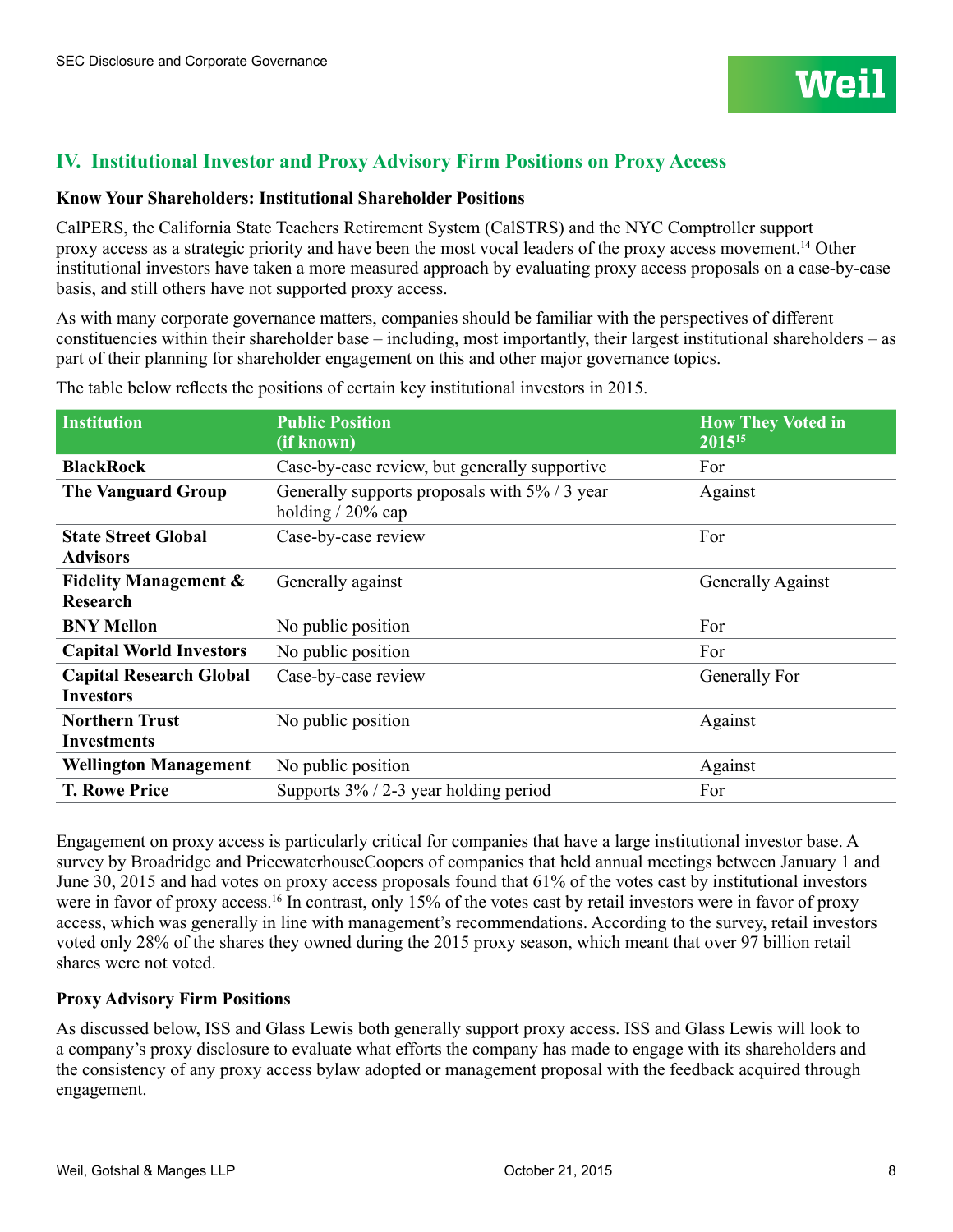#### *ISS*

The 2015 ISS voting guidelines provide that ISS will generally recommend in favor of management and shareholder proposals on proxy access that have the following provisions: (i) an ownership threshold of not more than three percent (3%); (ii) a holding period no longer than three continuous years; (iii) minimal or no limits on the number of shareholders permitted to form a nominating group; and (iv) a cap on the number of proxy access nominee seats at no less than 25% of the board.

In its 2015-2016 policy survey, ISS asked respondents to comment on the material restrictions on proxy access contained in bylaws adopted to date, and asked whether any of those restrictions would be sufficiently problematic to call into question the board's responsiveness to a majority-supported proxy access proposal and, therefore, to warrant negative votes on directors.<sup>17</sup> See "'Troublesome' or 'Problematic' Restrictions at a Glance" above.

The results of survey indicated that a large majority of institutional investor respondents support a negative voting recommendation against directors of a company that adopts a proxy access bylaw if:

- the ownership threshold exceeds  $3\%$  (72%) or  $5\%$  (90%);
- the holding period exceed 3 years  $(90\%)$ ;
- the maximum size of the nominating group is less than 20 shareholders (76%);
- the cap on the number of board seats is less than  $20\%$  (79%);
- <sup>l</sup> proxy access nominations have more restrictive advance notice requirements (70%);
- <sup>l</sup> proxy access nominees must make more extensive information disclosures (80%);
- <sup>l</sup> there are re-nomination restrictions on access nominees who do not received a specified level of voting support  $(68\%)$ ; or
- compensation of access nominees by nominating shareholders is restricted  $(72\%)$ .

ISS is expected to release its voting guidelines for the 2016 proxy season in November 2015 after its analysis and consideration of the results of the survey.

#### *Glass Lewis*

Glass Lewis' voting guidelines indicate that it generally supports proxy access as a means to ensure that significant shareholders have an ability to nominate candidates to the board; however, it considers each proposal on a case-bycase basis.18 Specifically, Glass Lewis considers specified minimum ownership and holding period requirements, as well as company size, board independence and diversity, company performance, existence of anti-takeover protections, board responsiveness to shareholders, and opportunities for shareholder action (e.g., ability to act by written consent or right to call a special meeting). Glass Lewis' policy updates are also expected to be released in November 2015.

#### **V. Learning from 2015: A Watershed for Proxy Access**

Between 2011, when the federal rule prescribing proxy access – SEC Rule 14a-11 – was vacated by a federal court,<sup>19</sup> and 2015, only 11 companies adopted a form of proxy access, whether voluntarily or as a result of a majority-supported shareholder proposal.<sup>20</sup> From 2012 to 2014, a total of 49 shareholder proposals on access were submitted to companies, but only ten received passing votes.<sup>21</sup>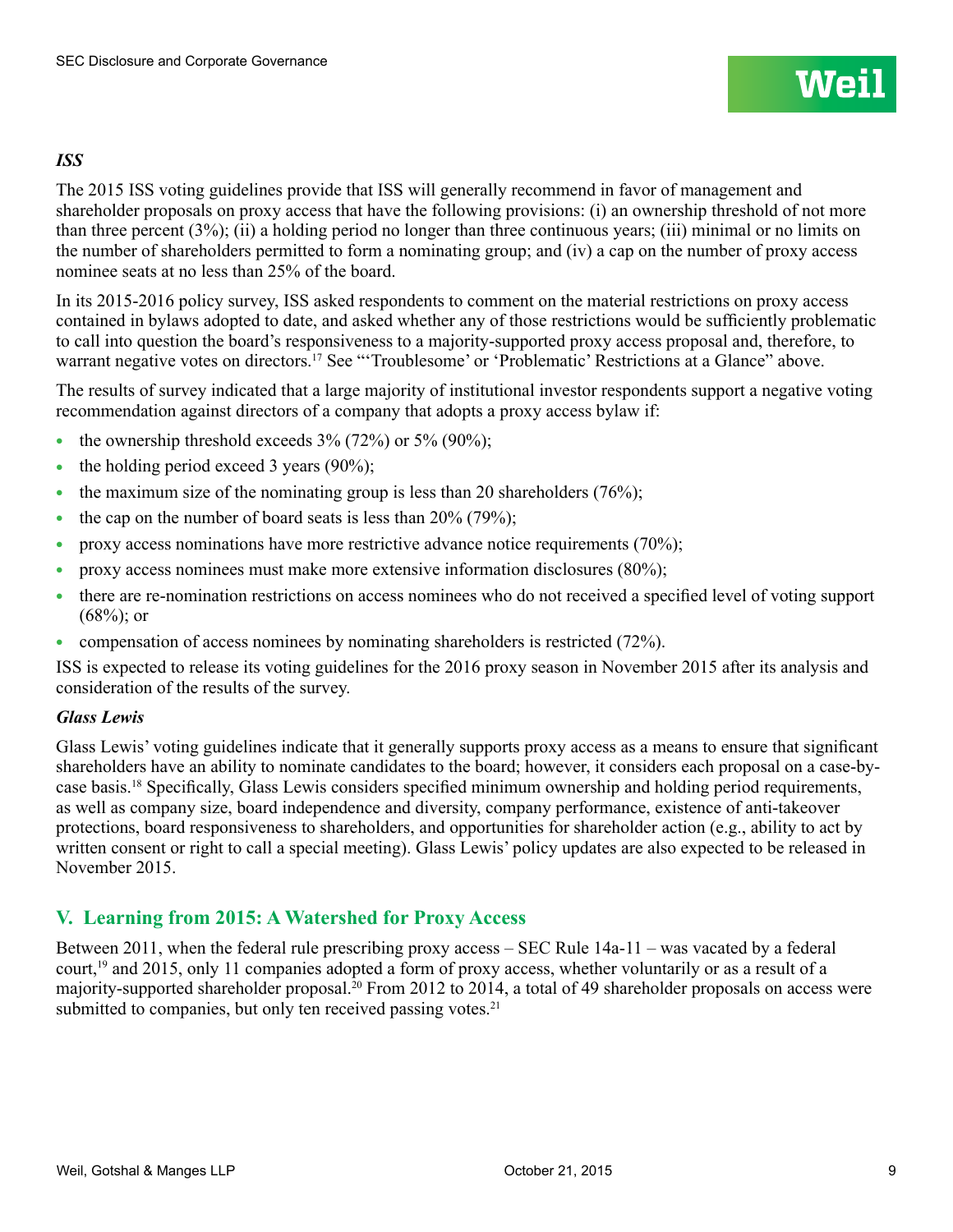

The 2015 proxy season became a watershed for proxy access due to three important factors:

- The NYC Comptroller, with the support of several New York City pension funds, launched the "Boardroom" Accountability Project" targeting 75 public companies for proxy access proposals.22
- A consensus began to build around a formulation requiring 3% ownership for a consecutive period of 3 years by a group of no more than 20 shareholders for up to 20-25% of the board.
- As described above, the SEC withdrew relief it granted to Whole Foods to exclude a shareholder proposal in the face of a "conflicting" management proposal and announced that it would not express a view on the application of Rule 14a-8(i)(9) during the 2015 proxy season. During the 2015 proxy season, this resulted in the inclusion of shareholder access proposals that may have otherwise been excluded had relief been available.

#### **Proxy Access in the 2015 Season: Stats-at-a-Glance**

- $\bullet$  113 companies received precatory shareholder proposals for proxy access under Rule 14a-8<sup>23</sup>
	- $\circ$  10 adopted proxy access prior to their annual meeting. Of these, 1 received no action relief based on "substantial implementation" under Rule  $14a-8(i)(10)$ , and 9 essentially made the vote on the shareholder proposal a referendum on the company's bylaw
	- $\circ$  74 opposed the shareholder proposal, which was presented in their proxy statements
	- $\circ$  7 included a competing management proposal in addition to the shareholder proposal
	- $\circ$  20 settled with the shareholder proponent. Of these, 4 included a binding management proposal in 2015, 1 supported a negotiated shareholder proposal in 2015, 10 adopted a proxy access bylaw, 2 committed to adopt a proxy access bylaw, and 3 committed to present a management proposal in 2016
	- 2 companies supported or did not oppose the shareholder proposal
- $\bullet$  95 companies included a proposal on proxy access mainly from shareholders, but also from management in the proxy statements for their 2015 annual meetings
	- Of the 87 annual meetings held to date at which the access proposal was presented by a shareholder, the proposal received majority support at 51 (3 meetings are pending)<sup>24</sup>
	- $\circ$  At the 5 meetings at which an access proposal was presented by management, all received majority support
- 47 companies adopted proxy access in 2015
	- $\circ$  10 in response to a majority-supported shareholder proposal
	- $\circ$  2 in response to a shareholder proposal supported by approximately 40% of shareholders in 2015
	- 13 as part of a settlement with a shareholder proponent
	- 2 in response to a shareholder-supported management proposal
	- $\circ$  1 that successfully omitted the shareholder proposal on the grounds that it was "substantially implemented"
	- $\circ$  9 prior to the 2015 annual meeting in an effort to defeat the shareholder proposal
	- $\circ$  10 for which the circumstances were not disclosed
- <sup>l</sup> 61% of votes cast by institutional investors supported some form of proxy access in 2015, while only 15% of votes cast by retail investors supported proxy  $access^{25}$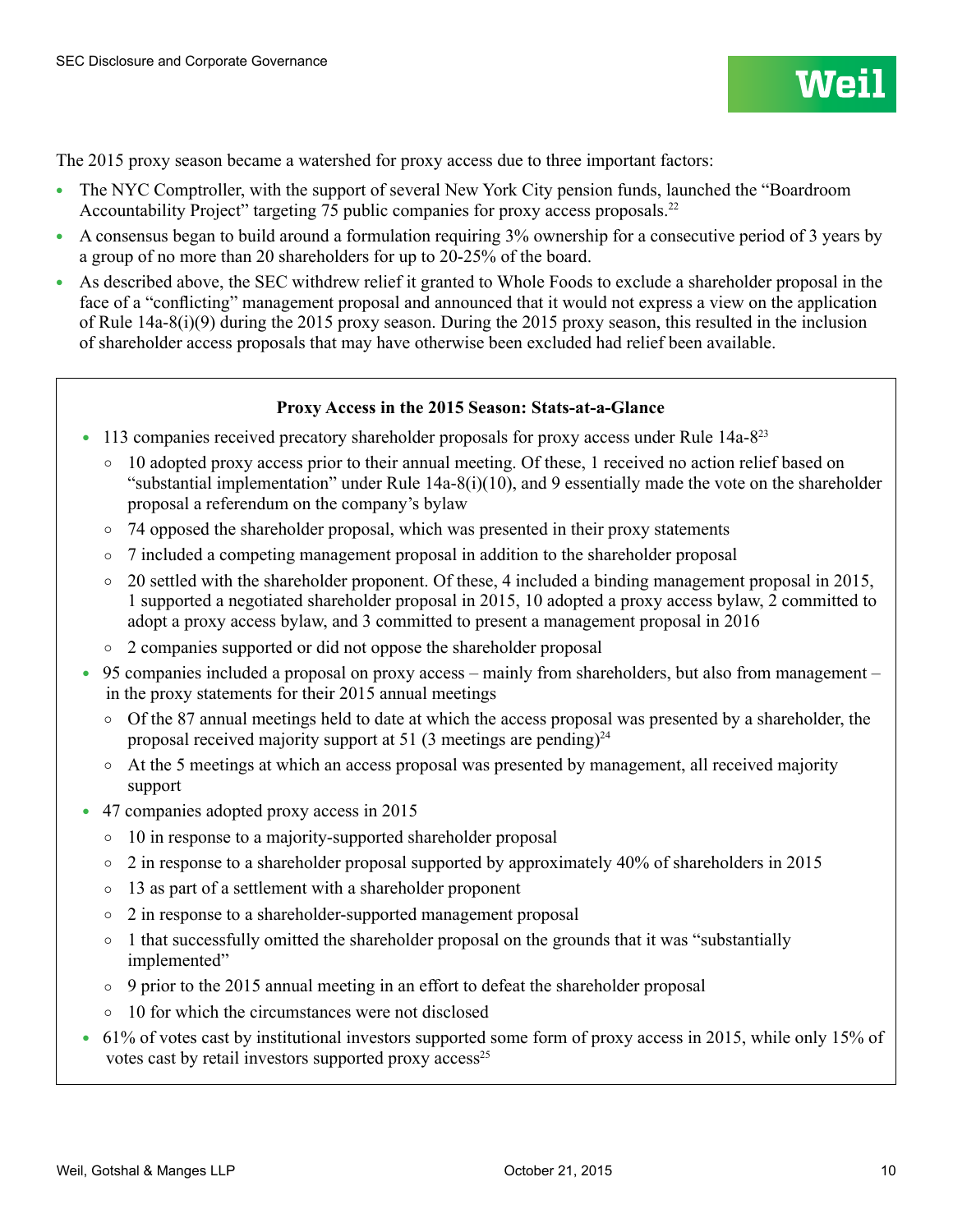#### **Company Reactions and Meeting Results in the 2015 Season**

Companies that receive shareholder proposals for their 2016 annual meetings should take stock of the decisions made by companies in 2015, and consider how the results of those decisions would play out at their companies. Responses to the 113 proxy access proposals submitted under Rule 14a-8 in 2015 were generally as follows:

- Including the shareholder proposal with a management statement of opposition;
- Submitting a competing proposal;
- Engaging and settling with the shareholder proponent; or
- Adopting a proxy access bylaw and either (a) including a management statement in opposition to the shareholder access proposal in the proxy statement or (b) submitting a timely request for no action relief from the SEC under Rule  $14a-8(i)(10)$  on the ground that the proposal had been "substantially implemented."

**Opposed <sup>74</sup> Competing Proposal 7 Settled 20 Adopted Bylaw 10 Company Supported or Did Not Oppose 2**

The chart below summarizes how companies responded in 2015.

We discuss these outcomes below and present the material elements of 2015 access proposals in Appendix II.

#### **1. Company Opposition**

The majority of companies that received shareholder proposals for proxy access during the 2015 proxy season showed their lack of enthusiasm for proxy access by including in their proxy statement a management statement in opposition to the shareholder proposal. Of the 74 companies that included opposition statements, proposals at 42 companies (57.5%) received majority support.

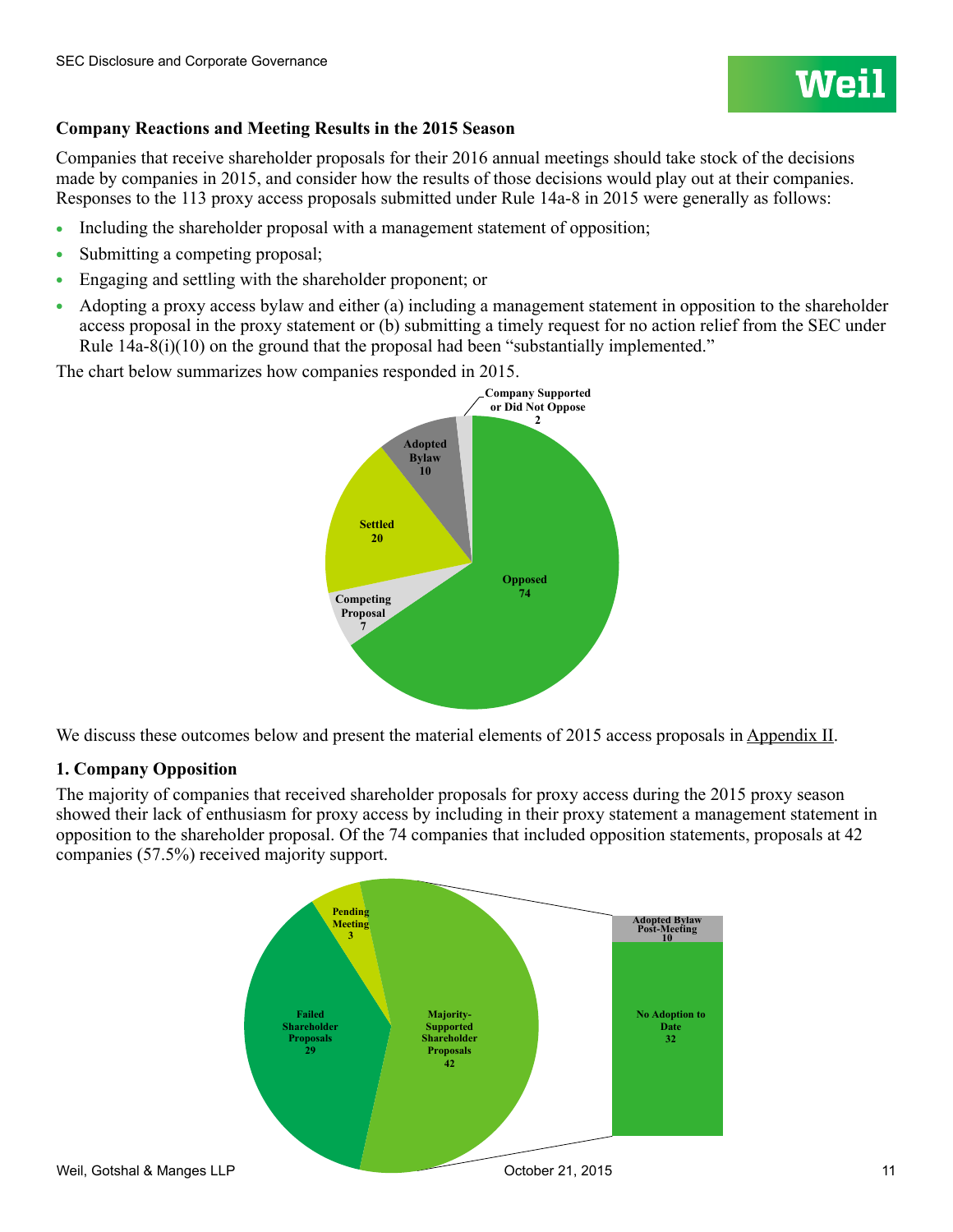Management opposition statements were broadly similar, citing to rights currently available to shareholders, including, as relevant, majority voting, the ability to call a special meeting, the ability to engage directly with directors regarding nominations, current governance strengths and director nomination practices enabling shareholders to give input, as well as abuses that could result from certain shareholders utilizing proxy access.

#### **2. Competing Proxy Access Proposals**

Seven companies brought competing management and shareholder access proposals to a vote in 2015 to date. The key difference between the proposals was that the management proposals required 5% ownership (other than Expeditors International of Washington, Inc., which required 3%) for 3 years, while the shareholder proposals required 3% ownership for 3 years. The voting results were mixed. SEC Chair White observed in a June 2015 speech that, in her view, the voting results indicated that shareholders were not confused by competing proposals.<sup>26</sup>



#### **3. Settlements with Proponents**

Twenty companies settled with shareholder proponents (8 with the NYC Comptroller and 12 with others). The settlements generally provided for either the adoption of, or agreement to submit a management proposal for, a proxy access bylaw requiring 3% ownership for 3 years by the shareholder proponent, allowing a group of up to 20 shareholders to aggregate their holdings, and a cap on number of shareholder nominees of up to 20% or 25% of the board.

| <b>Settlement Reached</b>                        | <b>Companies that Settled with Proponent</b>                                                                                                               |
|--------------------------------------------------|------------------------------------------------------------------------------------------------------------------------------------------------------------|
| <b>Binding Management Proposal</b>               | Abercrombie and Fitch,* Big Lots,* McKesson,* FirstMerit                                                                                                   |
| <b>Supported Negotiated Shareholder Proposal</b> | Citigroup                                                                                                                                                  |
| <b>Adopted Proxy Access Bylaw</b>                | Bank of America, Biogen Corp., Broadridge Financial<br>Solutions, H&R Block, Microsoft, Clorox, VEREIT,*<br>Whole Foods, Yum! Brands, United Therapeutics* |
| <b>Committed to Adopt</b>                        | Kindred Healthcare, Staples*                                                                                                                               |
| <b>Committed to 2016 Management Proposal</b>     | Splunk,* Whiting Petroleum*, Wendy's                                                                                                                       |

*\* Indicates proposal from NYC Comptroller*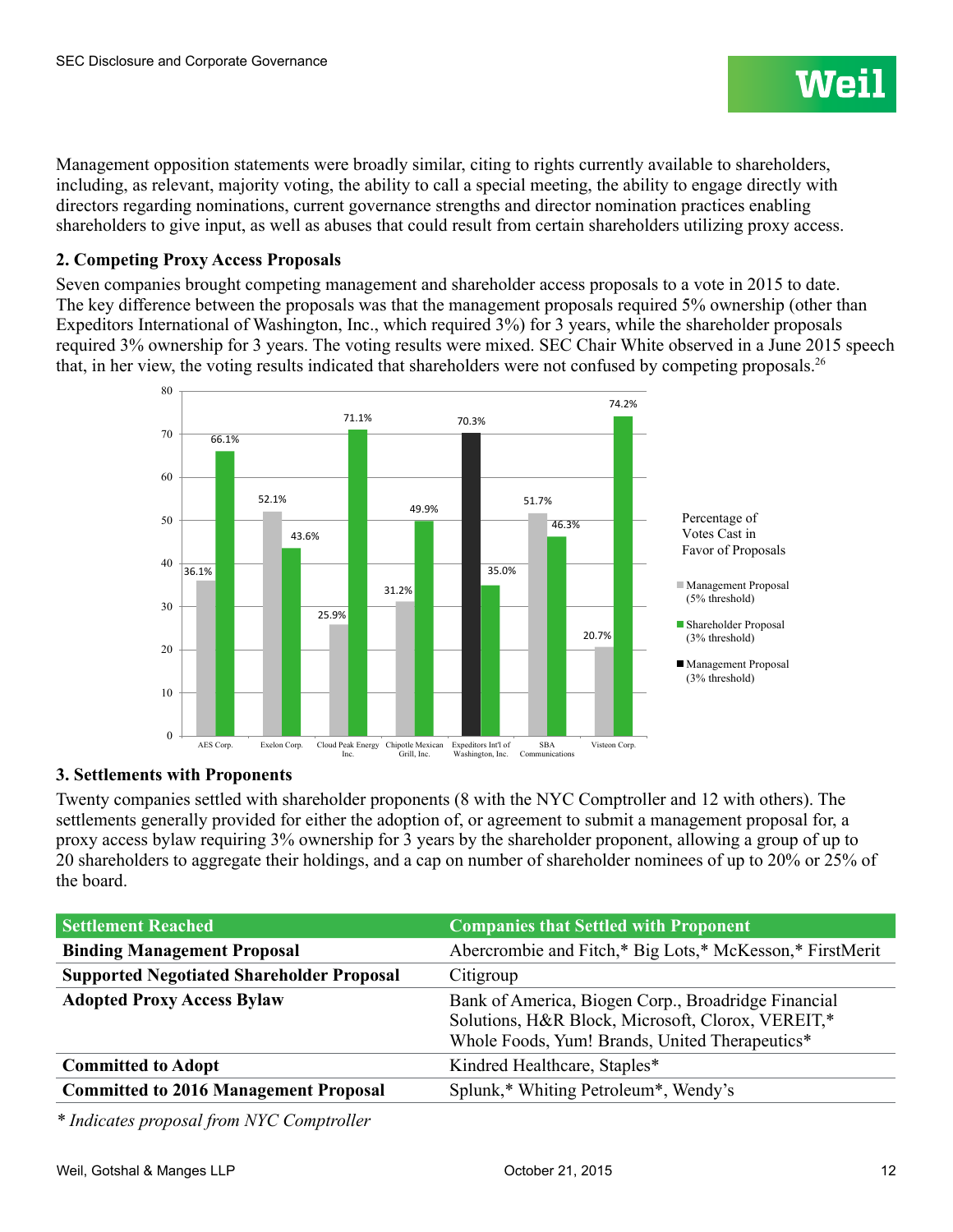#### **4. Proxy Access Bylaw Adopted in Advance of Annual Meeting**

Following the receipt of a shareholder proposal, 9 companies unilaterally adopted a proxy access bylaw and included in their proxy statements a management statement opposing the shareholder proposal. These mixed results further demonstrate the importance of understanding investor views before adopting a proxy access bylaw. See Appendix II for additional detail on each of these proposals and the proponents.

| Company                                                              | <b>Formulation of Shareholder Proposal or</b><br><b>Adopted Bylaw</b> | Support for<br><b>Shareholder Proposal</b><br>$(F/F+A)$ $(\frac{9}{6})$ |
|----------------------------------------------------------------------|-----------------------------------------------------------------------|-------------------------------------------------------------------------|
| <b>Shareholder Proposal for all of</b><br>the companies listed below | 3% / 3 years / no limit on shareholder group /<br>25% of board        |                                                                         |
| <b>Adopted Proxy Access Bylaws:</b>                                  |                                                                       |                                                                         |
| Arch Coal                                                            | $5\%$ / 3 years / 20 shareholders / 20% of board                      | 36.3%                                                                   |
| <b>Boston Properties</b>                                             | 5% / 3 years / 5 shareholders / 20% of board                          | 46.3%                                                                   |
| Cabot Oil & Gas                                                      | $5\%$ / 3 years / 10 shareholders / 20% of board                      | 45.3%                                                                   |
| CF Industries* Holdings                                              | 5% / 3 years / 20 shareholders / 25% of board                         | 57.4%                                                                   |
| HCP, Inc.                                                            | $5\%$ / 3 years / 10 shareholders / 20% of board                      | 55.5%                                                                   |
| Marathon Oil*                                                        | $5\%$ / 3 years / 20 shareholders / 20% of board                      | 62.7%                                                                   |
| New York Community Bancorp                                           | $5\%$ / 3 years / 10 shareholders / 20% of board                      | 44.4%                                                                   |
| Priceline*                                                           | $5\%$ / 3 years / 20 shareholders / 20% of board                      | 53.5%                                                                   |
| Rite Aid                                                             | $3\%$ / 3 years / 20 shareholders / 20% of board                      | 37.3%                                                                   |

*\* Indicates that the company later revised its proxy access bylaw to reflect majority-supported shareholder proposal.*

General Electric Company received relief from the SEC Staff to exclude a shareholder access proposal pursuant to Rule 14a-8(i)(10) on the gound that GE had "substantially implemented" the shareholder proposal by adopting a proxy access bylaw. In its request for relief, GE compared each element of the shareholder proposal to its adopted proxy access bylaw. All provisions were identical except that GE limited to 20 the number of shareholders permitted to aggregate their holdings to form a group for purposes of reaching the 3% ownership threshold (the proposal was silent on the permitted number of shareholders).

Senior Division of Corporation Finance officials have expressed the view during recent conferences that they expect more (i)(10) no-action requests for the upcoming season given the enhanced focus on aggregation caps and other features of the access formulation. In connection with its review of Rule 14a-8(i)(9), the Staff could also take a closer look at Rule 14a-8(i)(10) to provide more explicit guidance as to what qualifies as "substantially implemented." Companies planning to exclude a shareholder access proposal based on substantial implementation should keep a close eye on these developments.

#### **VI. Implications of Proxy Access for the Future**

The immediate question is whether shareholders will seek to use previously-adopted proxy access bylaws to nominate directors for election in the 2016 proxy season. Looked at more broadly, the recent victories of shareholder proponents for proxy access, together with the focus of the investor community on director refreshment, qualifications and skills, are likely to heighten pressures on boards to further engage and evaluate board composition and the director selection process as whole.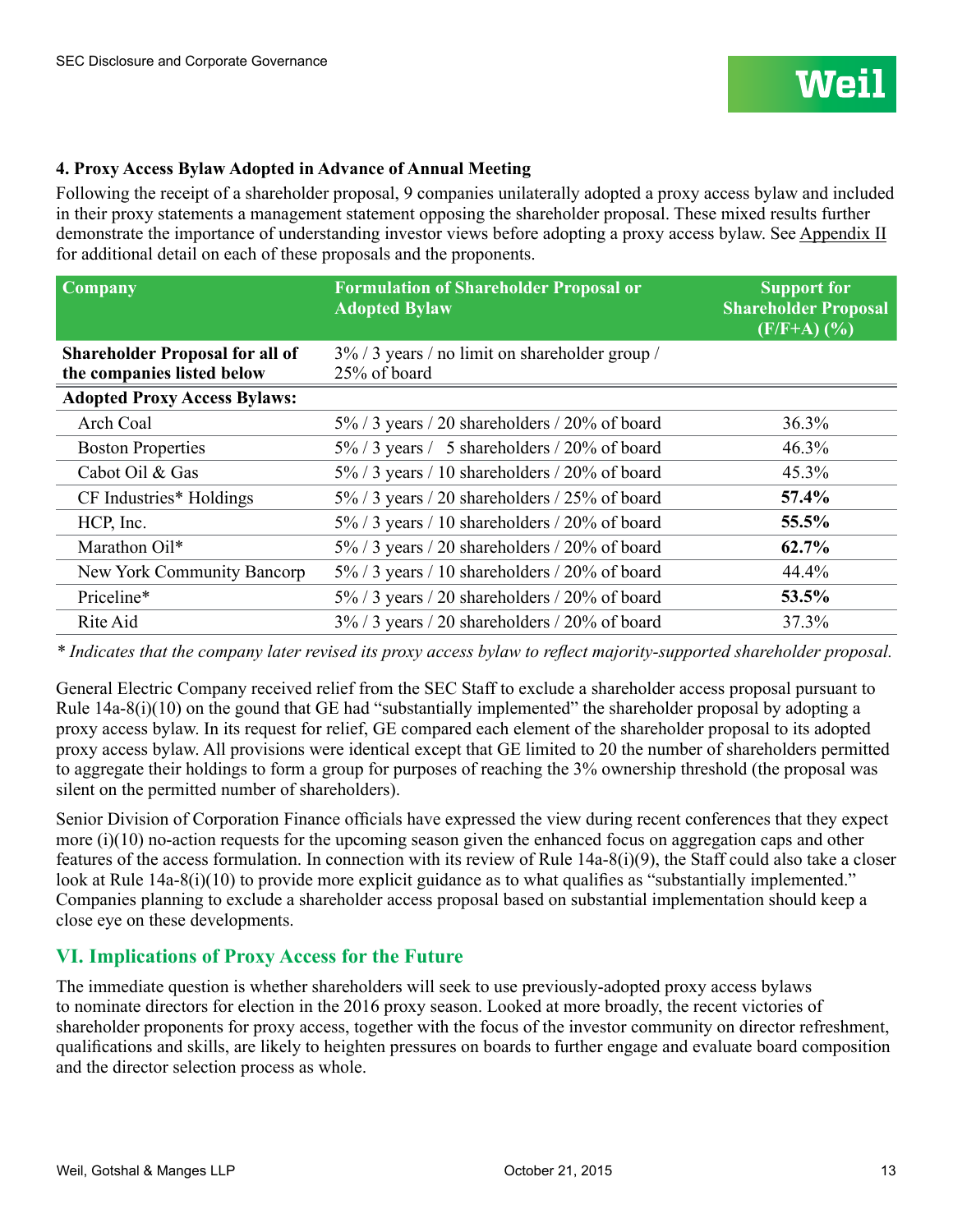### **What to Do Now: Prepare, Stay Informed, and Engage** 1. Understand the available alternatives for addressing proxy access depending on the company's experience to date. 2. Understand the positions of key shareholders on proxy access. 3. Monitor proxy access developments and proxy advisor and institutional investor views on "troublesome" or "problematic" provisions. 4. For companies that have not to date received a proposal, consider preparing a draft bylaw to keep "on the shelf." 5. Engage with shareholders – not only on proxy access, but on all key issues. **\* \* \* \* \***

If you have any questions on these matters, please do not hesitate to speak to your regular contact at Weil, Gotshal & Manges LLP or to any member of Weil's Public Company Advisory Group:

| Howard B. Dicker   | <b>Bio Page</b> | howard.dicker@weil.com     | +1 212 310 8858   |
|--------------------|-----------------|----------------------------|-------------------|
| Catherine T. Dixon | <b>Bio Page</b> | cathy.dixon@weil.com       | $+1$ 202 682 7147 |
| Lyuba Goltser      | <b>Bio Page</b> | lyuba.goltser@weil.com     | $+1$ 212 310 8048 |
| P.J. Himelfarb     | <b>Bio Page</b> | $pi$ .himelfarb@weil.com   | $+1$ 214 746 7811 |
| Ellen J. Odoner    | <b>Bio Page</b> | ellen.odoner@weil.com      | +1 212 310 8438   |
| Adé K. Heyliger    | <b>Bio Page</b> | ade.heyliger@weil.com      | $+1$ 202 682 7095 |
| Kaitlin Descovich  | <b>Bio Page</b> | kaitlin.descovich@weil.com | +1 212 310 8103   |
| Joanna Jia         | <b>Bio Page</b> | joanna.jia@weil.com        | +1 212 310 8089   |
| Megan Pendleton    | <b>Bio Page</b> | megan.pendleton@weil.com   | +1 212 310 8874   |
| Reid Powell        | <b>Bio Page</b> | reid.powell@weil.com       | $+1$ 212 310 8831 |

*We thank our colleague Kaitlin Descovich for her contribution to this Alert.*

© 2015 Weil, Gotshal & Manges LLP. All rights reserved. Quotation with attribution is permitted. This publication provides general information and should not be used or taken as legal advice for specific situations that depend on the evaluation of precise factual circumstances. The views expressed in these articles reflect those of the authors and not necessarily the views of Weil, Gotshal & Manges LLP. If you would like to add a colleague to our mailing list, please [click here.](https://interact.weil.com/reaction/RSGenPage.asp?RSID=8C8408E4C1EC1D85C2291B25C4111DB9A3432810B098665FD786811) If you need to change or remove your name from our mailing list, send an email to [weil.alerts@weil.com.](mailto:weil.alerts%40weil.com?subject=)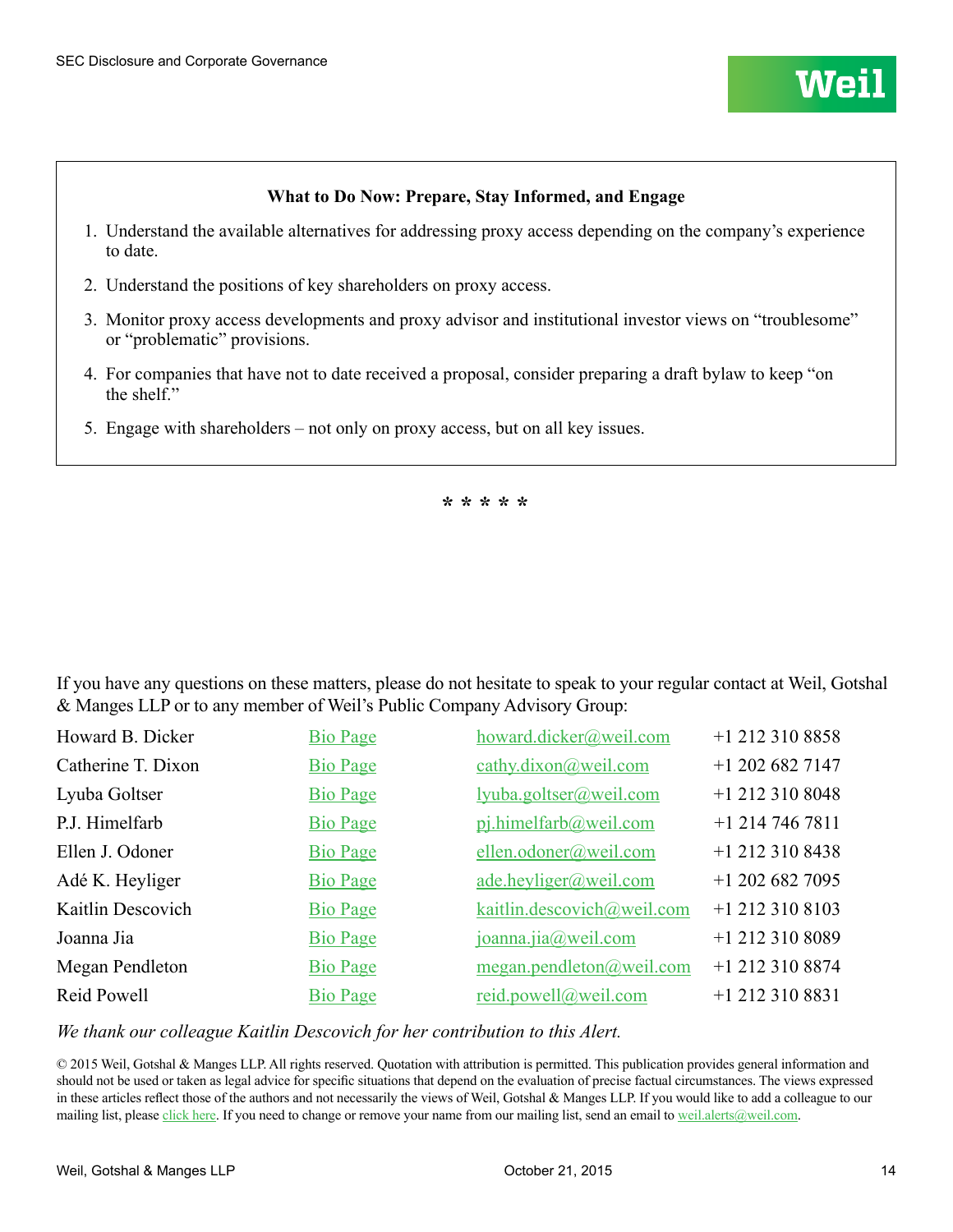#### **ENDNOTES**

- 1. Institutional Shareholder Services "Voting Analytics, Proposals" as of October 16, 2015. This number does not include management-only proposals, proposals that were omitted because the shareholder proponents were ineligible under Rule 14a-8(b), or voluntarily adopted proxy access bylaws.
- 2. Institutional Shareholder Services "Voting Analytics, Proposals" as of October 16, 2015.
- 3. *See* Rule 14a-8(j) under the Securities Exchange Act of 1934, as amended. If the company intends to exclude a shareholder proposal from its proxy materials, it must submit request for relief to the SEC no later than 80 calendar days before it files its definitive proxy statement and form of proxy.
- 4. These companies are: Monsanto Company, EOG Resources Inc., DTE Energy, Anadarko Petroleum Inc., Chevron Corp., Conoco Philips, Hasbro Inc., Occidental Petroleum Corp., EQT Corp. and Equity Residential.
- 5. On October 6, 2015, BlackRock Inc. announced that it would voluntarily submit a management proposal on proxy access to a shareholder vote at its 2016 annual meeting. *See* David Benoit, *BlackRock Takes Its Own Advice on Proxy Access*, The Wall Street Journal (Oct. 7, 2015), *available at* [http://blogs.wsj.com/moneybeat/2015/10/07/blackrock-takes-its-own-advice-on-proxy-access/.](http://blogs.wsj.com/moneybeat/2015/10/07/blackrock-takes-its-own-advice-on-proxy-access/)
- 6. Whole Foods' management proposal provided for a 9%/5-year formulation (later changed to 5%/5 years), with a cap on proxy access nominees of 10% of the board, and that only a single eligible shareholder or a group of funds under common management could propose an access nominee. The shareholder proposal provided for a 3%/3-year formulation, with a cap on proxy access nominees of 25% of the board, and an unlimited number of eligible shareholders permitted to aggregate their shares. After the Division reversed the relief granted, Whole Foods postponed its annual meeting to give it more time to consider its alternatives, and ultimately settled with the proponent, James McRitchie, who withdrew the proposal. Under the settlement, Whole Foods adopted a proxy access bylaw with a formulation of 3% / 3 years / 20% of the board / 20 shareholders.
- 7. *See* Securities and Exchange Commission, Statement from Chair White Directing Staff to Review Commission Rule for Excluding Conflicting Proxy Proposals (Jan. 16, 2015), *available at* <http://www.sec.gov/news/statement/statement-on-conflicting-proxy-proposals.html>. *See* Announcement of the SEC Division of Corporation Finance Related to Exchange Act Rule 14a-8(i)(9) For Current Proxy Season, available at <http://www.sec.gov/divisions/corpfin/cf-noaction/14a-8/2015/jamesmcritchiecheveddenrecon011615-14a8.pdf>.
- 8. The Staff decision to express no view regarding Rule 14a-8(i)(9) also impacted the consideration of other shareholder proposal topics such as shareholders' ability to call a special meeting (e.g., a shareholder proposal at a 10% threshold conflicting management with a proposal at 20%).
- 9. *See* Institutional Shareholder Services, 2015 U.S. Summary Proxy Voting Guidelines (updated Mar. 4, 2015) at 14, *available at* [http://www.](http://www.issgovernance.com/file/policy/1_2015-us-summary-voting-guidelines-updated.pdf) [issgovernance.com/file/policy/1\\_2015-us-summary-voting-guidelines-updated.pdf](http://www.issgovernance.com/file/policy/1_2015-us-summary-voting-guidelines-updated.pdf). ISS will look at the following factors to assess whether a board has adequately addressed a majority-supported shareholder resolution: disclosed outreach efforts by the board to shareholders in the wake of the vote; rationale provided in the proxy statement for the level of implementation; the subject matter of the proposal; the level of support for and opposition to the resolution in past meetings; actions taken by the board in response to the majority vote and its engagement with shareholders; the continuation of the underlying issue as a voting item on the ballot (as either shareholder or management proposals); and other factors as appropriate.
- 10. *See* Council of Institutional Investors, Proxy Access: Best Practices (August 2015), at 3-5, available at [http://www.cii.org/files/publications/](http://www.cii.org/files/publications/misc/08_05_15_Best%20Practices%20-%20Proxy%20Access.pdf) [misc/08\\_05\\_15\\_Best%20Practices%20-%20Proxy%20Access.pdf](http://www.cii.org/files/publications/misc/08_05_15_Best%20Practices%20-%20Proxy%20Access.pdf).
- 11. *See* James McRitchie, "Avoiding Proxy Access Lite," Corporate Governance Blog (Sept. 23, 2015), *available at* [http://www.corpgov.](http://www.corpgov.net/2015/09/avoiding-proxy-access-lite-qualcomm-proposal/) [net/2015/09/avoiding-proxy-access-lite-qualcomm-proposal/.](http://www.corpgov.net/2015/09/avoiding-proxy-access-lite-qualcomm-proposal/)
- 12. *See* Office of the Comptroller of New York City, *Boardroom Accountability Project, available at* [http://comptroller.nyc.gov/boardroom](http://comptroller.nyc.gov/boardroom-accountability/bap-proxy-access-proposal/)[accountability/bap-proxy-access-proposal/](http://comptroller.nyc.gov/boardroom-accountability/bap-proxy-access-proposal/) for an example of the NYC Comptroller's 2015 proxy access proposal.
- 13. *See* Institutional Shareholder Services, 2015-2016 ISS Global Policy Survey: Summary of Results (Sept. 28, 2015) *available at* [http://www.](http://www.issgovernance.com/file/publications/ISS2015-2016PolicySurveyResultsReport.pdf) [issgovernance.com/file/publications/ISS2015-2016PolicySurveyResultsReport.pdf](http://www.issgovernance.com/file/publications/ISS2015-2016PolicySurveyResultsReport.pdf).
- 14. *See* Video, "Insight: Anne Simpson In Pursuit of Proxy Access" (June 29, 2015), *available at* [https://www.youtube.com/](https://www.youtube.com/watch?v=NnhpG0nEC84) [watch?v=NnhpG0nEC84](https://www.youtube.com/watch?v=NnhpG0nEC84); Adam Brown, "CalSTRs Adds Fuel to Fight for Proxy Access with Promise of Support," IR Magazine (Feb. 13, 2015), *available at* <http://www.irmagazine.com/articles/corporate-governance/20610/calstrs-adds-fuel-fight-proxy-access-promise-support/>; City of New York, Office of the Comptroller, *Boardroom Accountability Project, available at* [http://comptroller.nyc.gov/boardroom-accountability/.](http://comptroller.nyc.gov/boardroom-accountability/)
- 15. Data provided by Georgeson Inc. (as of Oct. 2, 2015).
- 16. *See* Broadridge and PricewaterhouseCoopers LP, *Proxy Pulse 2015: Proxy Season Wrap-Up* (3d ed. 2015) at 2, *available at* [http://proxypulse.](http://proxypulse.broadridge.com/) [broadridge.com/](http://proxypulse.broadridge.com/).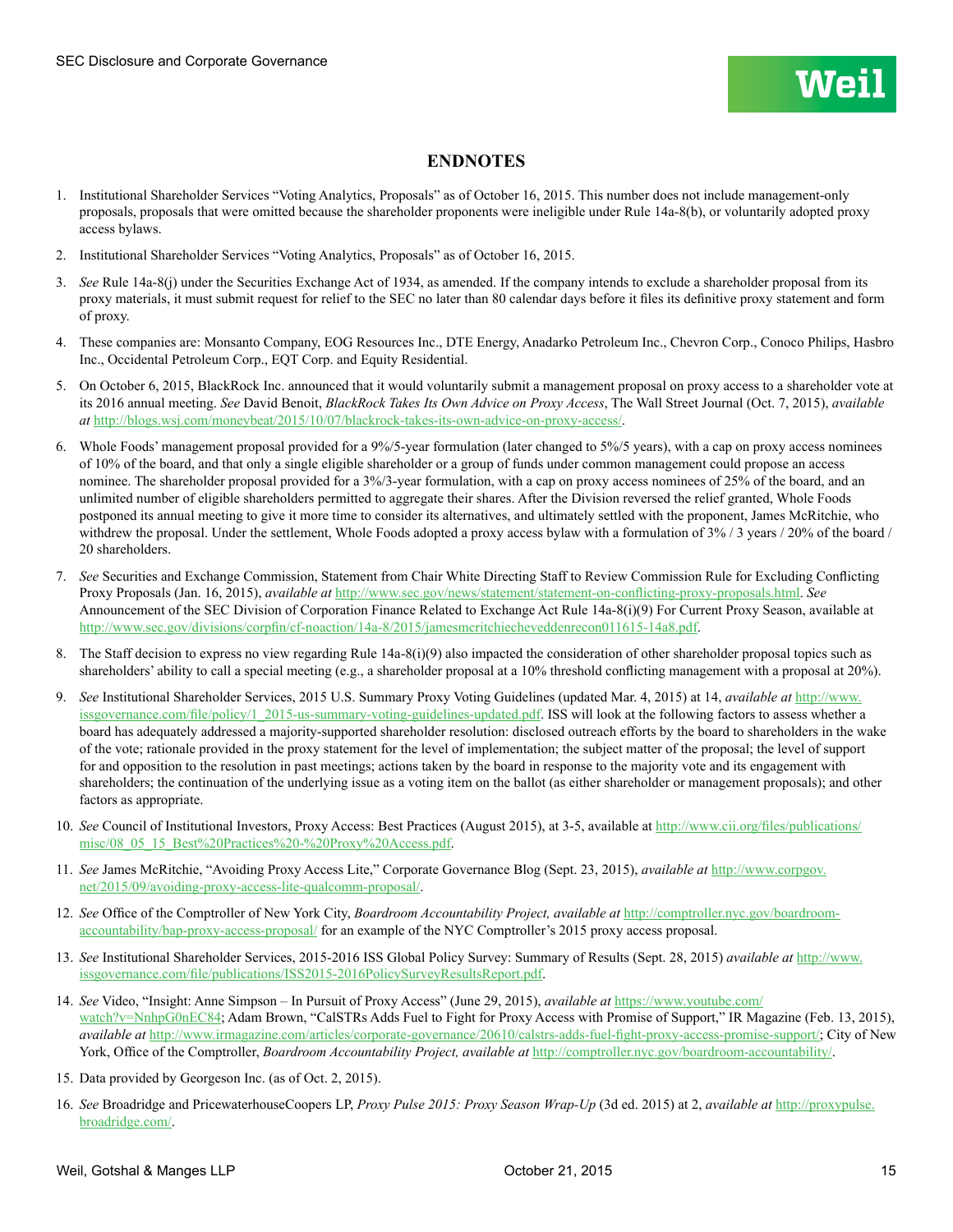- 18. See Glass Lewis, 2015 Voting Guidelines (United States), available at http://www.glasslewis.com/assets/uploads/2013/12/2015\_GUIDELINES [United\\_States.pdf](http://www.glasslewis.com/assets/uploads/2013/12/2015_GUIDELINES_United_States.pdf).
- 19. *See* Business Roundtable v. SEC, 647 F.3d 1144 (D.C. Cir. 2011).
- 20. These companies are: American Railcar Industries, CenturyLink, Chesapeake Energy, Darden Restaurants, Hewlett Packard Co., Kilroy Realty, KSW (now private), LSB Industries, Panhandle Oil & Gas, Verizon Communications and Western Union Co.
- 21. Institutional Shareholder Services, Governance Analytics (Oct. 16, 2015).
- 22. The Boardroom Accountability Project involved the simultaneous delivery of 75 proxy access proposals. The companies were targeted based on three priority issues: environmental, diversity, and compensation issues. *See* New York City Comptroller, Boardroom Accountability Project, *available at* <http://comptroller.nyc.gov/boardroom-accountability/>.
- 23. This number does not include management proposals, proposals that were omitted because the shareholder proponents were ineligible under Rule 14a-8(b), or voluntarily adopted proxy access bylaws.
- 24. As of October 16, 2015, the results from three annual meetings remain outstanding (Oracle Corp., Nov. 18, 2015; Cisco Systems, Inc., Nov. 19, 2015; and Hain Celestial, Nov. 19, 2015).
- 25. *See* Broadridge and PricewaterhouseCoopers LP, *Proxy Pulse 2015: Proxy Season Wrap-Up* (3d ed. 2015) at 2, *available at* [http://proxypulse.](http://proxypulse.broadridge.com/) [broadridge.com/](http://proxypulse.broadridge.com/).
- 26. SEC Chair Mary Jo White, Speech: Building Meaningful Communication and Engagement with Shareholders, at the Society of Corporate Secretaries and Governance Professionals 69th National Conference (June 25, 2015), *available at* [http://www.sec.gov/news/speech/building](http://www.sec.gov/news/speech/building-meaningful-communication-and-engagement-with-shareholde.html)[meaningful-communication-and-engagement-with-shareholde.html](http://www.sec.gov/news/speech/building-meaningful-communication-and-engagement-with-shareholde.html).

Wei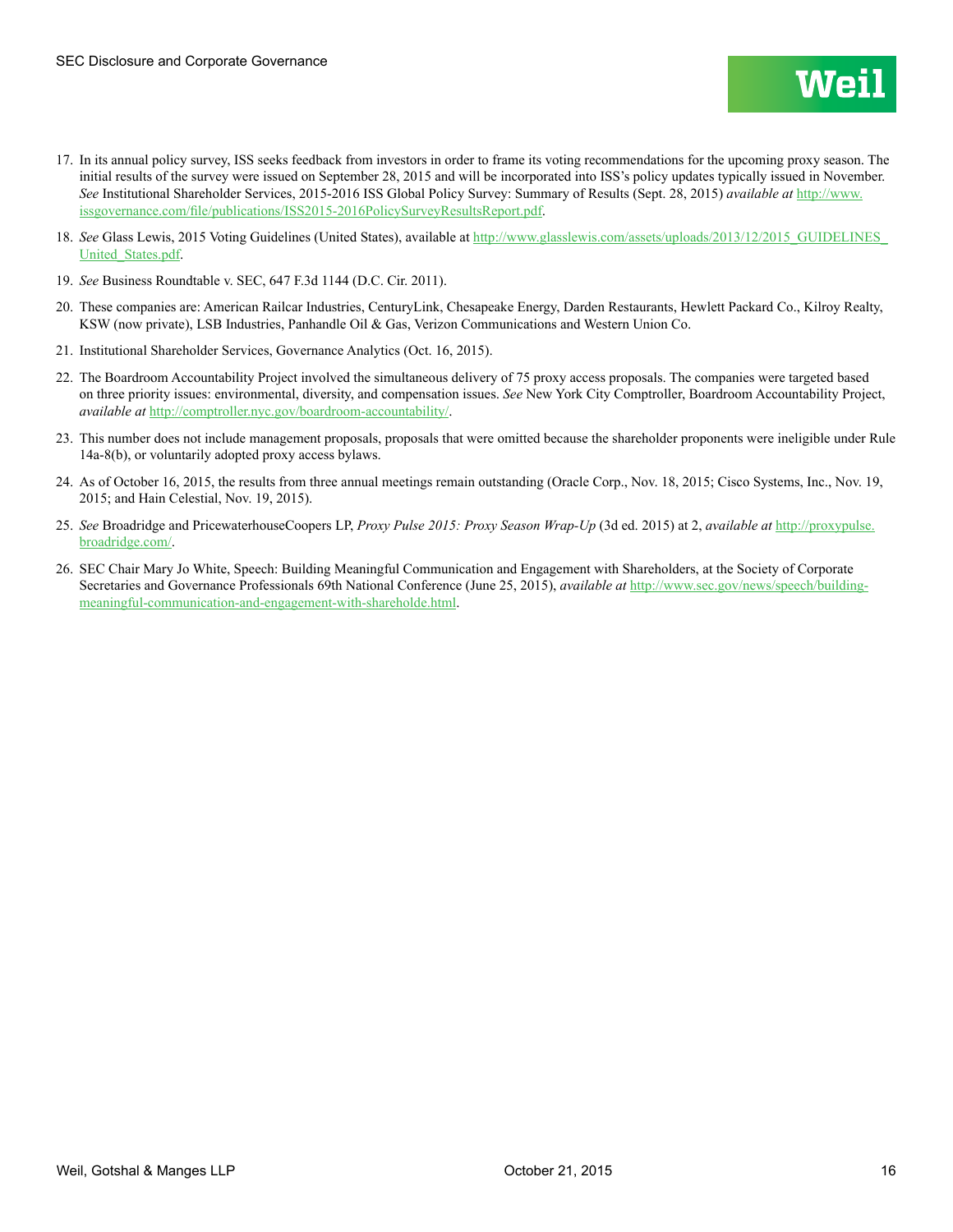#### **APPENDIX I Review of Proxy Access Bylaws Adopted in 2015** (as of October 16, 2015)

As of October 16, 2015, 47 companies adopted proxy access bylaws in 2015. Set forth below is the list of proxy access adopters in 2015 and the proxy access formulations adopted, including their positions on "troublesome" or "problematic" provisions identified by CII and ISS, respectively.

|                |                                                            | Ownership<br><b>Threshold</b> | Limit on<br># of Proxy<br><b>Access</b><br><b>Nominees</b> | Group<br><b>Limitation</b><br># of<br>shareholders) | <b>Loaned Shares</b><br><b>Count as</b><br><b>Owned</b>                                                                                    | <b>Requires</b><br>Intent<br>to Hold<br><b>Shares</b><br>After<br><b>Meeting</b> | <b>Re-nomination</b><br><b>Restriction</b> | <b>Prohibits</b><br><b>Compensation</b><br><b>Arrangements</b><br>with Third<br><b>Parties</b> | <b>More Restrictive</b><br><b>Advance Notice</b><br><b>Period</b>                                                                                         |
|----------------|------------------------------------------------------------|-------------------------------|------------------------------------------------------------|-----------------------------------------------------|--------------------------------------------------------------------------------------------------------------------------------------------|----------------------------------------------------------------------------------|--------------------------------------------|------------------------------------------------------------------------------------------------|-----------------------------------------------------------------------------------------------------------------------------------------------------------|
|                | <b>Bylaws Adopted in</b>                                   | $3\%$ (42)                    | 20% (25)                                                   | None $(5)$                                          | Yes $(32)$                                                                                                                                 | Yes $(21)$                                                                       | Bar on re-                                 | Yes $(14)$                                                                                     | Different advance                                                                                                                                         |
| 2015:          |                                                            | $5\%$ (5)                     | 25% (10)                                                   | 20(35)                                              | No(15)                                                                                                                                     | No $(26)$                                                                        | nomination<br>if % of                      | No(33)                                                                                         | notice period for proxy<br>access (32)                                                                                                                    |
|                |                                                            |                               | Greater of<br>2 or 20%<br>(8)                              | 15(1)<br>10(4)                                      |                                                                                                                                            |                                                                                  | shareholder<br>support not<br>received:    |                                                                                                | Same advance notice<br>period for director<br>nominees $(15)$                                                                                             |
|                |                                                            |                               | Greater of                                                 | 5(1)                                                |                                                                                                                                            |                                                                                  | None $(6)$                                 |                                                                                                |                                                                                                                                                           |
|                |                                                            |                               | 1 or 20%<br>(3)                                            | 1(1)                                                |                                                                                                                                            |                                                                                  | $10\%$ (2)                                 |                                                                                                |                                                                                                                                                           |
|                |                                                            |                               | Greater of                                                 |                                                     |                                                                                                                                            |                                                                                  | $20\%$ (2)                                 |                                                                                                |                                                                                                                                                           |
|                |                                                            |                               | 2 or 25%<br>(1)                                            |                                                     |                                                                                                                                            |                                                                                  | 25% (37)                                   |                                                                                                |                                                                                                                                                           |
|                | bylaw based on its majority-supported management proposal. |                               |                                                            |                                                     |                                                                                                                                            |                                                                                  |                                            |                                                                                                | Competing Shareholder and Management Proposals: 1 company that presented both management and shareholder proxy access proposals adopted a proxy access    |
| $\mathbf{1}$   | <b>SBA</b><br>Communications                               | 5%                            | Greater of<br>1 director                                   | 10                                                  | Silent                                                                                                                                     | No                                                                               | 25%                                        | Yes                                                                                            | Proxy access: 120<br>days / meeting date                                                                                                                  |
|                | Corp.                                                      |                               | or 20%                                                     |                                                     |                                                                                                                                            |                                                                                  |                                            |                                                                                                | Advance notice: 150-<br>120 days / meeting<br>date                                                                                                        |
|                |                                                            |                               |                                                            |                                                     |                                                                                                                                            |                                                                                  |                                            |                                                                                                | Company Opposed: 12 companies that voted on shareholder proposals for proxy access have adopted a proxy access bylaw - 10 were supported by a majority of |
|                | shareholders and 2 were supported by approximately 40%.    |                               |                                                            |                                                     |                                                                                                                                            |                                                                                  |                                            |                                                                                                |                                                                                                                                                           |
| 1              | Anadarko<br>Petroleum Corp.                                | 3%                            | 25%                                                        | 20                                                  | Yes (if loan may<br>be recalled on 5<br>business days'<br>notice and the<br>shares were<br>recalled and<br>held through<br>annual meeting) | Yes                                                                              | Not addressed                              | No                                                                                             | Proxy access: 150-120<br>days / mailing date<br>Advance notice: 120-<br>90 days / meeting date                                                            |
| $\overline{2}$ | <b>Chevron Corp.</b>                                       | 3%                            | 20%                                                        | 20                                                  | Yes (if loan may<br>be recalled on 3<br>business days'<br>notice)                                                                          | No                                                                               | 25%                                        | No                                                                                             | Proxy access: 150-120<br>days / mailing date<br>Advance notice: 120-                                                                                      |
| 3              | Coca Cola<br>Company                                       | $3\%$                         | Greater of<br>2 or 20%                                     | 20                                                  | Yes (if loan may<br>be recalled on 3<br>business days'                                                                                     | No                                                                               | $25\%$                                     | No                                                                                             | 90 days / meeting<br>Proxy access: 150-120<br>days / mailing date                                                                                         |
|                |                                                            |                               |                                                            |                                                     | notice)                                                                                                                                    |                                                                                  |                                            |                                                                                                | Advance notice: 120-<br>90 days / meeting date                                                                                                            |
| 4              | <b>Conoco Philips</b>                                      | 3%                            | Greater of<br>2 or 20%                                     | 20                                                  | Yes (if loan may<br>be recalled on 5<br>business days'<br>notice and the<br>shares were<br>recalled and<br>held through<br>annual meeting) | Yes                                                                              | Not addressed                              | No                                                                                             | Proxy access: 150-120<br>days / mailing date<br>Advance notice: 120-<br>90 days / meeting date                                                            |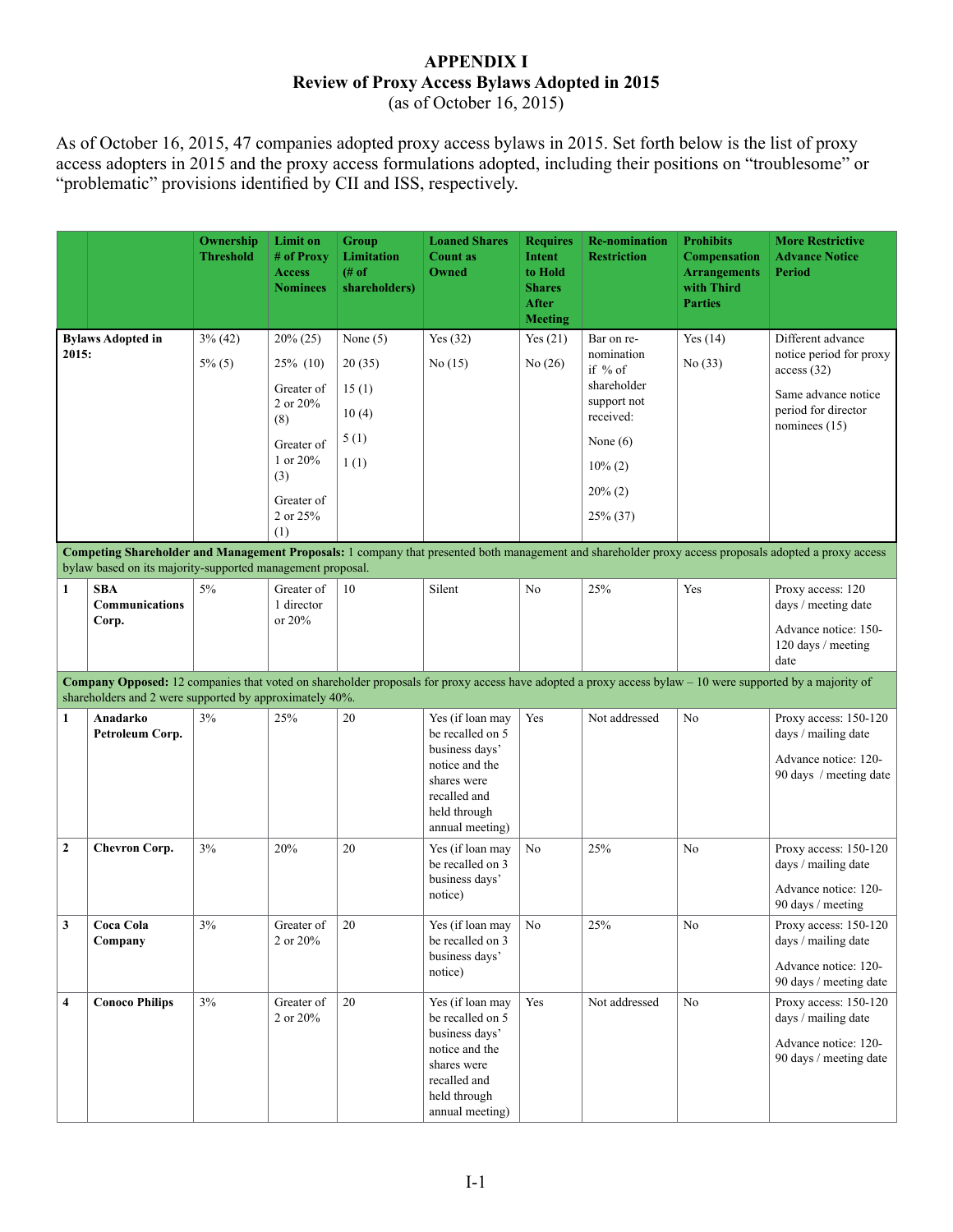|    |                                                                                                                                                                                                                                  | Ownership<br><b>Threshold</b> | <b>Limit on</b><br># of Proxy<br><b>Access</b><br><b>Nominees</b> | Group<br><b>Limitation</b><br># of<br>shareholders) | <b>Loaned Shares</b><br><b>Count as</b><br>Owned                                                                                           | <b>Requires</b><br>Intent<br>to Hold<br><b>Shares</b><br><b>After</b><br><b>Meeting</b> | <b>Re-nomination</b><br><b>Restriction</b> | <b>Prohibits</b><br><b>Compensation</b><br><b>Arrangements</b><br>with Third<br><b>Parties</b> | <b>More Restrictive</b><br><b>Advance Notice</b><br><b>Period</b>                                      |
|----|----------------------------------------------------------------------------------------------------------------------------------------------------------------------------------------------------------------------------------|-------------------------------|-------------------------------------------------------------------|-----------------------------------------------------|--------------------------------------------------------------------------------------------------------------------------------------------|-----------------------------------------------------------------------------------------|--------------------------------------------|------------------------------------------------------------------------------------------------|--------------------------------------------------------------------------------------------------------|
| 5  | <b>DTE Energy Co.</b>                                                                                                                                                                                                            | 3%                            | Greater of<br>2 or 20%                                            | None                                                | Yes (if loan may<br>be recalled on 5<br>business days'<br>notice)                                                                          | No                                                                                      | Not addressed                              | N <sub>0</sub>                                                                                 | Proxy access and<br>advance notice: 150-<br>120 days / meeting<br>date                                 |
| 6  | <b>EOG Resources</b>                                                                                                                                                                                                             | $3\%$                         | 20%                                                               | 20                                                  | Yes (if loan may<br>be recalled on 3<br>business days'<br>notice)                                                                          | N <sub>0</sub>                                                                          | 10%                                        | N <sub>0</sub>                                                                                 | Proxy access and<br>advance notice: 120-<br>90 days / meeting date                                     |
| 7  | <b>EQT Corp.</b>                                                                                                                                                                                                                 | 3%                            | Greater of<br>$2$ or $20\%$                                       | 20                                                  | Yes (if loan is<br>recallable or<br>revocable at any<br>time)                                                                              | No                                                                                      | Not addressed                              | No                                                                                             | Proxy access: 150-120<br>days / mailing date<br>Advance notice: 120-<br>90 days / meeting date         |
| 8  | <b>Equity</b><br><b>Residential</b>                                                                                                                                                                                              | 3%                            | 20%                                                               | 20                                                  | Yes (if loan may<br>be recalled on 3<br>business days'<br>notice and the<br>shares were<br>recalled and<br>held through<br>annual meeting) | No                                                                                      | Not addressed                              | N <sub>0</sub>                                                                                 | Proxy access and<br>advance notice: 150-<br>120 days / meeting<br>date                                 |
| 9  | Hasbro, Inc.                                                                                                                                                                                                                     | 3%                            | Greater of<br>2 or 20%                                            | None                                                | Yes (if loan may<br>be recalled on 3<br>business days'<br>notice)                                                                          | Yes                                                                                     | 25%                                        | No                                                                                             | Proxy access and<br>advance notice: 120-<br>90 days / meeting date                                     |
| 10 | Monsanto                                                                                                                                                                                                                         | 3%                            | 20%                                                               | 20                                                  | Silent                                                                                                                                     | Yes                                                                                     | 25%                                        | Yes                                                                                            | Proxy access: 150-120<br>days / issuance date<br>Advance notice: 90-60<br>days / meeting date          |
| 11 | Occidental<br>Petroleum Corp.                                                                                                                                                                                                    | 3%                            | $25%$ or not<br>less than 2                                       | 20                                                  | Yes (if loan may<br>be recalled on 5<br>business days<br>notice and the<br>shares were<br>recalled and<br>held through<br>annual meeting)  | Yes                                                                                     | 25%                                        | No                                                                                             | Proxy access: 150-120<br>days / mailing date<br>Advance notice: 70-90<br>days prior to meeting<br>date |
| 12 | <b>Walgreens Boots</b><br>Alliance, Inc.                                                                                                                                                                                         | 3%                            | 20%                                                               | 20                                                  | Yes (if loaned<br>shares may be<br>recalled on 5<br>business days'<br>notice)                                                              | No                                                                                      | 25%                                        | N <sub>0</sub>                                                                                 | Proxy access: 150-120<br>days / mailing date<br>Advance notice: 120-<br>90 days / meeting date         |
|    | Management Proposal: 1 company adopted a proxy access bylaw after a management proposal received majority support. The proposal was presented after a<br>shareholder proposal was majority-supported at the 2014 annual meeting. |                               |                                                                   |                                                     |                                                                                                                                            |                                                                                         |                                            |                                                                                                |                                                                                                        |
| 1  | <b>SLM Corp.</b>                                                                                                                                                                                                                 | 3%                            | 25%                                                               | 20                                                  | Silent                                                                                                                                     | No                                                                                      | 25%                                        | No                                                                                             | Proxy access and<br>advance notice: 120-<br>90 days / date of proxy<br>statement                       |
|    | Settled with Proponent: 13 companies adopted a proxy access bylaw after a settlement with the shareholder proponent, 3 after a management proposal received<br>majority support.                                                 |                               |                                                                   |                                                     |                                                                                                                                            |                                                                                         |                                            |                                                                                                |                                                                                                        |
| 1  | <b>Bank of America</b><br>Corp.                                                                                                                                                                                                  | 3%                            | 20%                                                               | 20                                                  | Yes (if loan may<br>be terminated on<br>3 days' notice)                                                                                    | Yes                                                                                     | 20%                                        | No                                                                                             | Proxy access: 150-120<br>days / mailing date<br>Advance notice: 120-<br>75 days / meeting date         |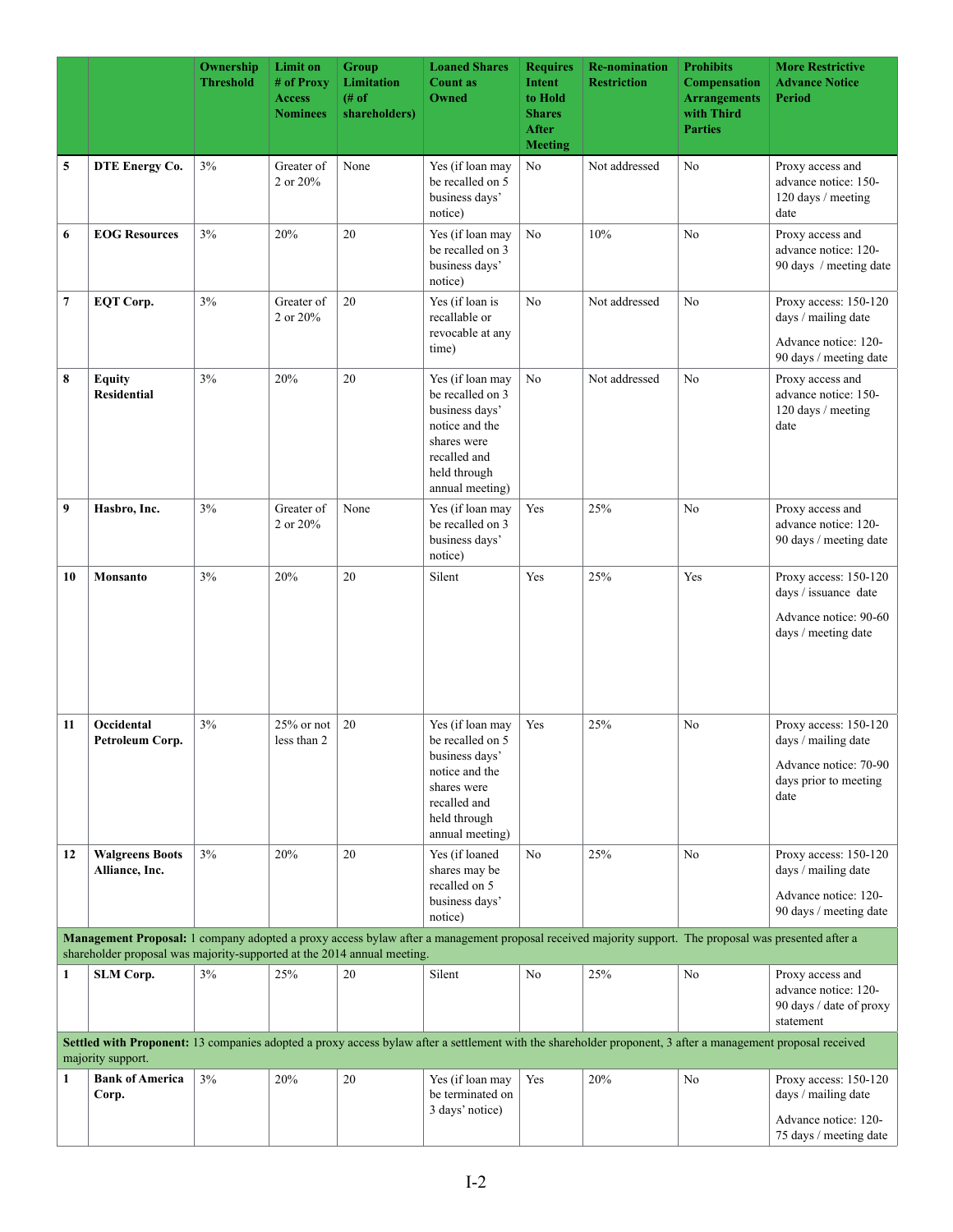|                |                                                   | Ownership<br><b>Threshold</b> | <b>Limit on</b><br># of Proxy<br><b>Access</b><br><b>Nominees</b> | <b>Group</b><br><b>Limitation</b><br># of<br>shareholders) | <b>Loaned Shares</b><br><b>Count as</b><br><b>Owned</b>                                                                                    | <b>Requires</b><br>Intent<br>to Hold<br><b>Shares</b><br><b>After</b><br><b>Meeting</b> | <b>Re-nomination</b><br><b>Restriction</b> | <b>Prohibits</b><br><b>Compensation</b><br><b>Arrangements</b><br>with Third<br><b>Parties</b> | <b>More Restrictive</b><br><b>Advance Notice</b><br><b>Period</b>                              |
|----------------|---------------------------------------------------|-------------------------------|-------------------------------------------------------------------|------------------------------------------------------------|--------------------------------------------------------------------------------------------------------------------------------------------|-----------------------------------------------------------------------------------------|--------------------------------------------|------------------------------------------------------------------------------------------------|------------------------------------------------------------------------------------------------|
| $\mathbf{2}$   | Big Lots, Inc.                                    | 3%                            | 25%                                                               | None                                                       | Silent                                                                                                                                     | No                                                                                      | 25%                                        | Yes                                                                                            | Proxy access: 120<br>days / mailing date                                                       |
|                |                                                   |                               |                                                                   |                                                            |                                                                                                                                            |                                                                                         |                                            |                                                                                                | Advance notice: 150-<br>120 days / mailing<br>date                                             |
| 3              | <b>Biogen Corp.</b>                               | 3%                            | 25%                                                               | 20                                                         | Silent                                                                                                                                     | Yes                                                                                     | 25%                                        | Yes                                                                                            | Proxy access: 150-120<br>days / issuing date                                                   |
|                |                                                   |                               |                                                                   |                                                            |                                                                                                                                            |                                                                                         |                                            |                                                                                                | Advance notice: 120-<br>90 days / issuing date                                                 |
| 4              | <b>Broadridge</b><br>Financial<br>Solutions, Inc. | 3%                            | 25%                                                               | 20                                                         | Yes (if loan may<br>be recalled on 3<br>business days'<br>notice)                                                                          | No                                                                                      | 25%                                        | Yes                                                                                            | Proxy access and<br>advance notice: 150-<br>120 days / meeting<br>date                         |
| 5              | <b>Clorox Company</b>                             | 3%                            | 20%                                                               | 20                                                         | Yes (if loan may<br>be recalled on 5<br>business days'<br>notice)                                                                          | N <sub>o</sub>                                                                          | 20%                                        | N <sub>o</sub>                                                                                 | Proxy access: 150-120<br>days / mailing date<br>Advance notice: 120-                           |
|                |                                                   |                               |                                                                   |                                                            |                                                                                                                                            |                                                                                         |                                            |                                                                                                | 90 days / meeting date                                                                         |
| 6              | <b>FirstMerit Corp.</b>                           | 3%                            | 20%                                                               | 20                                                         | Silent                                                                                                                                     | Yes                                                                                     | 25%                                        | N <sub>0</sub>                                                                                 | Proxy access and<br>advance notice: 90<br>days / meeting date                                  |
| $\overline{7}$ | <b>H&amp;R Block</b>                              | 3%                            | 20%                                                               | 20                                                         | Yes (if loan may<br>be recalled on 3<br>business days'<br>notice)                                                                          | No                                                                                      | 25%                                        | Yes                                                                                            | Proxy access and<br>advance notice: 120-<br>90 days / meeting date                             |
| 8              | <b>McKesson Corp.</b>                             | 3%                            | 20%                                                               | 20                                                         | Yes (if loan may<br>be recalled on 3<br>business days'<br>notice)                                                                          | No                                                                                      | 25%                                        | No                                                                                             | Proxy access: 150-120<br>days / meeting date<br>Advance notice: 120-<br>90 days / meeting date |
| 9              | Microsoft Co.                                     | 3%                            | Greater of<br>2 or 20%                                            | 20                                                         | Yes (if loan may<br>be recalled on 3<br>business days'<br>notice and the<br>shares were<br>recalled and<br>held through<br>annual meeting) | No                                                                                      | 25%                                        | N <sub>0</sub>                                                                                 | Proxy access: 150-120<br>days / mailing date<br>Advance notice: 90-60<br>days / meeting date   |
| 10             | United<br>Therapeutics Inc.                       | 3%                            | 20%                                                               | 20                                                         | Yes (if loan may<br>be recalled on 3<br>business days'<br>notice and the<br>shares were<br>recalled and<br>held through<br>annual meeting) | No                                                                                      | 25%                                        | No                                                                                             | Proxy access: 150-120<br>days / mailing date<br>Advance notice: 120-<br>90 days / meeting date |
| 11             | <b>VEREIT Inc.</b>                                | 3%                            | 25%                                                               | 20                                                         | Yes (if loan may<br>be terminated<br>within 5 days)                                                                                        | No                                                                                      | 25%                                        | Yes                                                                                            | Proxy access: 120<br>days / meeting date<br>Advance notice: 150-<br>120 days / meeting<br>date |
| 12             | <b>Whole Foods</b><br>Market, Inc.                | 3%                            | 20%                                                               | 20                                                         | Yes (if loan may<br>be recalled on 3<br>business days'<br>notice and the<br>shares were<br>recalled and<br>held through<br>annual meeting) | Yes                                                                                     | 25%                                        | Yes                                                                                            | Proxy access: 120<br>days / mailing date<br>Advance notice: 150-<br>120 days / mailing<br>date |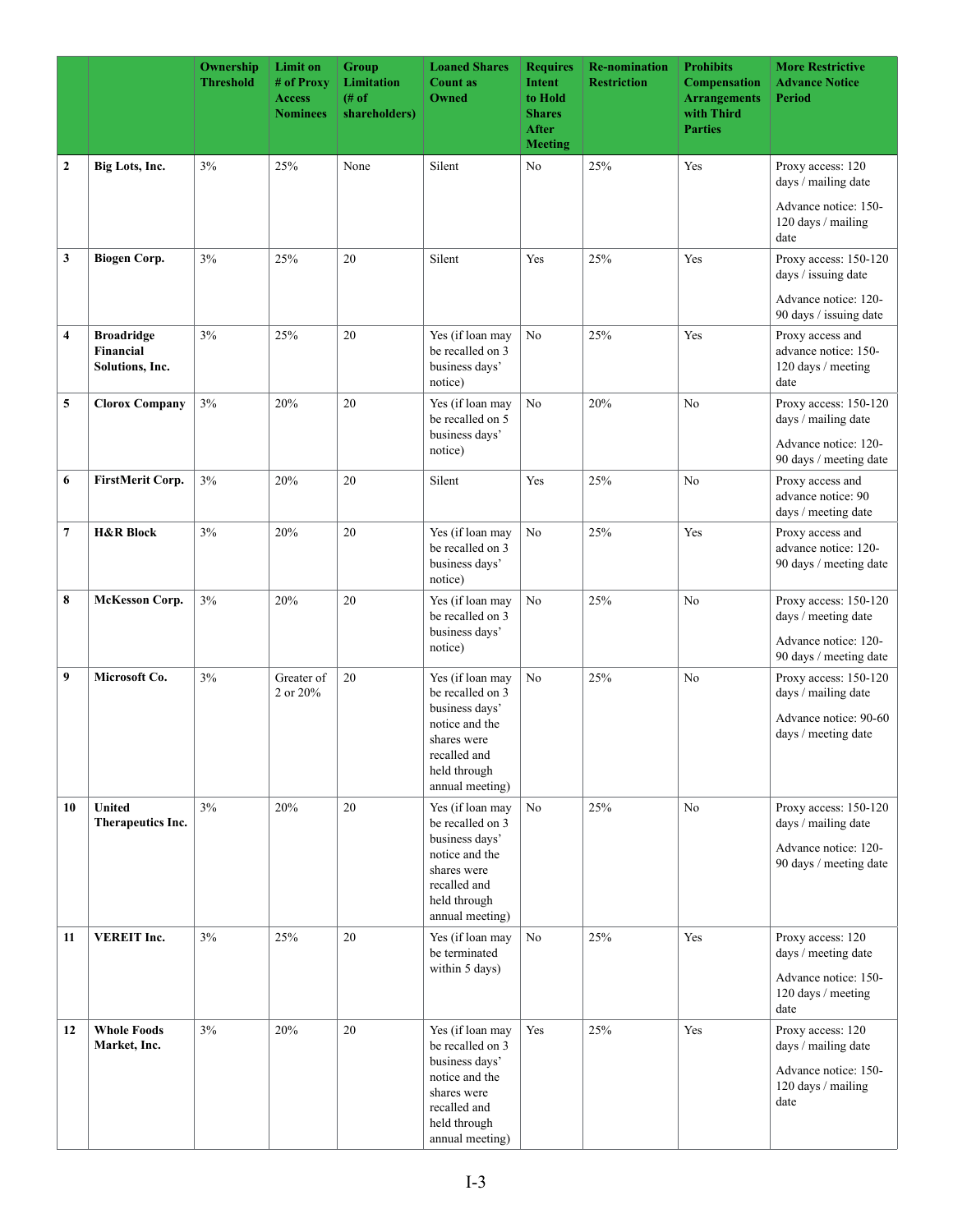|              |                                                                                                                                                                                                               | Ownership<br><b>Threshold</b> | <b>Limit on</b><br># of Proxy<br><b>Access</b><br><b>Nominees</b> | <b>Group</b><br>Limitation<br># of<br>shareholders) | <b>Loaned Shares</b><br><b>Count as</b><br>Owned                                        | <b>Requires</b><br>Intent<br>to Hold<br><b>Shares</b><br>After<br><b>Meeting</b> | <b>Re-nomination</b><br><b>Restriction</b> | <b>Prohibits</b><br><b>Compensation</b><br><b>Arrangements</b><br>with Third<br><b>Parties</b> | <b>More Restrictive</b><br><b>Advance Notice</b><br><b>Period</b>                |
|--------------|---------------------------------------------------------------------------------------------------------------------------------------------------------------------------------------------------------------|-------------------------------|-------------------------------------------------------------------|-----------------------------------------------------|-----------------------------------------------------------------------------------------|----------------------------------------------------------------------------------|--------------------------------------------|------------------------------------------------------------------------------------------------|----------------------------------------------------------------------------------|
| 13           | <b>Yum! Brands</b>                                                                                                                                                                                            | 3%                            | 20%                                                               | 20                                                  | Yes (if loan may<br>be recalled on 3<br>business days'<br>notice and the<br>shares were | Yes                                                                              | 25%                                        | Yes                                                                                            | Proxy access: 150-120<br>days / date of proxy<br>statement<br>Advance notice: 90 |
|              |                                                                                                                                                                                                               |                               |                                                                   |                                                     | recalled and<br>held through<br>annual meeting)                                         |                                                                                  |                                            |                                                                                                | days / meeting date                                                              |
|              | Bylaw Adopted Prior to Annual Meeting: 9 companies adopted proxy access bylaws prior to the 2015 annual meeting and opposed the shareholder proposal.                                                         |                               |                                                                   |                                                     |                                                                                         |                                                                                  |                                            |                                                                                                |                                                                                  |
| 1            | Arch Coal, Inc.                                                                                                                                                                                               | $5\%$                         | 20%                                                               | 20                                                  | Silent                                                                                  | No                                                                               | 25%                                        | No                                                                                             | Proxy access: 150-120<br>days / mailing date                                     |
|              |                                                                                                                                                                                                               |                               |                                                                   |                                                     |                                                                                         |                                                                                  |                                            |                                                                                                | Advance notice: 70-90<br>days / meeting date                                     |
| $\mathbf{2}$ | <b>Boston</b><br>Properties Inc.                                                                                                                                                                              | 3%                            | 25%                                                               | 5                                                   | Silent                                                                                  | No                                                                               | 25%                                        | Yes                                                                                            | Proxy access: 120<br>days / date of proxy<br>statement                           |
|              |                                                                                                                                                                                                               |                               |                                                                   |                                                     |                                                                                         |                                                                                  |                                            |                                                                                                | Advance notice: 75-<br>120 days / meeting<br>date                                |
| 3            | Cabot Oil & Gas                                                                                                                                                                                               | 5%                            | 20%                                                               | 10                                                  | Silent                                                                                  | No                                                                               | 25%                                        | Yes                                                                                            | Proxy access: 150-120<br>days / date of proxy<br>statement                       |
|              |                                                                                                                                                                                                               |                               |                                                                   |                                                     |                                                                                         |                                                                                  |                                            |                                                                                                | Advance notice: 120-<br>90 days / meeting date                                   |
| 4            | <b>CF</b> Industries<br>Holdings, Inc.                                                                                                                                                                        | 3%                            | 25%                                                               | 20                                                  | Yes                                                                                     | Yes                                                                              | 25%                                        | No                                                                                             | Proxy access: 150-120<br>days / mailing date<br>Advance notice: 120-             |
| 5            | HCP, Inc.                                                                                                                                                                                                     | 5%                            | 20%                                                               | 10                                                  | Silent                                                                                  | Yes                                                                              | 25%                                        | No                                                                                             | 90 days / meeting date<br>Proxy access: 150-120                                  |
|              |                                                                                                                                                                                                               |                               |                                                                   |                                                     |                                                                                         |                                                                                  |                                            |                                                                                                | days / mailing date<br>Advance notice: 90-60<br>days / meeting date              |
| 6            | <b>Marathon Oil</b>                                                                                                                                                                                           | 3%                            | 25%                                                               | 20                                                  | Silent                                                                                  | No                                                                               | 25%                                        | No                                                                                             | Proxy access and<br>advance notice: 120-<br>90 days / meeting date               |
| 7            | <b>New York</b><br>Community<br><b>Bancorp</b>                                                                                                                                                                | $5\%$                         | 20%                                                               | 10                                                  | Silent                                                                                  | Yes                                                                              | 20%                                        | N <sub>o</sub>                                                                                 | Proxy access: 150-120<br>days / mailing date                                     |
|              |                                                                                                                                                                                                               |                               |                                                                   |                                                     |                                                                                         |                                                                                  |                                            |                                                                                                | Advance notice: 90<br>days prior to meeting<br>date                              |
| 8            | <b>Priceline Group</b><br>Inc.                                                                                                                                                                                | 3%                            | 20%                                                               | None                                                | Yes (if loan may<br>be recalled on 3<br>business days'                                  | No                                                                               | 25%                                        | Yes                                                                                            | Proxy access: 150-120<br>days / meeting date                                     |
|              |                                                                                                                                                                                                               |                               |                                                                   |                                                     | notice)                                                                                 |                                                                                  |                                            |                                                                                                | Advance notice: 120-<br>90 days / meeting date                                   |
| 9            | Rite Aid Corp.                                                                                                                                                                                                | $3\%$                         | 20%                                                               | 20                                                  | Silent                                                                                  | Yes                                                                              | 25%                                        | N <sub>o</sub>                                                                                 | Proxy access: 150-120<br>days / mailing date                                     |
|              |                                                                                                                                                                                                               |                               |                                                                   |                                                     |                                                                                         |                                                                                  |                                            |                                                                                                | Advance notice: 120-<br>90 days / meeting date                                   |
|              | Adopted Bylaw and Excluded: 1 company "substantially implemented" the shareholder proposal and received no action relief from the SEC pursuant to Rule<br>$14a-8(i)(10)$ to exclude the shareholder proposal. |                               |                                                                   |                                                     |                                                                                         |                                                                                  |                                            |                                                                                                |                                                                                  |
| 1            | <b>General Electric</b>                                                                                                                                                                                       | 3%                            | 20%                                                               | 20                                                  | Yes (if loan may                                                                        | Yes                                                                              | 25%                                        | No                                                                                             | Proxy access and                                                                 |
|              | Co.                                                                                                                                                                                                           |                               |                                                                   |                                                     | be recalled on 3<br>business days'<br>notice)                                           |                                                                                  |                                            |                                                                                                | advance notice: 150-<br>120 days / mailing<br>date                               |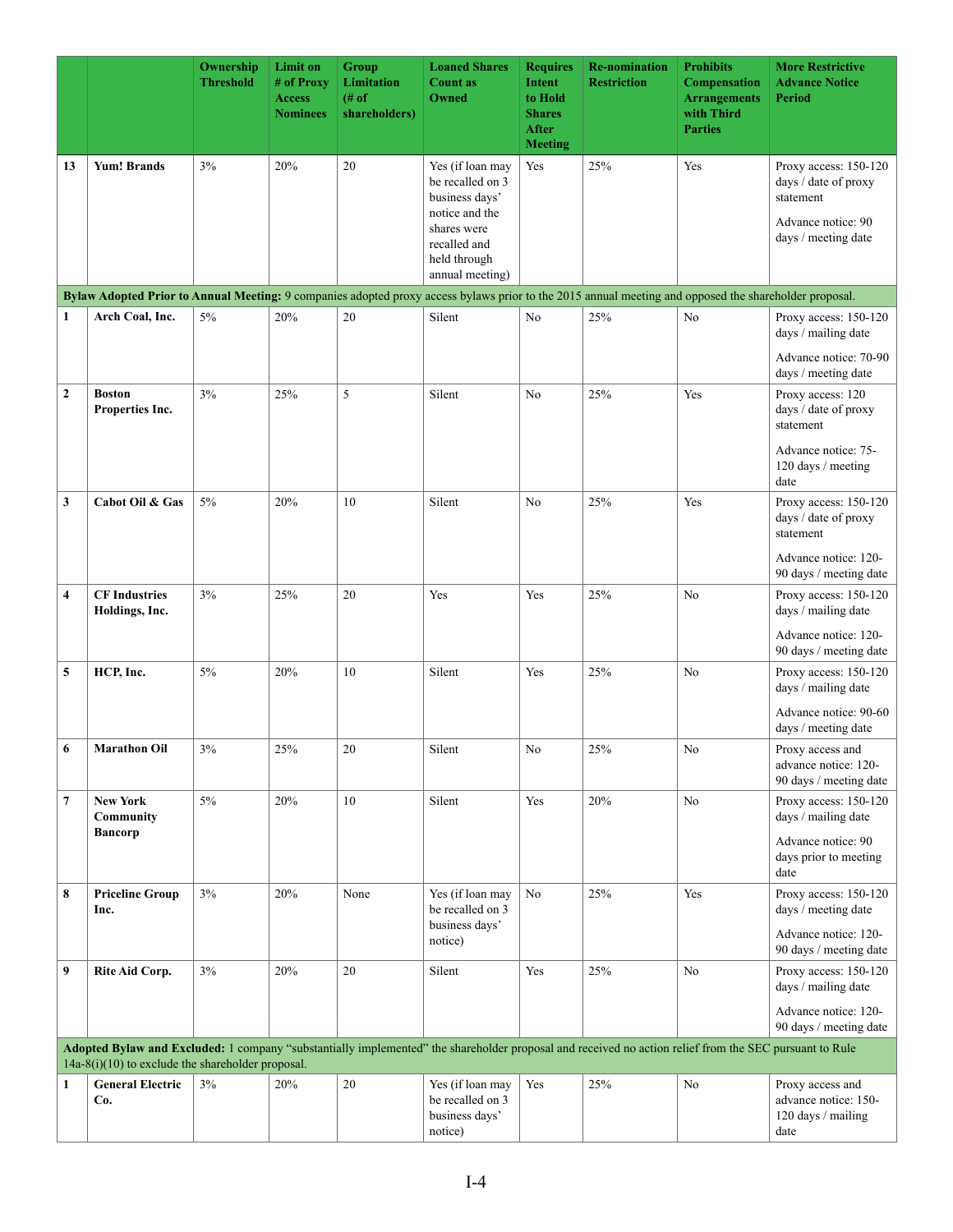|                  |                                                                                                                                             | Ownership<br>Threshold | Limit on<br># of Proxy<br><b>Access</b><br><b>Nominees</b> | Group<br>Limitation<br># of<br>shareholders) | <b>Loaned Shares</b><br><b>Count as</b><br><b>Owned</b>                            | <b>Requires</b><br>Intent<br>to Hold<br><b>Shares</b><br>After<br><b>Meeting</b> | <b>Re-nomination</b><br><b>Restriction</b> | <b>Prohibits</b><br><b>Compensation</b><br><b>Arrangements</b><br>with Third<br><b>Parties</b> | <b>More Restrictive</b><br><b>Advance Notice</b><br><b>Period</b>                                  |  |  |  |  |
|------------------|---------------------------------------------------------------------------------------------------------------------------------------------|------------------------|------------------------------------------------------------|----------------------------------------------|------------------------------------------------------------------------------------|----------------------------------------------------------------------------------|--------------------------------------------|------------------------------------------------------------------------------------------------|----------------------------------------------------------------------------------------------------|--|--|--|--|
|                  | Voluntary Adoption / No Known Proposal: 10 other companies adopted proxy access bylaws without public disclosure of a shareholder proposal. |                        |                                                            |                                              |                                                                                    |                                                                                  |                                            |                                                                                                |                                                                                                    |  |  |  |  |
| 1                | <b>Capital One</b>                                                                                                                          | $3\%$                  | 20%                                                        | 20                                           | Yes (if loan may<br>be recalled on 3<br>business days'<br>notice)                  | No                                                                               | 25%                                        | No                                                                                             | Proxy access: 150-120<br>days / mailing date<br>Advance notice: 120-<br>90 days / meeting          |  |  |  |  |
| $\boldsymbol{2}$ | CSX Corp.                                                                                                                                   | 3%                     | Greater of<br>2 or 20%                                     | 20                                           | Yes (if loan may<br>be recalled on<br>not less than 3<br>business days'<br>notice) | No                                                                               | 25%                                        | N <sub>o</sub>                                                                                 | Proxy access: 120<br>days / mailing date<br>Advance notice: 120-<br>90 days / meeting              |  |  |  |  |
| 3                | Merck & Co.                                                                                                                                 | 3%                     | 20%                                                        | 20                                           | Yes (if loan may<br>be recalled on 3<br>business days'<br>notice)                  | Yes                                                                              | 25%                                        | Yes                                                                                            | Proxy access: 150-120<br>days / mailing date<br>Advance notice: 150-<br>120 days / meeting<br>date |  |  |  |  |
| 4                | Mondelez<br><b>International</b>                                                                                                            | 3%                     | Greater of<br>2 or 20%                                     | 20                                           | Yes (if loan may<br>be recalled on 3<br>business days'<br>notice)                  | No                                                                               | 25%                                        | N <sub>0</sub>                                                                                 | Proxy access: 120<br>days / meeting date<br>Advance notice: 150-<br>120 days / meeting<br>date     |  |  |  |  |
| 5                | PayPal Holdings,<br>Inc.                                                                                                                    | 3%                     | 20%                                                        | 15                                           | Silent                                                                             | No                                                                               | 10%                                        | No                                                                                             | Proxy access and<br>advance notice: 120<br>days / meeting date                                     |  |  |  |  |
| 6                | <b>Philip Morris</b><br>Inc.                                                                                                                | 3%                     | 20%                                                        | None                                         | Yes (if loan may<br>be recalled on 3<br>business days'<br>notice)                  | Yes                                                                              | 25%                                        | N <sub>0</sub>                                                                                 | Proxy access and<br>advance notice: 150-<br>120 days / meeting<br>date                             |  |  |  |  |
| 7                | Progressive                                                                                                                                 | 3%                     | Greater of<br>1 director<br>or 20%                         | 20                                           | Yes (recall<br>prior to annual<br>meeting)                                         | N <sub>o</sub>                                                                   | 25%                                        | No                                                                                             | Proxy access: 120<br>days / mailing date<br>Advance notice: 120-<br>90 days / meeting date         |  |  |  |  |
| 8                | Prudential<br><b>Financial Corp.</b>                                                                                                        | 3%                     | 20%                                                        | 20                                           | Yes (if loan may<br>be recalled on 3<br>business days'<br>notice)                  | Yes                                                                              | 25%                                        | N <sub>0</sub>                                                                                 | Proxy access and<br>advance notice: 150-<br>120 days / meeting<br>date                             |  |  |  |  |
| 9                | <b>Regency Centers</b><br>Corp.                                                                                                             | 3%                     | 25%                                                        | $\mathbf{1}$                                 | Silent                                                                             | N <sub>o</sub>                                                                   | 25%                                        | Yes                                                                                            | Proxy access and<br>advance notice: 120<br>days / date of proxy<br>statement                       |  |  |  |  |
| 10               | United<br><b>Technologies</b><br>Corp.                                                                                                      | 3%                     | Greater of<br>1 or 20%                                     | 20                                           | Yes                                                                                | No                                                                               | Not addressed                              | No                                                                                             | Proxy access: 150-120<br>days / mailing date                                                       |  |  |  |  |
|                  |                                                                                                                                             |                        |                                                            |                                              |                                                                                    |                                                                                  |                                            |                                                                                                | Advance notice: 120-<br>90 days / meeting date                                                     |  |  |  |  |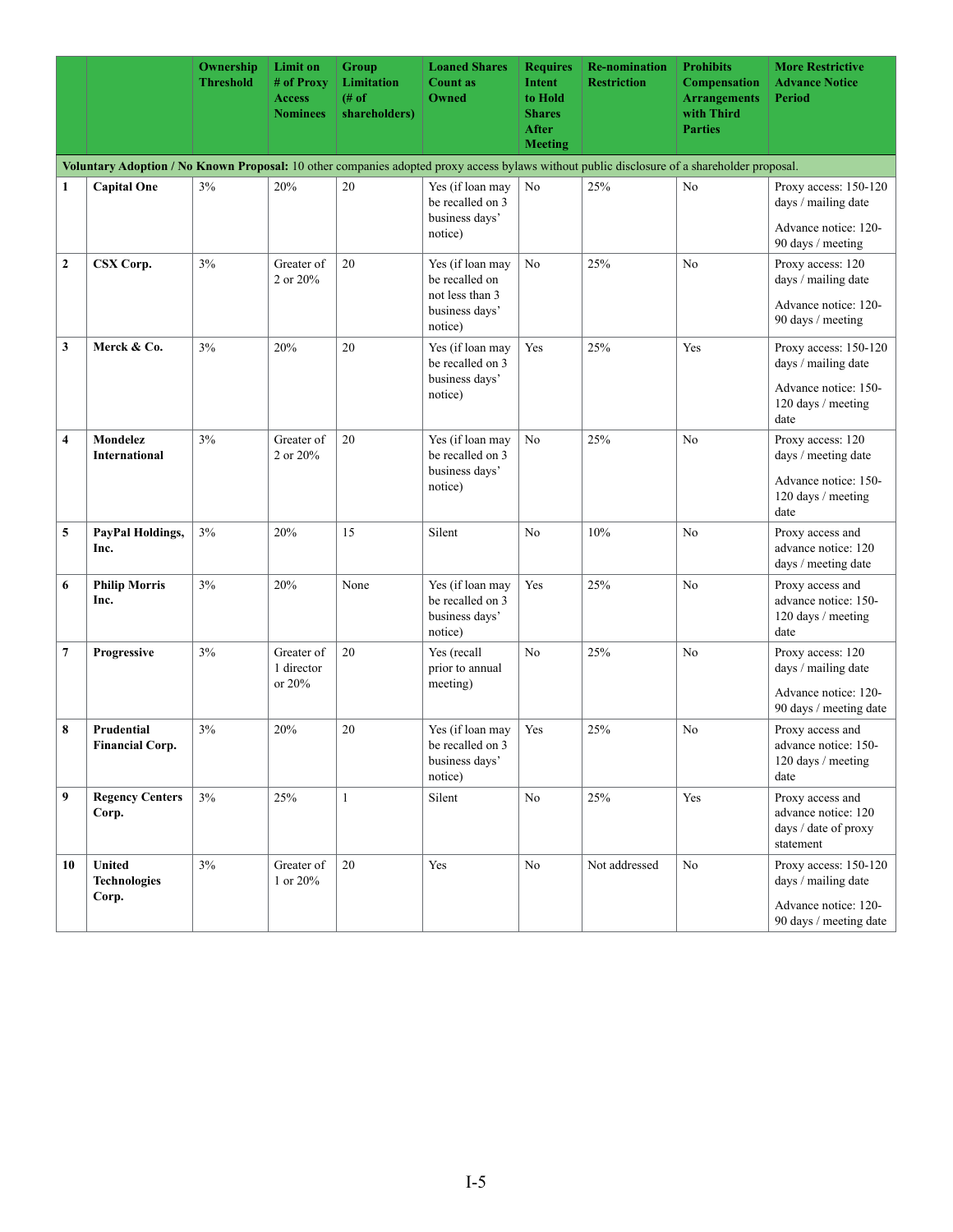#### **APPENDIX II Results of Proxy Access Proposals in 2015** (as of October 16, 2015)

|                  | <b>Company</b>                                                                                                                                                                                                                                                  | <b>Proponent</b>                        | % Required<br>Ownership | <b>Group</b><br><b>Limitation</b><br>(if any) | <b>Required</b><br><b>Length of</b><br>Ownership | <b>Nominee</b><br><b>Limitation</b><br>% of<br><b>Board</b> ) | <b>Vote</b><br>Result <sup>1</sup> | <b>Post-Meeting</b><br>Action /<br><b>Settlement</b> , as<br><b>Applicable</b> |  |  |  |
|------------------|-----------------------------------------------------------------------------------------------------------------------------------------------------------------------------------------------------------------------------------------------------------------|-----------------------------------------|-------------------------|-----------------------------------------------|--------------------------------------------------|---------------------------------------------------------------|------------------------------------|--------------------------------------------------------------------------------|--|--|--|
|                  | Competing Shareholder and Management Proposals: 7 competing management were presented. 3 management proposals<br>received majority support, 3 shareholder proposals received majority support and neither proposal garnered majority support at one<br>company. |                                         |                         |                                               |                                                  |                                                               |                                    |                                                                                |  |  |  |
| 1                | <b>AES Corp.</b>                                                                                                                                                                                                                                                | <b>NYC</b><br>Comptroller<br>Management | 3%<br>5%                | None<br>None                                  | 3 years<br>3 years                               | 25%<br>$20\%$ (not                                            | 66.1%<br>36.1%                     | None                                                                           |  |  |  |
|                  |                                                                                                                                                                                                                                                                 |                                         |                         |                                               |                                                  | less than $1)$                                                |                                    |                                                                                |  |  |  |
| $\boldsymbol{2}$ | <b>Chipotle Mexican</b><br>Grill, Inc.                                                                                                                                                                                                                          | <b>NYC</b><br>Comptroller               | 3%                      | None                                          | 3 years                                          | 25%                                                           | 49.9%                              | None                                                                           |  |  |  |
|                  |                                                                                                                                                                                                                                                                 | Management                              | $5\%$                   | 20                                            | 3 years                                          | 20%                                                           | 31.2%                              |                                                                                |  |  |  |
| 3                | <b>Cloud Peak</b><br>Energy, Inc.                                                                                                                                                                                                                               | <b>NYC</b><br>Comptroller               | 3%                      | None                                          | 3 years                                          | 25%                                                           | 71.1%                              | None                                                                           |  |  |  |
|                  |                                                                                                                                                                                                                                                                 | Management                              | 5%                      | Single only                                   | 3 years                                          | 10%<br>(not less<br>than $1)$                                 | 25.9%                              |                                                                                |  |  |  |
| 4                | <b>Exelon Corp.</b>                                                                                                                                                                                                                                             | <b>NYC</b><br>Comptroller               | 3%                      | None                                          | 3 years                                          | 25%                                                           | 43.6%                              | <b>Binding</b><br>proposal for                                                 |  |  |  |
|                  |                                                                                                                                                                                                                                                                 | Management                              | 5%                      | 20                                            | 3 years                                          | 20%                                                           | 52.1%                              | 2016 meeting<br>(based on<br>shareholder-<br>supported<br>proposal)            |  |  |  |
| 5                | <b>Expeditors</b><br><b>International of</b>                                                                                                                                                                                                                    | <b>NYC</b><br>Comptroller               | 3%                      | None                                          | 3 years                                          | 25%                                                           | 35.0%                              | None                                                                           |  |  |  |
|                  | Washington, Inc.                                                                                                                                                                                                                                                | Management                              | 3%                      | 20                                            | 3 years                                          | 20%                                                           | 70.3%                              |                                                                                |  |  |  |
| 6                | <b>SBA</b><br>Communications,                                                                                                                                                                                                                                   | <b>NYC</b><br>Comptroller               | 3%                      | None                                          | 3 years                                          | 25%                                                           | 46.3%                              | Adopted<br>bylaw: $5\%$ / 3                                                    |  |  |  |
|                  | Inc.                                                                                                                                                                                                                                                            | Management                              | $5\%$                   | 10                                            | 3 years                                          | 20%                                                           | 51.7%                              | years / group<br>of up to 10<br>shareholders /<br>20% of board                 |  |  |  |
| 7                | Visteon Corp.                                                                                                                                                                                                                                                   | <b>NYC</b><br>Comptroller               | 3%                      | None                                          | 3 years                                          | 25%                                                           | 74.2%                              | None                                                                           |  |  |  |
|                  |                                                                                                                                                                                                                                                                 | Management                              | $5\%$                   | Unspecified<br>limit                          | 3 years                                          | 25%                                                           | 20.7%                              |                                                                                |  |  |  |

1. *See* ISS Governance Analytics (Oct. 16, 2016) (percentage based on F / F + A). Shading indicates majority support for shareholder proposal.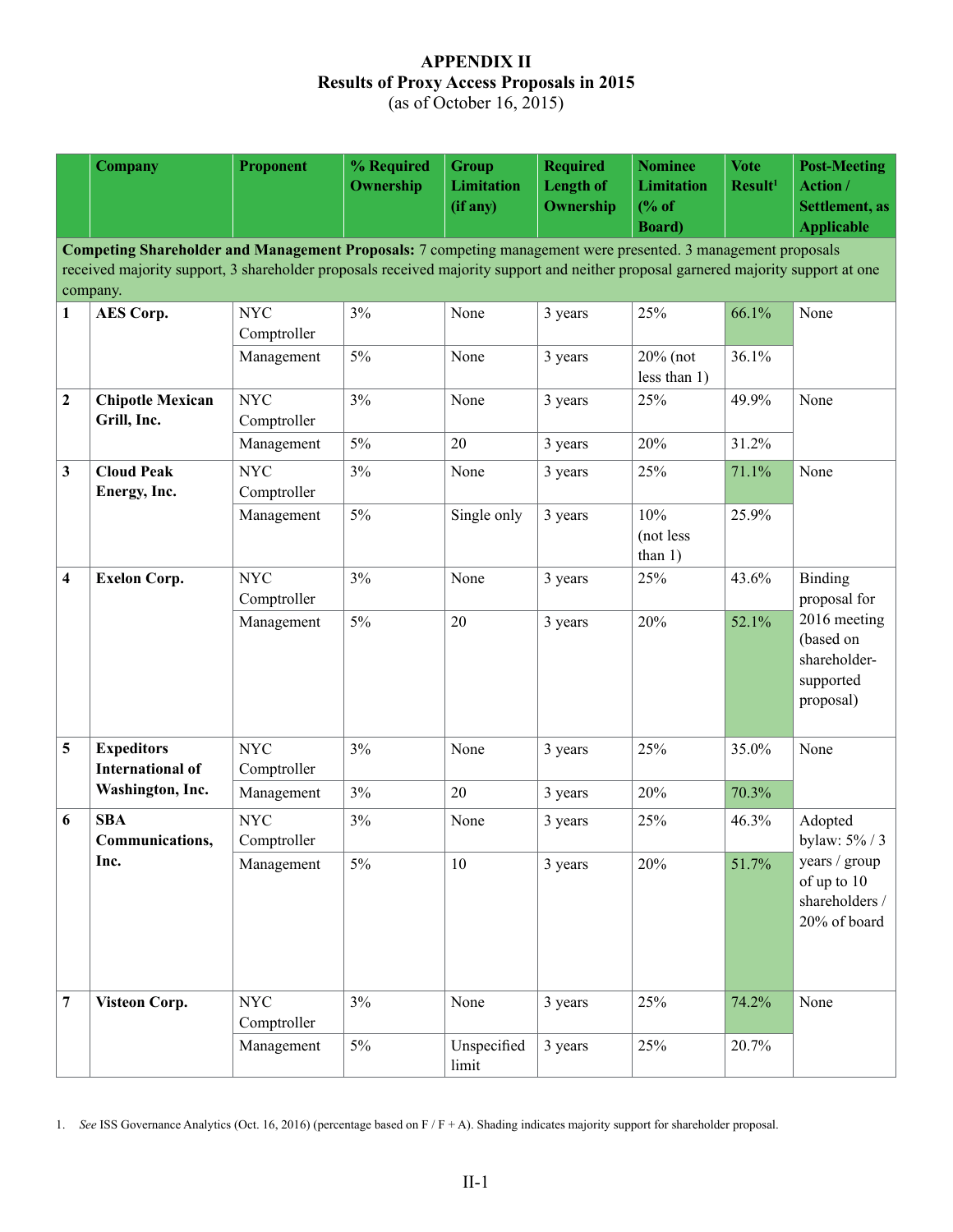|                  | <b>Company</b>                                                                                                                                       | Proponent                                | $\frac{0}{0}$<br><b>Required</b><br>Ownership | <b>Group</b><br><b>Limitation</b><br>(if any) | <b>Required</b><br><b>Length of</b><br><b>Ownership</b> | <b>Nominee</b><br><b>Limitation</b><br>% of<br><b>Board</b> ) | <b>Vote</b><br><b>Result</b> | <b>Post-Meeting</b><br><b>Action</b> /<br><b>Settlement</b> , as<br><b>Applicable</b>      |  |  |  |  |
|------------------|------------------------------------------------------------------------------------------------------------------------------------------------------|------------------------------------------|-----------------------------------------------|-----------------------------------------------|---------------------------------------------------------|---------------------------------------------------------------|------------------------------|--------------------------------------------------------------------------------------------|--|--|--|--|
|                  | <b>Company Opposed:</b> 74 companies opposed the shareholder proposal in their proxy statements; 42 were supported by a majority of<br>shareholders. |                                          |                                               |                                               |                                                         |                                                               |                              |                                                                                            |  |  |  |  |
| 1                | <b>Alexion</b><br>Pharmaceuticals,<br>Inc.                                                                                                           | <b>NYC</b><br>Comptroller                | 3%                                            | None                                          | 3 years                                                 | 25%                                                           | 49.2%                        | None                                                                                       |  |  |  |  |
| $\boldsymbol{2}$ | <b>Alliance</b><br><b>Data Systems</b><br>Corporation                                                                                                | <b>NYC</b><br>Comptroller                | 3%                                            | None                                          | 3 years                                                 | 25%                                                           | 55.7%                        | None                                                                                       |  |  |  |  |
| 3                | <b>Alpha Natural</b><br>Resources, Inc.                                                                                                              | <b>NYC</b><br>Comptroller                | 3%                                            | None                                          | 3 years                                                 | 25%                                                           | 65.9%                        | None                                                                                       |  |  |  |  |
| 4                | Amazon.com Inc.                                                                                                                                      | James<br>McRitchie                       | 3%                                            | None                                          | 3 years                                                 | 25%                                                           | 41.3%                        | None                                                                                       |  |  |  |  |
| 5                | <b>American Electric</b><br>Power                                                                                                                    | <b>NYC</b><br>Comptroller                | 3%                                            | None                                          | 3 years                                                 | 25%                                                           | 67.2%                        | None                                                                                       |  |  |  |  |
| 6                | Anadarko<br>Petroleum<br>Corporation                                                                                                                 | <b>NYC</b><br>Comptroller                | 3%                                            | None                                          | 3 years                                                 | 25%                                                           | 59.4%                        | Adopted bylaw:<br>$3\%$ / 3 years /<br>group of up to 20<br>shareholders /<br>20% of board |  |  |  |  |
| 7                | Anthem, Inc.                                                                                                                                         | Harrington<br>Investments                | 3%                                            | None                                          | 3 years                                                 | 25%                                                           | 66.5%                        | None                                                                                       |  |  |  |  |
| 8                | Apartment<br><b>Investment</b> and<br>Management<br>Company                                                                                          | <b>NYC</b><br>Comptroller                | 3%                                            | None                                          | 3 years                                                 | 25%                                                           | 57.7%                        | None                                                                                       |  |  |  |  |
| 9                | Apple Inc.                                                                                                                                           | James<br>McRitchie                       | 3%                                            | None                                          | 3 years                                                 | 25%                                                           | 39.2%                        | None                                                                                       |  |  |  |  |
| 10               | <b>AvalonBay</b><br>Communities, Inc.                                                                                                                | <b>NYC</b><br>Comptroller                | 3%                                            | None                                          | 3 years                                                 | 25%                                                           | 65.0%                        | None                                                                                       |  |  |  |  |
| 11               | <b>Avon Products Inc.</b>                                                                                                                            | <b>NYC</b><br>Comptroller                | 3%                                            | None                                          | 3 years                                                 | 25%                                                           | 75.7%                        | None                                                                                       |  |  |  |  |
| 12               | <b>CBL &amp; Associates</b><br>Properties, Inc.                                                                                                      | CT Retirement<br>Plans                   | 3%                                            | None                                          | 3 years                                                 | 25%                                                           | 68.9%                        | None                                                                                       |  |  |  |  |
| 13               | <b>Cheniere Energy,</b><br>Inc.                                                                                                                      | $\ensuremath{\text{NYC}}$<br>Comptroller | 3%                                            | None                                          | 3 years                                                 | 25%                                                           | 63.1%                        | None                                                                                       |  |  |  |  |
| 14               | <b>Chevron Corp.</b>                                                                                                                                 | <b>NYC</b><br>Comptroller                | 3%                                            | None                                          | 3 years                                                 | 25%                                                           | 55.3%                        | Adopted bylaw:<br>$3\%$ / 3 years /<br>group of up to 20<br>shareholders /<br>20% of board |  |  |  |  |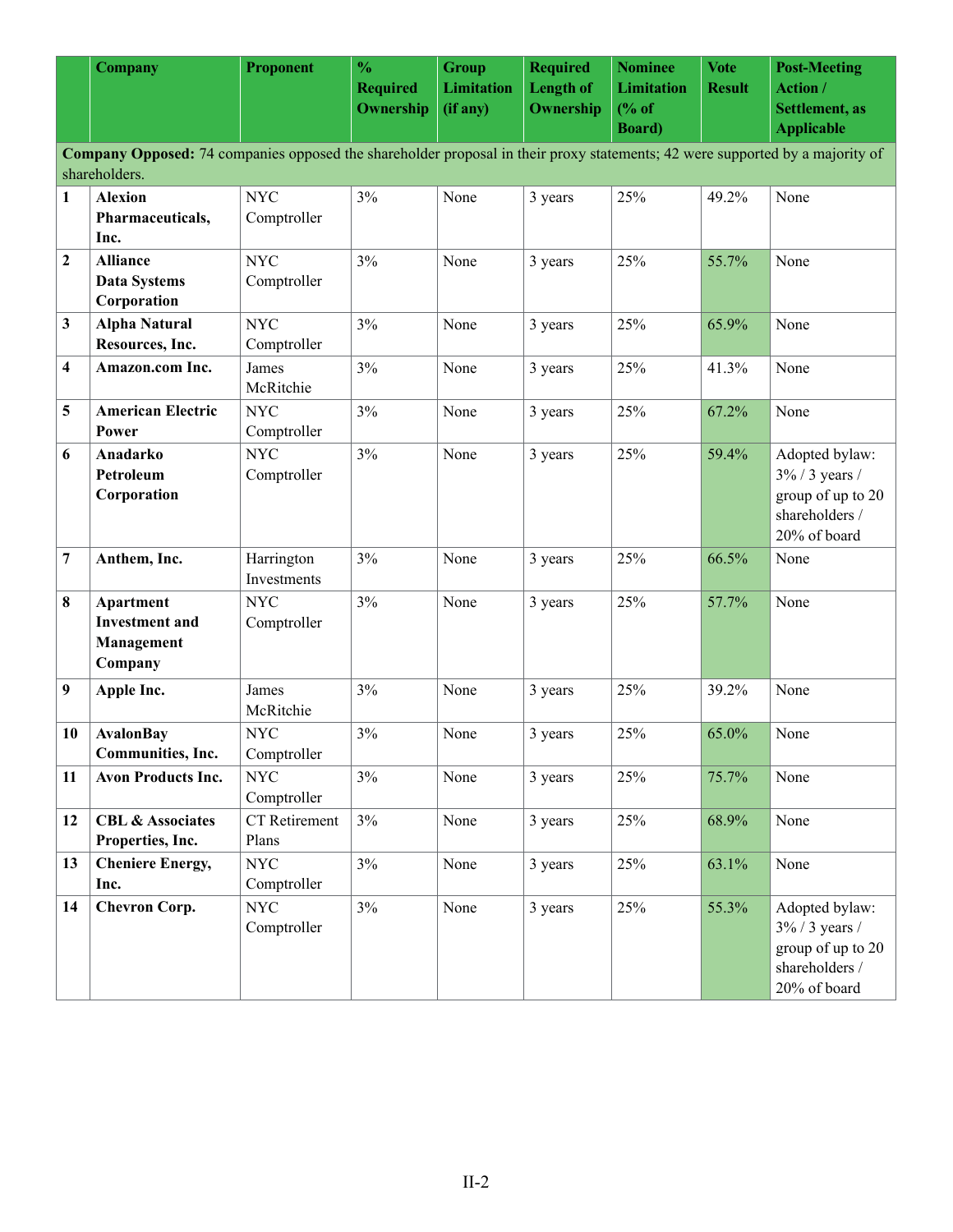|    | <b>Company</b>                           | Proponent                                        | $\frac{0}{0}$<br><b>Required</b><br>Ownership | <b>Group</b><br><b>Limitation</b><br>(if any) | <b>Required</b><br><b>Length of</b><br>Ownership | <b>Nominee</b><br><b>Limitation</b><br>% of<br><b>Board</b> ) | <b>Vote</b><br><b>Result</b> | <b>Post-Meeting Action</b><br>/ Settlement, as<br><b>Applicable</b>                                                                                                |
|----|------------------------------------------|--------------------------------------------------|-----------------------------------------------|-----------------------------------------------|--------------------------------------------------|---------------------------------------------------------------|------------------------------|--------------------------------------------------------------------------------------------------------------------------------------------------------------------|
| 15 | <b>Cimarex Energy</b><br>Co.             | <b>NYC</b><br>Comptroller                        | 3%                                            | None                                          | 3 years                                          | 25%                                                           | 56.2%                        | None                                                                                                                                                               |
| 16 | Cisco Systems, Inc.                      | James<br>McRitchie                               | 3%                                            | None                                          | 3 years                                          | 25%                                                           | Pending                      |                                                                                                                                                                    |
| 17 | <b>Community Health</b><br>Systems, Inc. | <b>CT</b><br>Retirement<br>Plans                 | 3%                                            | None                                          | 3 years                                          | 25%                                                           | 49.8%                        | None                                                                                                                                                               |
| 18 | Comstock<br>Resources, Inc.              | Phila. Public<br>Employees<br>Retirement<br>Sys. | 3%                                            | None                                          | 3 years                                          | 25%                                                           | N/A                          | Proxy access not<br>voted on at the<br>annual meeting                                                                                                              |
| 19 | <b>ConocoPhillips</b>                    | <b>NYC</b><br>Comptroller                        | 3%                                            | None                                          | 3 years                                          | 25%                                                           | 54.3%                        | Adopted bylaw: 3% /<br>3 years / group of up<br>to 20 shareholders /<br>greater of 2 or 20%<br>of board (first<br>available for use for<br>2017 annual<br>meeting) |
| 20 | <b>CONSOL Energy</b><br>Inc.             | <b>NYC</b><br>Comptroller                        | 3%                                            | None                                          | 3 years                                          | 25%                                                           | 47.0%                        | None                                                                                                                                                               |
| 21 | CSP Inc.                                 | <b>NYC</b><br>Comptroller                        | 3%                                            | None                                          | 3 years                                          | 25%                                                           | 49.0%                        | None                                                                                                                                                               |
| 22 | Davita HealthCare<br><b>Partners</b>     | <b>UAW</b> Retiree<br>Medical Trust              | 3%                                            | None                                          | 3 years                                          | 25%                                                           | 43.7%                        | None                                                                                                                                                               |
| 23 | <b>Devon Energy</b><br>Corp.             | <b>NYC</b><br>Comptroller                        | 3%                                            | None                                          | 3 years                                          | 25%                                                           | 58.1%                        | None                                                                                                                                                               |
| 24 | Domino's Pizza,<br>Inc.                  | Marco<br>Consulting<br>Group                     | 3%                                            | None                                          | 3 years                                          | 25%                                                           | 45.7%                        | None                                                                                                                                                               |
| 25 | <b>DTE Energy</b><br>Company             | <b>NYC</b><br>Comptroller                        | 3%                                            | None                                          | 3 years                                          | 25%                                                           | 61.7%                        | Adopted bylaw: 3% /<br>3 years / group of up<br>to 20 shareholders /<br>20% of board                                                                               |
| 26 | <b>Duke Energy Corp.</b>                 | <b>NYC</b><br>Comptroller                        | 3%                                            | None                                          | 3 years                                          | 25%                                                           | 62.7%                        | None                                                                                                                                                               |
| 27 | Ebay, Inc.                               | <b>NYC</b><br>Comptroller                        | 3%                                            | None                                          | 3 years                                          | 25%                                                           | 59.4%                        | None                                                                                                                                                               |
| 28 | <b>Electronic Arts Inc.</b>              | <b>NYC</b><br>Comptroller                        | 3%                                            | None                                          | 3 years                                          | 25%                                                           | 55.0%                        | None                                                                                                                                                               |
| 29 | <b>EOG Resources,</b><br>Inc.            | <b>NYC</b><br>Comptroller                        | 3%                                            | None                                          | 3 years                                          | 25%                                                           | 50.7%                        | Adopted bylaw: 3% /<br>3 years / group of up<br>to 20 shareholders /<br>20% of board                                                                               |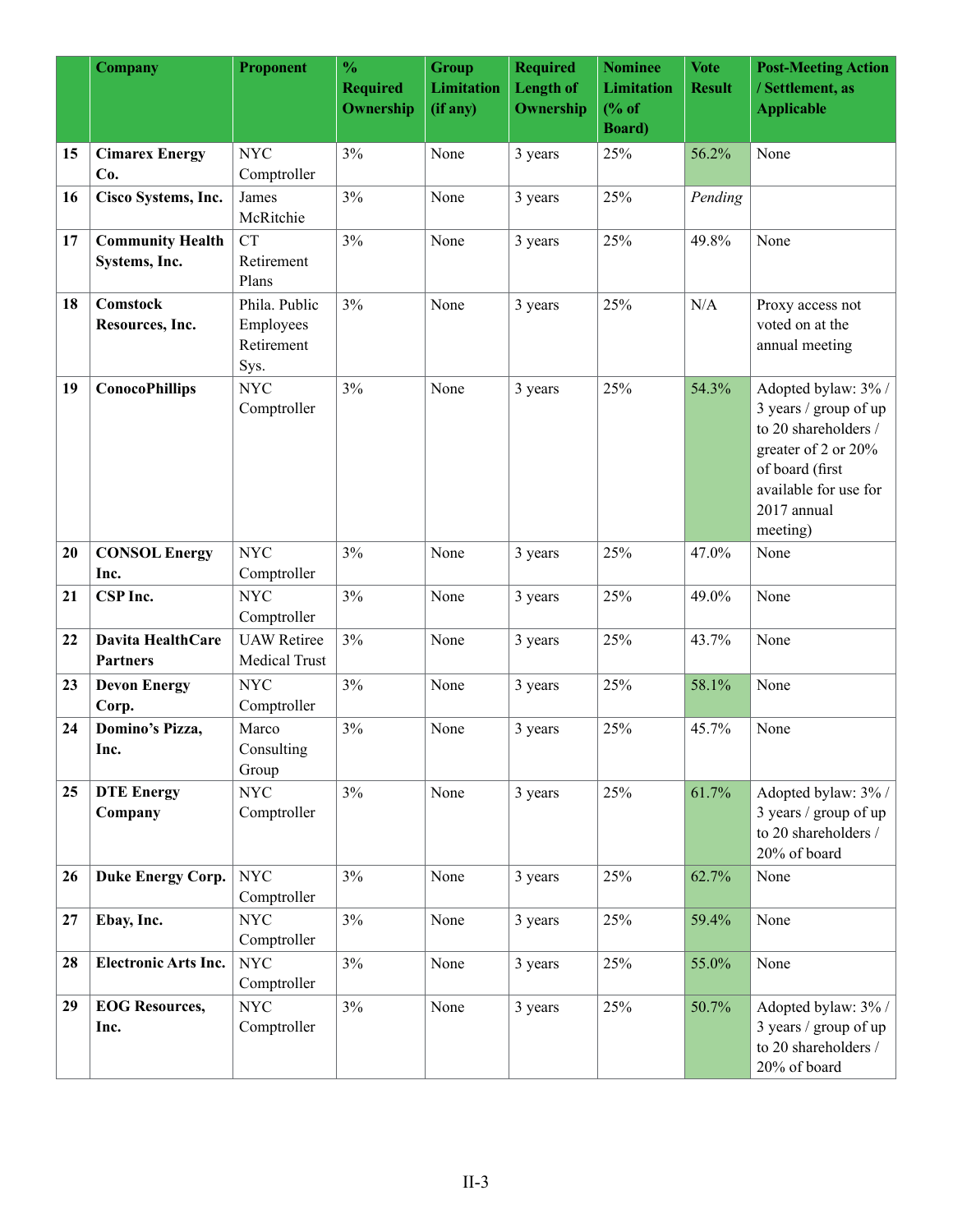|    | <b>Company</b>                         | <b>Proponent</b>                                        | % Required<br>Ownership | <b>Group</b><br><b>Limitation</b><br>(if any) | <b>Required</b><br><b>Length of</b><br>Ownership | <b>Nominee</b><br><b>Limitation</b><br>% of<br><b>Board</b> ) | <b>Vote</b><br><b>Result</b> | <b>Post-Meeting</b><br><b>Action</b> /<br>Settlement, as<br><b>Applicable</b>              |
|----|----------------------------------------|---------------------------------------------------------|-------------------------|-----------------------------------------------|--------------------------------------------------|---------------------------------------------------------------|------------------------------|--------------------------------------------------------------------------------------------|
| 30 | <b>EQT Corp</b>                        | <b>NYC</b><br>Comptroller                               | 3%                      | None                                          | 3 years                                          | 25%                                                           | 66.3%                        | Adopted<br>bylaw: 3% / 3<br>years / group<br>of up to 20<br>shareholders /<br>20% of board |
| 31 | <b>Equity Residential</b>              | <b>NYC</b><br>Comptroller                               | 3%                      | None                                          | 3 years                                          | 25%                                                           | 56.1%                        | Adopted<br>bylaw: 3% / 3<br>years / group<br>of up to 20<br>shareholders /<br>20% of board |
| 32 | ExxonMobil Corp.                       | <b>NYC</b><br>Comptroller                               | 3%                      | None                                          | 3 years                                          | 25%                                                           | 49.4%                        | None                                                                                       |
| 33 | <b>FedEx Corporation</b>               | Marco<br>Consulting<br>Group                            | 3%                      | None                                          | 3 years                                          | 25%                                                           | 54.3%                        | None                                                                                       |
| 34 | <b>Fidelity National</b><br>Financial  | <b>NYC</b><br>Comptroller                               | 3%                      | None                                          | 3 years                                          | 25%                                                           | 60.9%                        | None                                                                                       |
| 35 | <b>First Energy Corp.</b>              | <b>NYC</b><br>Comptroller                               | 3%                      | None                                          | 3 years                                          | 25%                                                           | 71.4%                        | None                                                                                       |
| 36 | <b>FleetCor</b><br>Technologies, Inc.  | <b>NYC</b><br>Comptroller                               | 3%                      | None                                          | 3 years                                          | 25%                                                           | 46.9%                        | None                                                                                       |
| 37 | Freeport-<br>McMoran, Inc.             | <b>NYC</b><br>Comptroller                               | 3%                      | None                                          | 3 years                                          | 25%                                                           | 64.9%                        | Disclosed<br>intention to<br>adopt in 2016                                                 |
| 38 | Hasbro, Inc.                           | <b>NYC</b><br>Comptroller                               | 3%                      | None                                          | 3 years                                          | 25%                                                           | 68.6%                        | None                                                                                       |
| 39 | <b>Hess Corporation</b>                | <b>NYC</b><br>Comptroller                               | $3\%$                   | None                                          | 3 years                                          | 25%                                                           | 51.1%                        | None                                                                                       |
| 40 | Kohls Corp.                            | <b>CalPERS</b>                                          | 3%                      | None                                          | 3 years                                          | 25%                                                           | 73.3%                        | None                                                                                       |
| 41 | Level 3<br>Communications,<br>Inc.     | <b>NYC</b><br>Comptroller                               | 3%                      | None                                          | 3 years                                          | 25%                                                           | 43.6%                        | None                                                                                       |
| 42 | <b>Monsanto</b><br>Company             | <b>NYC</b><br>Comptroller                               | 3%                      | None                                          | 3 years                                          | 25%                                                           | 53.5%                        | Adopted<br>bylaw: 3% / 3<br>years / group<br>of up to 20<br>shareholders /<br>20% of board |
| 43 | McDonald's<br>Corporation              | <b>UAW Retirees</b><br>Medical<br><b>Benefits Trust</b> | 3%                      | None                                          | 3 years                                          | 25%                                                           | 61.7%                        | None                                                                                       |
| 44 | <b>Monster Beverage</b><br>Corporation | <b>NYC</b><br>Comptroller                               | 3%                      | None                                          | 3 years                                          | 25%                                                           | 41.9%                        | None                                                                                       |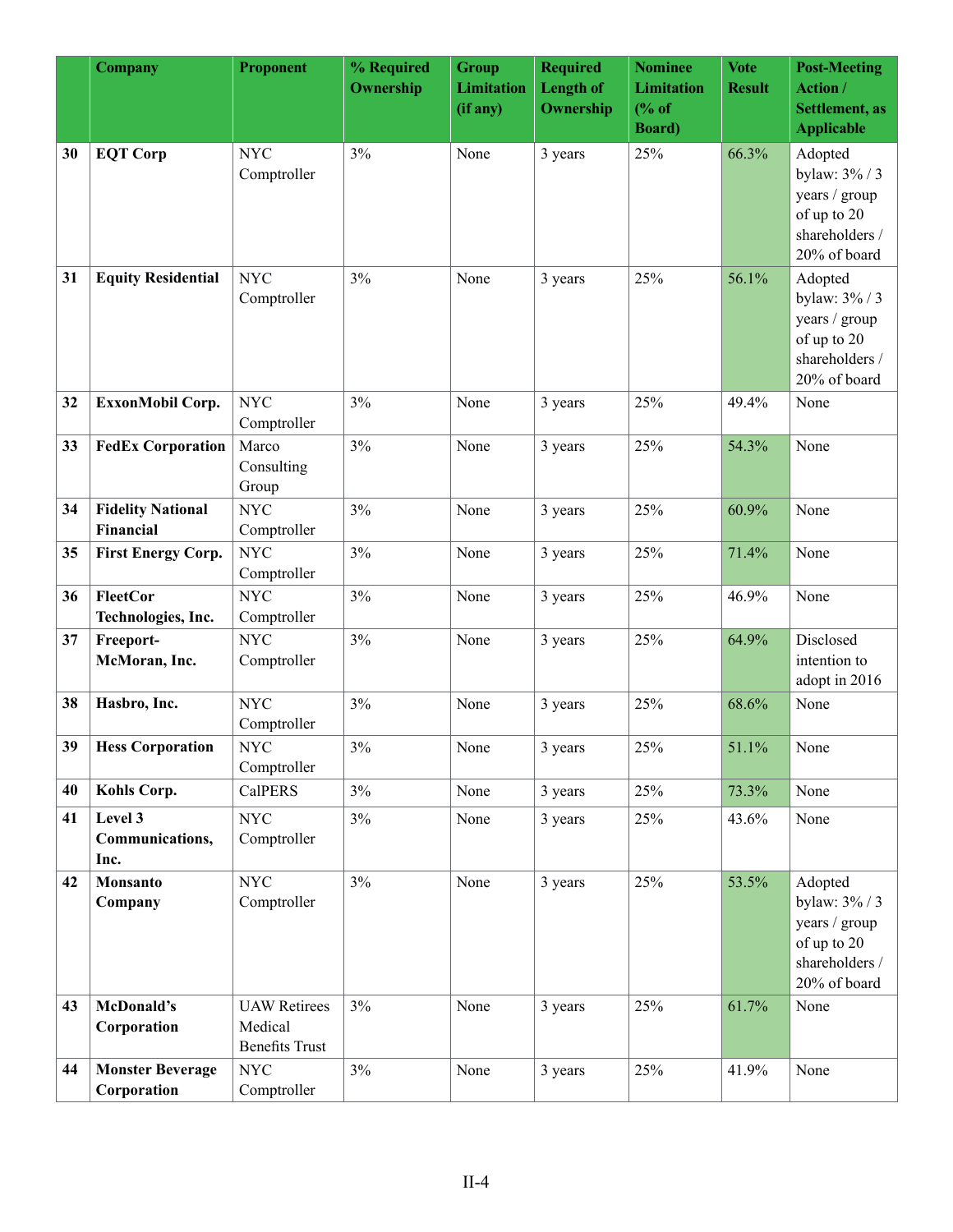|    | <b>Company</b>                                        | Proponent                                               | $\frac{0}{0}$<br><b>Required</b><br>Ownership | <b>Group</b><br><b>Limitation</b><br>(if any) | <b>Required</b><br><b>Length of</b><br>Ownership | <b>Nominee</b><br><b>Limitation</b><br>% of<br><b>Board</b> ) | <b>Vote</b><br><b>Result</b> | <b>Post-Meeting Action</b><br>/ Settlement, as<br><b>Applicable</b>                                     |
|----|-------------------------------------------------------|---------------------------------------------------------|-----------------------------------------------|-----------------------------------------------|--------------------------------------------------|---------------------------------------------------------------|------------------------------|---------------------------------------------------------------------------------------------------------|
| 45 | <b>Murphy Oil</b><br>Corporation                      | <b>NYC</b><br>Comptroller                               | 3%                                            | None                                          | 3 years                                          | 25%                                                           | 53.0%                        | None                                                                                                    |
| 46 | <b>Nabors Industries</b><br>Ltd.                      | <b>NYC</b><br>Comptroller                               | 3%                                            | None                                          | 3 years                                          | 25%                                                           | 67.0%                        | None                                                                                                    |
| 47 | Netflix, Inc.                                         | <b>NYC</b><br>Comptroller                               | 3%                                            | None                                          | 3 years                                          | 25%                                                           | 71.0%                        | None                                                                                                    |
| 48 | Noble Energy, Inc.                                    | <b>NYC</b><br>Comptroller                               | 3%                                            | None                                          | 3 years                                          | 25%                                                           | 42.4%                        | None                                                                                                    |
| 49 | NVR, Inc.                                             | <b>NYC</b><br>Comptroller                               | 3%                                            | None                                          | 3 years                                          | 25%                                                           | 41.5%                        | None                                                                                                    |
| 50 | Occidental<br>Petroleum Corp.                         | <b>NYC</b><br>Comptroller                               | 3%                                            | None                                          | 3 years                                          | 25%                                                           | 62.0%                        | Adopted bylaw: 3% /<br>3 years / group of up<br>to 20 shareholders /<br>greater of 2 or 20%<br>of board |
| 51 | Oracle Corp.                                          | Nathan<br>Cummings<br>Foundation                        | 3%                                            | None                                          | 3 years                                          | 25%                                                           | Pending                      |                                                                                                         |
| 52 | PACCAR Inc.                                           | <b>NYC</b><br>Comptroller                               | 3%                                            | None                                          | 3 years                                          | 25%                                                           | 42.0%                        | None                                                                                                    |
| 53 | <b>Peabody Energy</b><br>Corporation                  | <b>NYC</b><br>Comptroller                               | 3%                                            | None                                          | 3 years                                          | 25%                                                           | 48.7%                        | None                                                                                                    |
| 54 | <b>Pioneer Natural</b><br><b>Resources</b><br>Company | <b>NYC</b><br>Comptroller                               | 3%                                            | None                                          | 3 years                                          | 25%                                                           | 49.4%                        | None                                                                                                    |
| 55 | <b>PPL Corporation</b>                                | <b>NYC</b><br>Comptroller                               | 3%                                            | None                                          | 3 years                                          | 25%                                                           | 61.4%                        | None                                                                                                    |
| 56 | <b>Precision Castparts</b><br>Corp.                   | <b>NYC</b><br>Comptroller                               | 3%                                            | None                                          | 3 years                                          | 25%                                                           | 58.7%                        | None                                                                                                    |
| 57 | Procter & Gamble                                      | <b>NYC</b><br>Comptroller                               | 3%                                            | None                                          | 3 years                                          | 25%                                                           | N/A                          | Proxy access not<br>voted on at the<br>annual meeting<br>(proponent not<br>present)                     |
| 58 | <b>Range Resources</b><br>Corporation                 | <b>NYC</b><br>Comptroller                               | 3%                                            | None                                          | 3 years                                          | 25%                                                           | 60.9%                        | None                                                                                                    |
| 59 | Regeneron<br><b>Pharmaceuticals</b>                   | <b>NYC</b><br>Comptroller                               | 3%                                            | None                                          | 3 years                                          | 25%                                                           | 28.0%                        | None                                                                                                    |
| 60 | Roper<br>Technologies, Inc.                           | Not available                                           | 3%                                            | None                                          | 3 years                                          | 25%                                                           | 66.4%                        | None                                                                                                    |
| 61 | <b>Southern Company</b>                               | <b>NYC</b><br>Comptroller                               | 3%                                            | None                                          | 3 years                                          | 25%                                                           | 46.2%                        | None                                                                                                    |
| 62 | Southwestern<br><b>Energy Company</b>                 | <b>NYC</b><br>Comptroller                               | 3%                                            | None                                          | 3 years                                          | 25%                                                           | 56.3%                        | None                                                                                                    |
| 63 | St. Jude Medical,<br>Inc.                             | <b>UAW Retirees</b><br>Medical<br><b>Benefits Trust</b> | 3%                                            | None                                          | 3 years                                          | 25%                                                           | 72.3%                        | None                                                                                                    |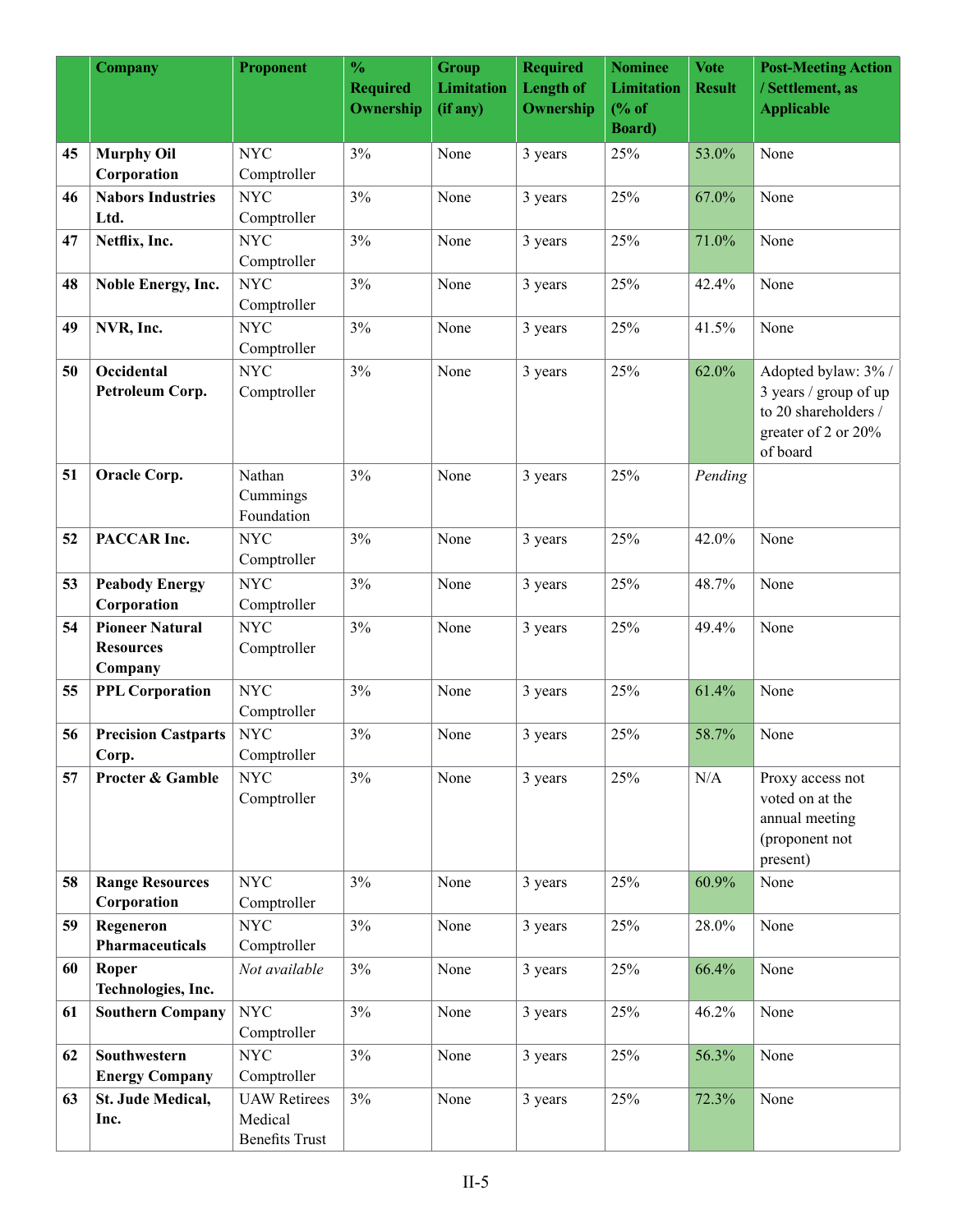|    | <b>Company</b>                                                                                                                                                            | <b>Proponent</b>                                         | % Required<br>Ownership | <b>Group</b><br><b>Limitation</b><br>(if any) | <b>Required</b><br><b>Length of</b><br>Ownership | <b>Nominee</b><br><b>Limitation</b><br>% of<br><b>Board</b> ) | <b>Vote</b><br><b>Result</b> | <b>Post-Meeting</b><br><b>Action</b> /<br><b>Settlement</b> , as<br><b>Applicable</b>      |
|----|---------------------------------------------------------------------------------------------------------------------------------------------------------------------------|----------------------------------------------------------|-------------------------|-----------------------------------------------|--------------------------------------------------|---------------------------------------------------------------|------------------------------|--------------------------------------------------------------------------------------------|
| 64 | <b>TCF Financial</b><br>Corp.                                                                                                                                             | Firefighter<br>Pension<br>System of KC<br>Missouri Trust | 3%                      | None                                          | 3 years                                          | 25%                                                           | 59.9%                        | None                                                                                       |
| 65 | The Coca-Cola<br>Company                                                                                                                                                  | John<br>Harrington                                       | 3%                      | None                                          | 3 years                                          | 25%                                                           | 40.6%                        | Adopted<br>bylaw: 3% / 3<br>years / group<br>of up to 20<br>shareholders /<br>20% of board |
| 66 | T-Mobile US, Inc.                                                                                                                                                         | Marco<br>Consulting<br>Group                             | 3%                      | None                                          | 3 years                                          | 25%                                                           | 17.6%                        | None                                                                                       |
| 67 | United-Guardian,<br>Inc.                                                                                                                                                  | John<br>Chevedden                                        | 3%                      | None                                          | 3 years                                          | 25%                                                           | 11.6%                        | None                                                                                       |
| 68 | Urban Outfitters,<br>Inc.                                                                                                                                                 | <b>NYC</b><br>Comptroller                                | 3%                      | None                                          | 3 years                                          | 25%                                                           | 40.6%                        | None                                                                                       |
| 69 | VCA Inc.                                                                                                                                                                  | <b>NYC</b><br>Comptroller                                | 3%                      | None                                          | 3 years                                          | 25%                                                           | 58.4%                        | None                                                                                       |
| 70 | <b>Vertex</b><br>Pharmaceuticals<br>Inc.                                                                                                                                  | <b>NYC</b><br>Comptroller                                | 3%                      | None                                          | 3 years                                          | 25%                                                           | 49.0%                        | None                                                                                       |
| 71 | Wal Mart Stores,<br>Inc.                                                                                                                                                  | Not available                                            | 3%                      | None                                          | 3 years                                          | 25%                                                           | 17.2%                        | None                                                                                       |
| 72 | <b>Walgreens Boots</b><br>Alliance, Inc.                                                                                                                                  | CtW<br>Investment<br>Group                               | 3%                      | None                                          | 3 years                                          | 20%                                                           | 39.9%                        | Adopted<br>bylaw: 3% / 3<br>years / group<br>of up to 20<br>shareholders /<br>20% of board |
| 73 | Westmoreland<br><b>Coal Company</b>                                                                                                                                       | <b>NYC</b><br>Comptroller                                | 3%                      | None                                          | 3 years                                          | 25%                                                           | 35.1%                        | None                                                                                       |
| 74 | <b>Hain Celestial</b><br>Group                                                                                                                                            | James<br>McRitchie                                       | $3\%$                   | None                                          | 3 years                                          | Greater of 2<br>or 20%                                        | Pending                      |                                                                                            |
|    | <b>Management Proposal:</b> 1 management proposal received majority support. The proposal was presented in response to a 2014<br>majority-supported shareholder proposal. |                                                          |                         |                                               |                                                  |                                                               |                              |                                                                                            |
| 1  | <b>SLM Corporation</b>                                                                                                                                                    | Management                                               | 3%                      | 20                                            | 3 years                                          | 25%                                                           | 92.1%                        | Adopted<br>bylaw: 3% / 3<br>years / group<br>of up to 20<br>shareholders /<br>25% of board |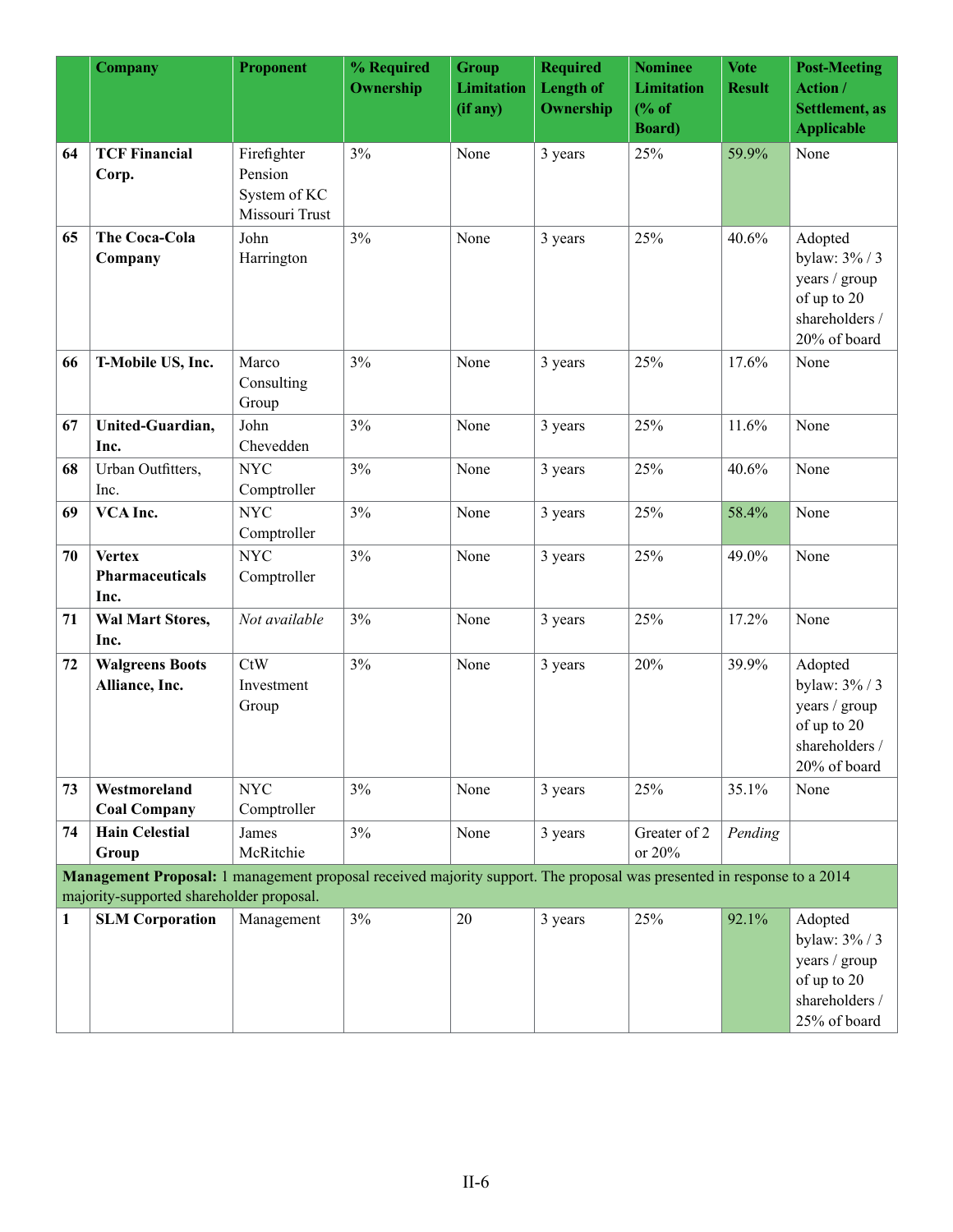|   | <b>Company</b>                                                                                                                                                                                                                                                                                                                                                                               | <b>Proponent</b>          | % Required<br>Ownership | <b>Group</b><br><b>Limitation</b><br>(i f any) | <b>Required</b><br><b>Length of</b><br>Ownership | <b>Nominee</b><br><b>Limitation</b><br>% of<br><b>Board</b> ) | <b>Vote</b><br><b>Result</b> | <b>Post-Meeting</b><br><b>Action</b> /<br>Settlement, as<br><b>Applicable</b>                                                              |
|---|----------------------------------------------------------------------------------------------------------------------------------------------------------------------------------------------------------------------------------------------------------------------------------------------------------------------------------------------------------------------------------------------|---------------------------|-------------------------|------------------------------------------------|--------------------------------------------------|---------------------------------------------------------------|------------------------------|--------------------------------------------------------------------------------------------------------------------------------------------|
|   | <b>Management Supported</b> (Majority-Supported)                                                                                                                                                                                                                                                                                                                                             |                           |                         |                                                |                                                  |                                                               |                              |                                                                                                                                            |
| 1 | Apache<br>Corporation                                                                                                                                                                                                                                                                                                                                                                        | <b>NYC</b><br>Comptroller | 3%                      | None                                           | 3 years                                          | 25%                                                           | 92.7%                        | None                                                                                                                                       |
|   | <b>Management Neither Supported Nor Opposed (Majority-Supported)</b>                                                                                                                                                                                                                                                                                                                         |                           |                         |                                                |                                                  |                                                               |                              |                                                                                                                                            |
| 1 | <b>Republic Services</b><br>Inc.                                                                                                                                                                                                                                                                                                                                                             | <b>NYC</b><br>Comptroller | 3%                      | None                                           | 3 years                                          | 25%                                                           | 89.0%                        | None                                                                                                                                       |
|   | Settled with Proponent: At each of the 20 companies below, the proponent withdrew the proposal as a result of a settlement with<br>the company. The settlement either involved a management proposal in 2015, the immediate adoption of a proxy access bylaw,<br>commitment to adopt a bylaw by the end of 2015, or commitment to include a management proposal in the 2016 proxy statement. |                           |                         |                                                |                                                  |                                                               |                              |                                                                                                                                            |
| 1 | Abercrombie &<br>Fitch, Inc.                                                                                                                                                                                                                                                                                                                                                                 | <b>NYC</b><br>Comptroller | 3%                      | None                                           | 3 years                                          | 25%                                                           | 86.4%                        | Management<br>proposal<br>passed and<br>bylaw to be<br>adopted: 3% /<br>$3$ years / group<br>of up to 20<br>shareholders /<br>25% of board |
| 2 | <b>Bank of America</b><br>Corporation                                                                                                                                                                                                                                                                                                                                                        | Harrington<br>Investments | unknown                 | unknown                                        | unknown                                          | unknown                                                       | N/A                          | Adopted<br>bylaw: 3% / 3<br>years / group<br>of up to 20<br>shareholders /<br>20% of board                                                 |
| 3 | <b>Biogen Corp.</b>                                                                                                                                                                                                                                                                                                                                                                          | James<br>McRitchie        | unknown                 | unknown                                        | unknown                                          | unknown                                                       | N/A                          | Adopted<br>bylaw: 3% / 3<br>years / group<br>of up to 20<br>shareholders /<br>25% of board                                                 |
| 4 | Big Lots, Inc.                                                                                                                                                                                                                                                                                                                                                                               | <b>NYC</b><br>Comptroller | 3%                      | None                                           | 3 years                                          | 25%                                                           | 89.3%                        | Management<br>proposal<br>passed and<br>bylaw to be<br>adopted: 3% /<br>3 years / group<br>/25% of board                                   |
| 5 | <b>Broadridge</b><br><b>Financial Solutions</b>                                                                                                                                                                                                                                                                                                                                              | James<br>McRitchie        | unknown                 | unknown                                        | unknown                                          | unknown                                                       | N/A                          | Adopted<br>bylaw: 3% / 3<br>years / group<br>of up to 20<br>shareholders /<br>25% of board                                                 |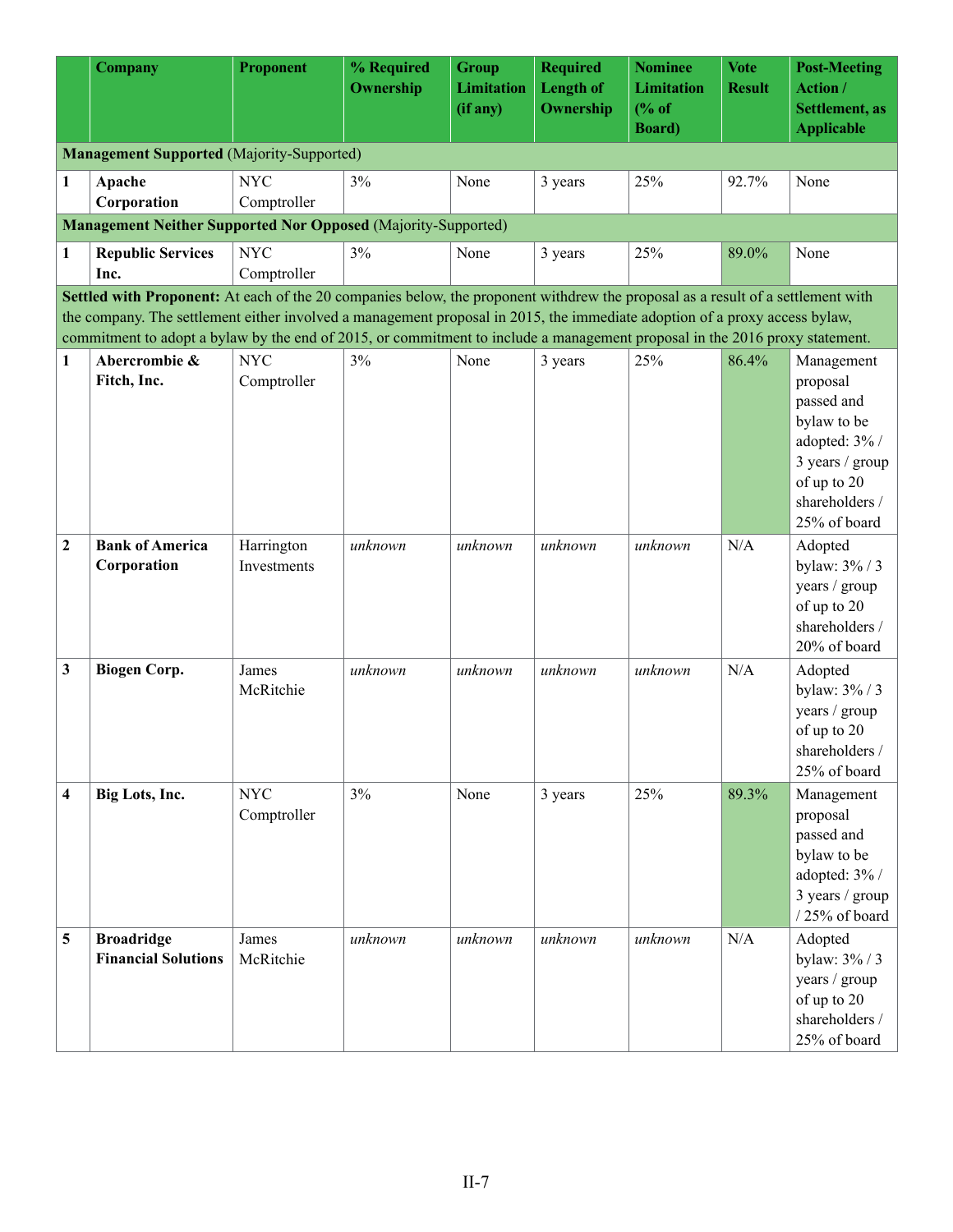|    | <b>Company</b>               | Proponent                                                | % Required<br>Ownership | <b>Group</b><br><b>Limitation</b><br>(if any) | <b>Required</b><br><b>Length of</b><br>Ownership | <b>Nominee</b><br><b>Limitation</b><br>% of<br><b>Board</b> ) | <b>Vote</b><br><b>Result</b> | <b>Post-Meeting</b><br><b>Action</b> /<br>Settlement, as<br><b>Applicable</b>                                                                                                  |
|----|------------------------------|----------------------------------------------------------|-------------------------|-----------------------------------------------|--------------------------------------------------|---------------------------------------------------------------|------------------------------|--------------------------------------------------------------------------------------------------------------------------------------------------------------------------------|
| 6  | Citigroup                    | James<br>McRitchie                                       | 3%                      | 20                                            | 3 years                                          | 20%                                                           | 86.9%                        | Settled on<br>proposal;<br>Bylaw to be<br>adopted                                                                                                                              |
| 7  | <b>Clorox Company</b>        | James<br>McRitchie                                       | unknown                 | unknown                                       | unknown                                          | unknown                                                       | N/A                          | Adopted<br>bylaw: 3% / 3<br>years / group<br>of up to 20<br>shareholders /<br>20% of board                                                                                     |
| 8  | FirstMerit Corp.             | Firefighter<br>Pension<br>System of KC<br>Missouri Trust | 3%                      | None                                          | 3 years                                          | 25%                                                           | 86.5%                        | Proponent<br>withdrew<br>proposal,<br>management<br>proposal<br>passed and<br>bylaw to be<br>adopted: 3% /<br>3 years / group<br>of up to 20<br>shareholders /<br>20% of board |
| 9  | H&R Block, Inc.              | James<br>McRitchie                                       | unknown                 | unknown                                       | unknown                                          | unknown                                                       | N/A                          | Adopted<br>bylaw: 3% / 3<br>years / group<br>of up to 20<br>shareholders /<br>20% of board                                                                                     |
| 10 | <b>Kindred</b><br>Healthcare | <b>UAW Retirees</b><br>Medical<br><b>Benefits Trust</b>  | unknown                 | unknown                                       | unknown                                          | unknown                                                       | N/A                          | Committed<br>adopt bylaw<br>by end of 2015                                                                                                                                     |
| 11 | <b>McKesson Corp.</b>        | <b>NYC</b><br>Comptroller                                | 3%                      | None                                          | 3 years                                          | 25%                                                           | 88.0%                        | Management<br>proposal<br>passed and<br>bylaw to be<br>adopted: 3% /<br>$3$ years / group<br>of up to 20<br>shareholders /<br>20% of board                                     |
| 12 | Microsoft Corp.              | James<br>McRitchie                                       | unknown                 | unknown                                       | unknown                                          | unknown                                                       | N/A                          | Adopted<br>bylaw: 3% / 3<br>years / group<br>of up to 20<br>shareholders $\prime$<br>$20\%$ of board                                                                           |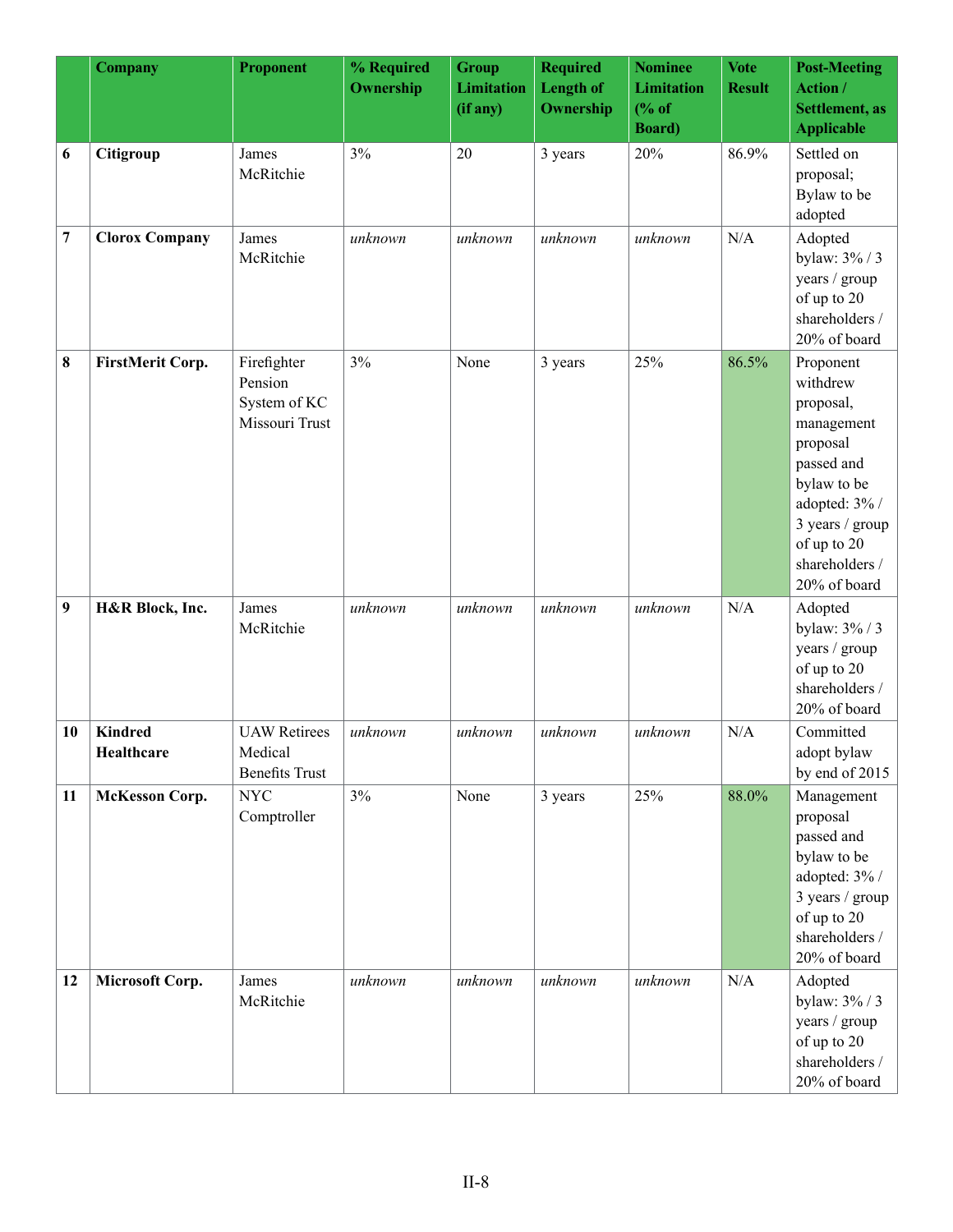|    | <b>Company</b>                      | Proponent                                        | % Required<br>Ownership | <b>Group</b><br><b>Limitation</b><br>(if any) | <b>Required</b><br><b>Length of</b><br>Ownership | <b>Nominee</b><br><b>Limitation</b><br>% of<br><b>Board</b> ) | <b>Vote</b><br><b>Result</b> | <b>Post-Meeting</b><br>Action /<br>Settlement, as<br><b>Applicable</b>                                                                         |
|----|-------------------------------------|--------------------------------------------------|-------------------------|-----------------------------------------------|--------------------------------------------------|---------------------------------------------------------------|------------------------------|------------------------------------------------------------------------------------------------------------------------------------------------|
| 13 | Splunk, Inc.                        | <b>NYC</b><br>Comptroller                        | 3%                      | None                                          | 3 years                                          | 25%                                                           | $\rm N/A$                    | Committed to<br>management<br>proposal for<br>2016                                                                                             |
| 14 | Staples, Inc.                       | <b>NYC</b><br>Comptroller                        | 3%                      | None                                          | 3 years                                          | 25%                                                           | N/A                          | Committed to<br>management<br>proposal for<br>2016: 3% /<br>single or group<br>/ 3 years / 20%<br>(or if less than<br>10 directors,<br>$25\%)$ |
| 15 | <b>United</b><br>Therapeutics Corp. | <b>NYC</b><br>Comptroller                        | 3%                      | None                                          | 3 years                                          | 25%                                                           | N/A                          | Adopted<br>bylaw: 3% / 3<br>years / single<br>or group of up<br>to $20$<br>shareholders /<br>20% of board                                      |
| 16 | VEREIT, Inc.                        | <b>NYC</b><br>Comptroller                        | 3%                      | None                                          | 3 years                                          | 25%                                                           | N/A                          | Adopted<br>bylaw: 3% / 3<br>years / single<br>or group of up<br>to $20$<br>shareholders /<br>25% of board                                      |
| 17 | Wendy's                             | Phila. Public<br>Employees<br>Retirement<br>Sys. | unknown                 | unknown                                       | unknown                                          | unknown                                                       | N/A                          | Committed to<br>adopt bylaw:<br>$3\%$ / 3 years /<br>single or group<br>$/20\%$ (or if<br>less than 10<br>directors,<br>$25\%)$                |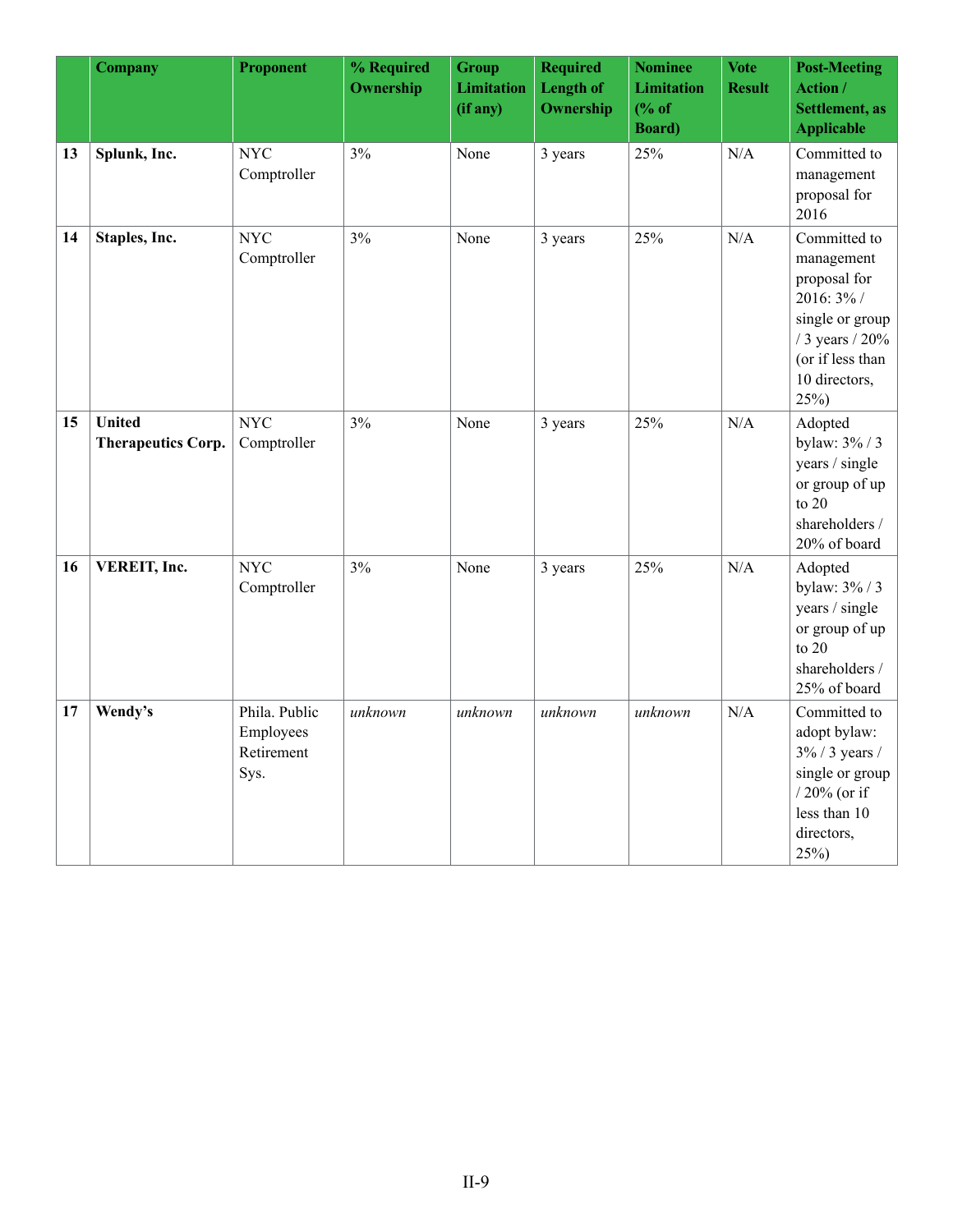|                  | <b>Company</b>                                                                                                                                                | <b>Proponent</b>                          | % Required<br>Ownership | <b>Group</b><br><b>Limitation</b><br>(if any) | <b>Required</b><br><b>Length of</b><br>Ownership | <b>Nominee</b><br><b>Limitation</b><br>% of<br><b>Board</b> ) | <b>Vote</b><br><b>Result</b> | <b>Post-Meeting</b><br><b>Action</b> /<br>Settlement, as<br><b>Applicable</b>                                                  |
|------------------|---------------------------------------------------------------------------------------------------------------------------------------------------------------|-------------------------------------------|-------------------------|-----------------------------------------------|--------------------------------------------------|---------------------------------------------------------------|------------------------------|--------------------------------------------------------------------------------------------------------------------------------|
| 18               | <b>Whiting Petroleum</b>                                                                                                                                      | <b>NYC</b><br>Comptroller                 | 3%                      | None                                          | 3 years                                          | 25%                                                           | N/A                          | Committed to<br>management<br>proposal for<br>$2016:3\% / 3$<br>years / group<br>of up to 25<br>shareholders /<br>25% of board |
| 19               | <b>Whole Foods</b><br>Market, Inc.                                                                                                                            | James<br>McRitchie                        | 3%                      | None                                          | 3 years                                          | 20%                                                           | N/A                          | Adopted<br>bylaw: 3% / 3<br>years / group<br>of up to 20<br>shareholders /<br>20% of board                                     |
| 20               | <b>Yum! Brands</b>                                                                                                                                            | Marco<br>Consulting<br><b>Group Trust</b> | unknown                 | unknown                                       | unknown                                          | unknown                                                       | N/A                          | Adopted<br>bylaw: 3% / 3<br>years / group<br>of up to 20<br>shareholders /<br>20% of board                                     |
|                  | Bylaw Adopted Prior to Annual Meeting: 9 companies adopted proxy access bylaws in response to a shareholder proposal and<br>opposed the shareholder proposal. |                                           |                         |                                               |                                                  |                                                               |                              |                                                                                                                                |
| 1                | Arch Coal, Inc.                                                                                                                                               | <b>NYC</b><br>Comptroller                 | 3%                      | None                                          | 3 years                                          | 25%                                                           | 36.3%                        | None                                                                                                                           |
|                  |                                                                                                                                                               | Company<br>bylaw                          | 5%                      | 20                                            | 3 years                                          | 20%                                                           |                              |                                                                                                                                |
| $\boldsymbol{2}$ | <b>Boston Properties,</b><br>Inc.                                                                                                                             | Phila. Public<br>Employees                | 3%                      | None                                          | 3 years                                          | 25%                                                           | 46.3%                        | None                                                                                                                           |
|                  |                                                                                                                                                               | Company<br>bylaw                          | 5%                      | $5^{\circ}$                                   | 3 years                                          | 20%                                                           |                              |                                                                                                                                |
| 3                | <b>CF</b> Industries<br>Holdings, Inc.                                                                                                                        | <b>NYC</b><br>Comptroller                 | 3%                      | None                                          | 3 years                                          | 25%                                                           | 57.4%                        | Later revised<br>proxy access                                                                                                  |
|                  |                                                                                                                                                               | Company<br>bylaw                          | $5\%$                   | 20                                            | 3 years                                          | 25%                                                           |                              | bylaw: 3% / 3<br>years / group<br>of up to 20<br>shareholders /<br>25% of board                                                |
| 4                | Cabot Oil & Gas<br>Corp.                                                                                                                                      | <b>NYC</b><br>Comptroller                 | 3%                      | None                                          | 3 years                                          | 25%                                                           | 45.3%                        | None                                                                                                                           |
|                  |                                                                                                                                                               | Company<br>bylaw                          | $5\%$                   | 10                                            | 3 years                                          | 20%                                                           |                              |                                                                                                                                |